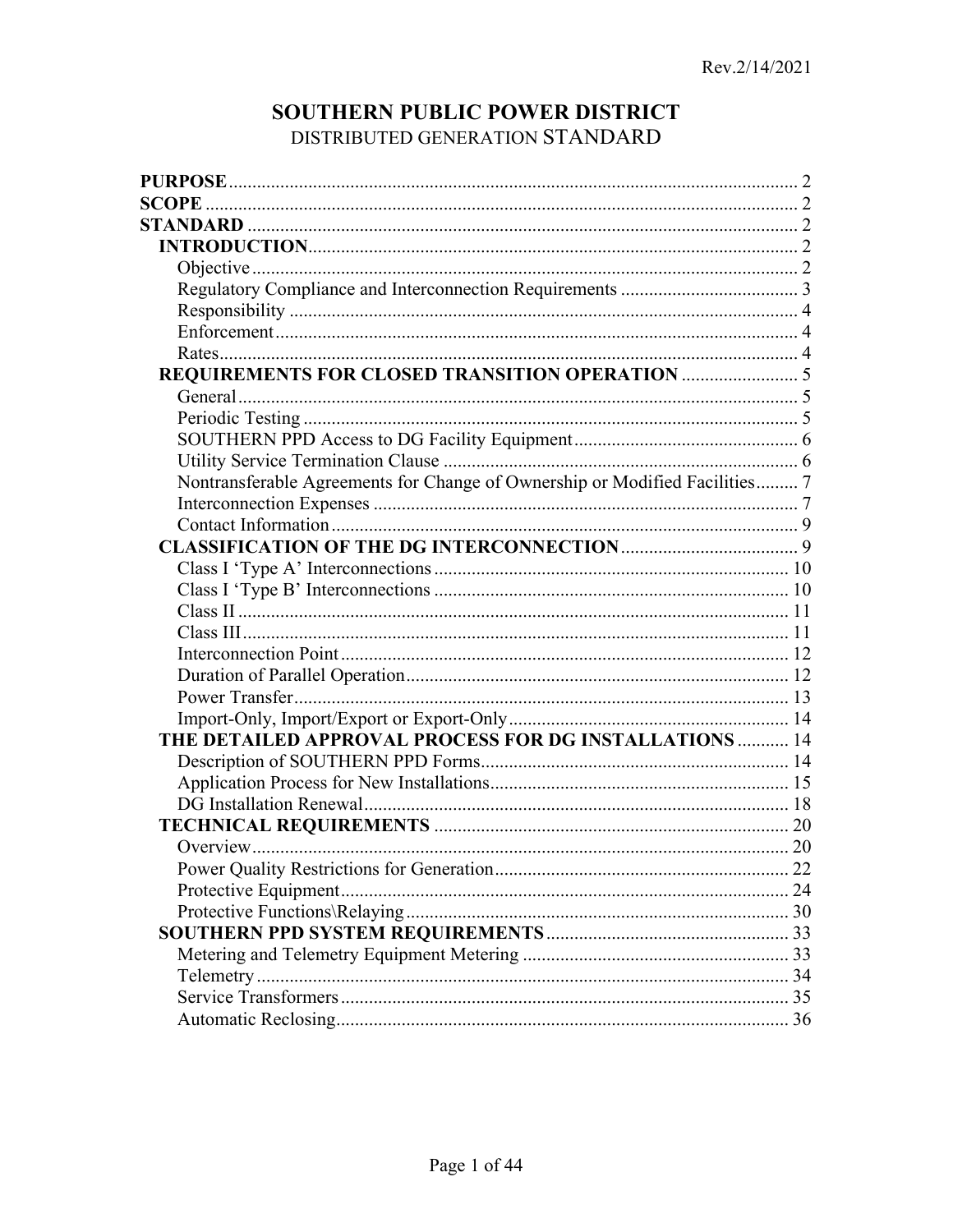| SOUTHERN PPD Agreement for Closed Transition Operation of Distributed |  |
|-----------------------------------------------------------------------|--|
|                                                                       |  |
|                                                                       |  |
|                                                                       |  |
|                                                                       |  |
|                                                                       |  |

- <span id="page-1-0"></span>**PURPOSE** This document is an administrative and technical standard that specifies the requirements of the Southern Public Power District (SOUTHERN PPD) for the interconnection of Distributed Generation (DG) facilities to the SOUTHERN PPD system. The primary objective of this standard is to ensure a safe, efficient, and consistent approach for all interconnections.
- <span id="page-1-1"></span>**SCOPE** Applies to SOUTHERN PPD customers inquiring about the interconnection of DG facilities to the SOUTHERN PPD system. This standard also applies to all internal employees when working with such facilities.

# **STANDARD INTRODUCTION**

#### <span id="page-1-4"></span><span id="page-1-3"></span><span id="page-1-2"></span>**Objective**

The requirements stated in this standard are applicable for all DG facilities operated in parallel (also known as closed transition) with the electrical subtransmission and distribution facilities owned and/or operated by SOUTHERN PPD. In most cases, SOUTHERN PPD requirements will be consistent with the latest version of IEEE 1547 'Standard for Interconnecting Distributed Resources with Electric Power Systems'.

The interconnection requirements of this standard do not apply to generation that is physically and mechanically incapable of closed transition operation (parallel operation) with the utility. A traditional emergency engine-generator installed with an open transition automatic transfer switch is an example of equipment for which the requirements of this standard do not apply.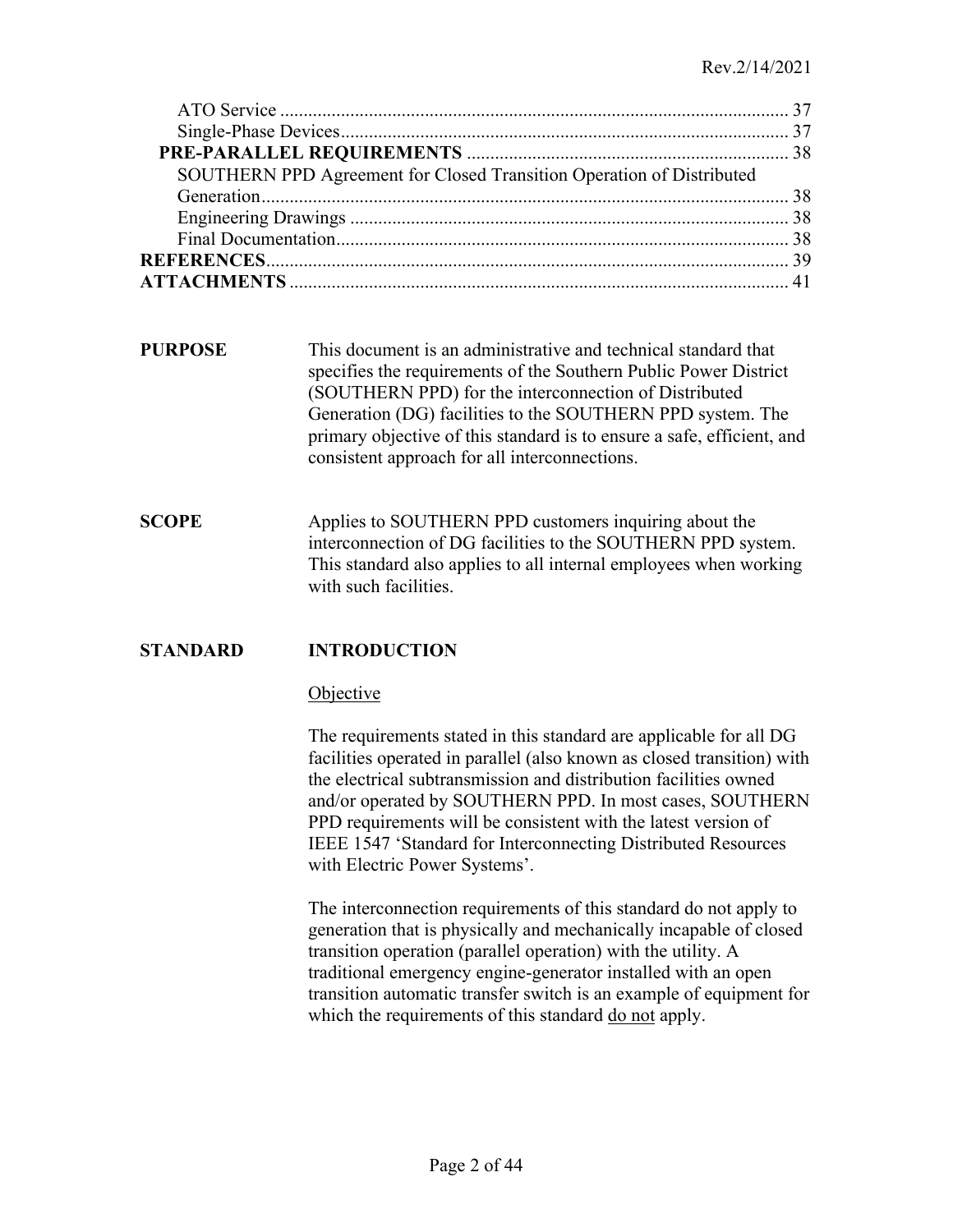NOTE: All open transition switchgear (either automated or manual via a transfer switch) capable of closed transition operations must meet NEC requirements and must be installed by a qualified licensed electrician and inspected by the State of Nebraska Electrical Division (NSED).

These requirements are intended to achieve the following:

- Ensure the safety of the general public and SOUTHERN PPD personnel.
- Minimize possible damage to the property of the general public, SOUTHERN PPD customers, and SOUTHERN PPD's system.
- Permit the DG facility Owner (or 'Owners') to install and operate generating equipment in parallel with the SOUTHERN PPD electric system in a manner that is safe and reliable.
- Minimize adverse operating conditions on the SOUTHERN PPD electric system.

SOUTHERN PPD reserves the right to revise this standard at any time, and the DG facility Owner must comply with any such revised standard.

#### <span id="page-2-0"></span>Regulatory Compliance and Interconnection Requirements

It is the responsibility of the DG facility Owner to obtain any and all permits and jurisdictional approvals and to comply with all applicable codes.

The Owner needs to work closely with SOUTHERN PPD to keep up-to-date on the interconnection requirements.

The requirements to interconnect generation vary depending upon:

- The interconnection voltage
- Direction of power flow at the interconnection
- Classification of the proposed generation

SOUTHERN PPD may require a professional electrical engineer to certify drawings, tests, settings, or other documentation. The professional engineer's seal must be valid for the state in which the project is being constructed.

This standard does not provide specific interconnection expense cost data to the DG facility Owner. As proposed, DG facilities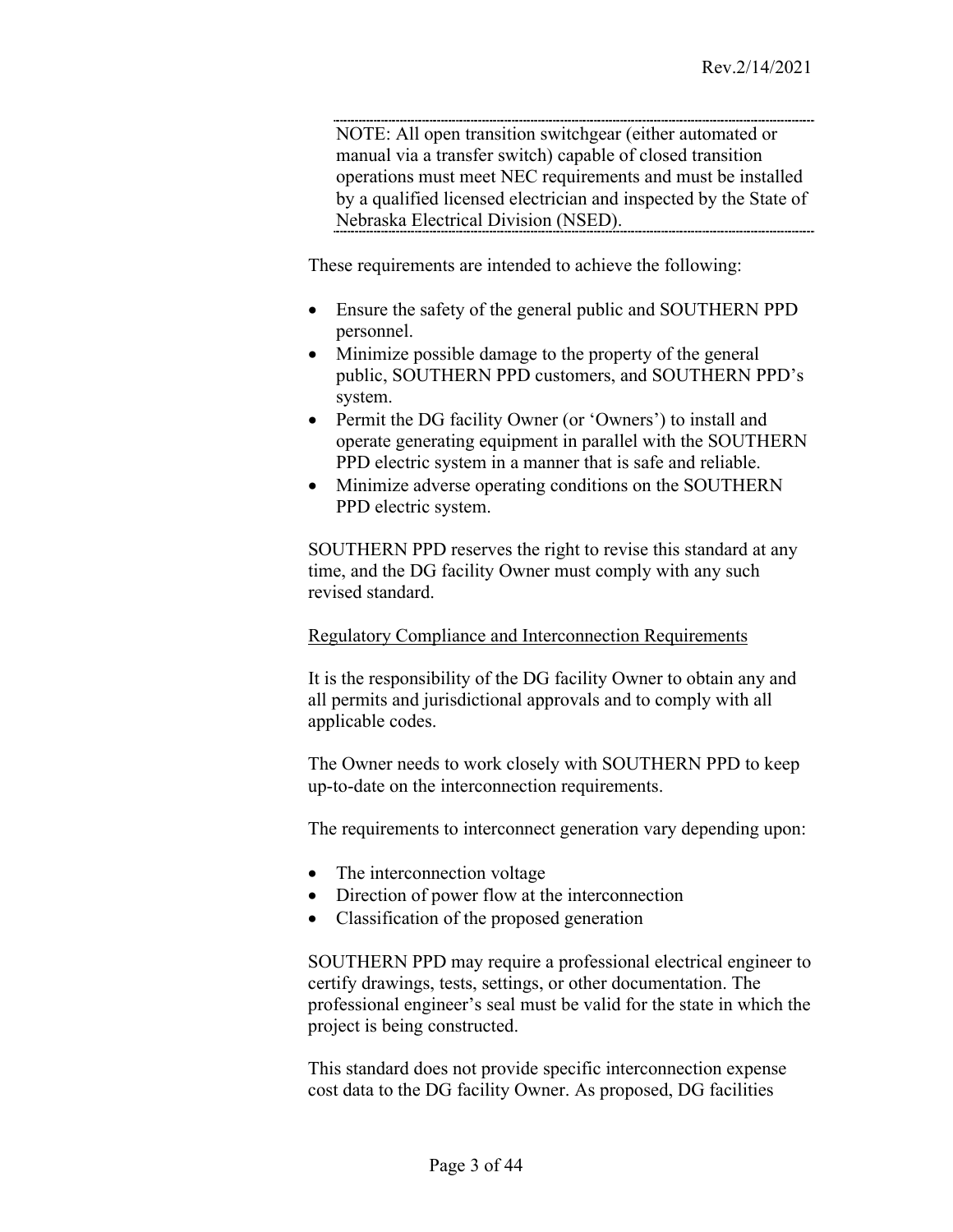must be evaluated on a case-by-case basis. SOUTHERN PPD will examine the impact of a proposed facility and evaluate costs for SOUTHERN PPD's system modifications, DG facility service modifications, or other required action during the 'application' phase. Specific interconnection expense cost data will be addressed during this process.

### <span id="page-3-0"></span>Responsibility

The application process described in this standard concludes with SOUTHERN PPD approving or disapproving a parallel generation interconnection. Prior to issuing its decision, SOUTHERN PPD will complete an engineering and operational review of the interconnection to ensure the system will be protected and can be maintained and does not anticipate other SOUTHERN PPD customers will be adversely affected by operation of the parallel generation.

SOUTHERN PPD is not liable or responsible for DG Owners equipment or the DG facility electrical system (or the protection of either). The DG facility Owner is solely responsible for protecting its equipment to prevent damage from faults, imbalances, out-of-phase reclosing, or other disturbances on the SOUTHERN PPD system. Additionally, the DG Owner will be responsible to protect SOUTHERN PPD property, public safety, and SOUTHERN PPD personnel due to failure of the DG system.

#### <span id="page-3-1"></span>Enforcement

By entering into the process of obtaining approval of the parallel generation of its DG facility from SOUTHERN PPD, the DG facility Owner agrees to comply strictly and completely with all requirements of this standard and all applicable laws, regulations, and industry codes related to the DG facility. SOUTHERN PPD will be entitled to enforce the requirements of this standard and to obtain relief from any breach by the DG facility Owner of its requirements in any manner provided by law and will be entitled to all available remedies, including money damages and equitable relief.

# <span id="page-3-2"></span>Rates

SOUTHERN PPD rates for electric service are established in SOUTHERN PPD rate schedules. The DG Owner should obtain and review current copies of SOUTHERN PPD's applicable Rate Schedules for DG.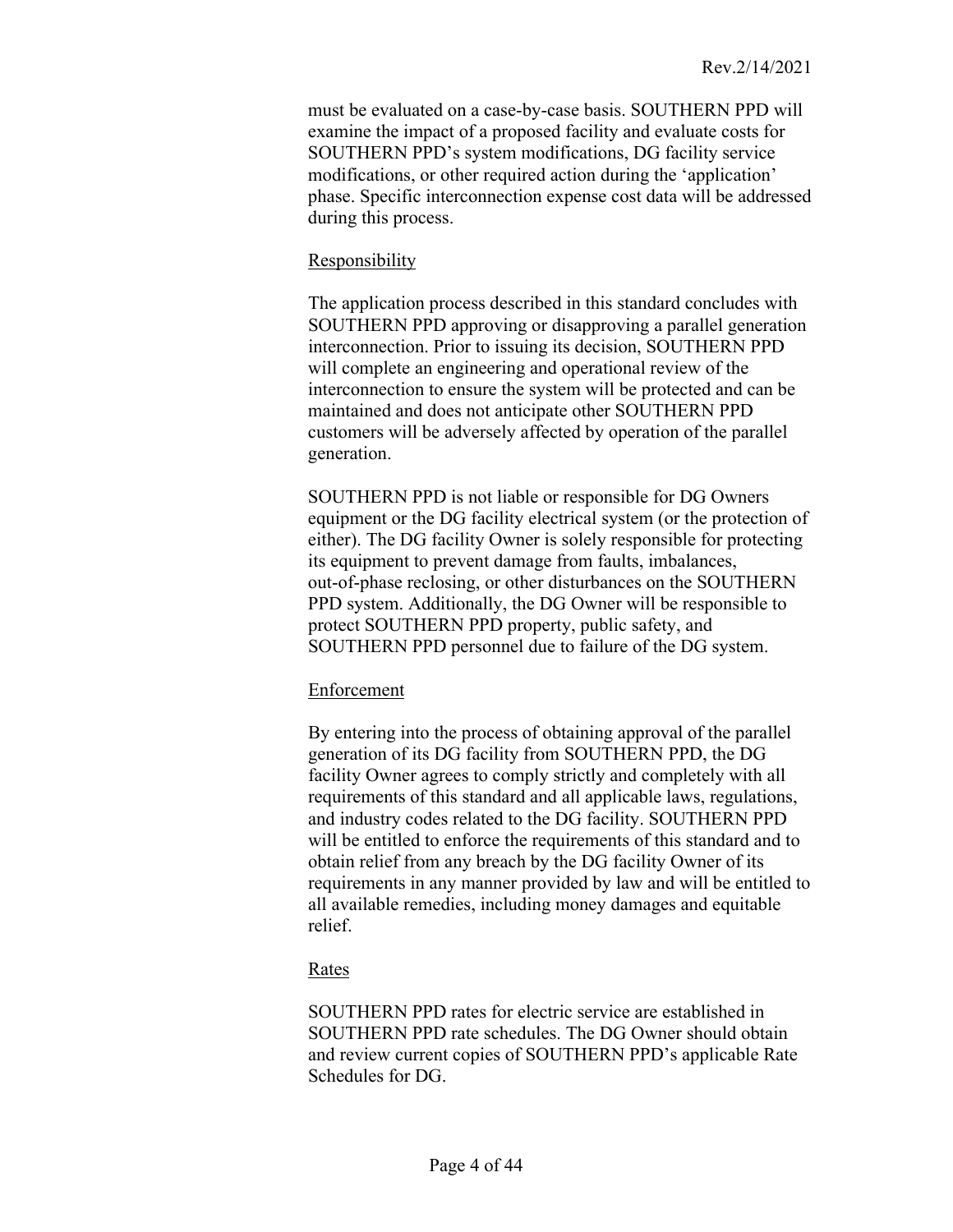#### <span id="page-4-0"></span>**REQUIREMENTS FOR CLOSED TRANSITION OPERATION**

#### <span id="page-4-1"></span>General

Any operation of generation in closed transition with SOUTHERN PPD system requires a signed and executed **'**SOUTHERN PUBLIC POWER DISTRICT Agreement for Closed Transition Operation of Distributed Generation' between SOUTHERN PPD and the DG Owner and Owner's receipt of **'**Application For SOUTHERN PUBLIC POWER DISTRICT Approval To Construct Distributed Generation (DG) Interconnection'. Prior to execution of the agreement, the DG Owner must have obtained a SOUTHERN PPD-approved 'Application for SOUTHERN PUBLIC POWER DISTRICT Approval to Construct DG Interconnection'. The installation must be inspected and approved by SOUTHERN PPD for parallel operation. Parallel operation without a signed agreement, or failure to comply with the terms of the agreement, may result in termination of the utility service.

Upon review of the DG applicant's design for the proposed parallel installation, SOUTHERN PPD may require changes to the protection scheme, interconnection point, or other items. SOUTHERN PPD will notify the applicant, in writing or email, of approval of the 'Application for SOUTHERN PUBLIC POWER DISTRICT Approval to Construct DG Interconnection'. The applicant should not release DG equipment for manufacture or begin installation of DG equipment until this approval has been received.

# <span id="page-4-2"></span>Periodic Testing

See 'Protective Equipment' in this standard for testing and verification schedules for protective equipment.

SOUTHERN PPD requires periodic testing and verification of all DG-utility interconnections. The test(s) will verify the interconnection functions as originally approved by SOUTHERN PPD. The interconnection equipment will be tested for conformity with the initial 'as installed' test requirements, and per all requirements of IEEE 1547 Series of Standards. This testing will be done by SOUTHERN PPD personal and may require the DG Owner or Owner's representative to be present during testing.

The DG facility Owner must keep all test results on file for review by SOUTHERN PPD. These tests may be required to be submitted as part of the 'Agreement for Closed Transition Operation of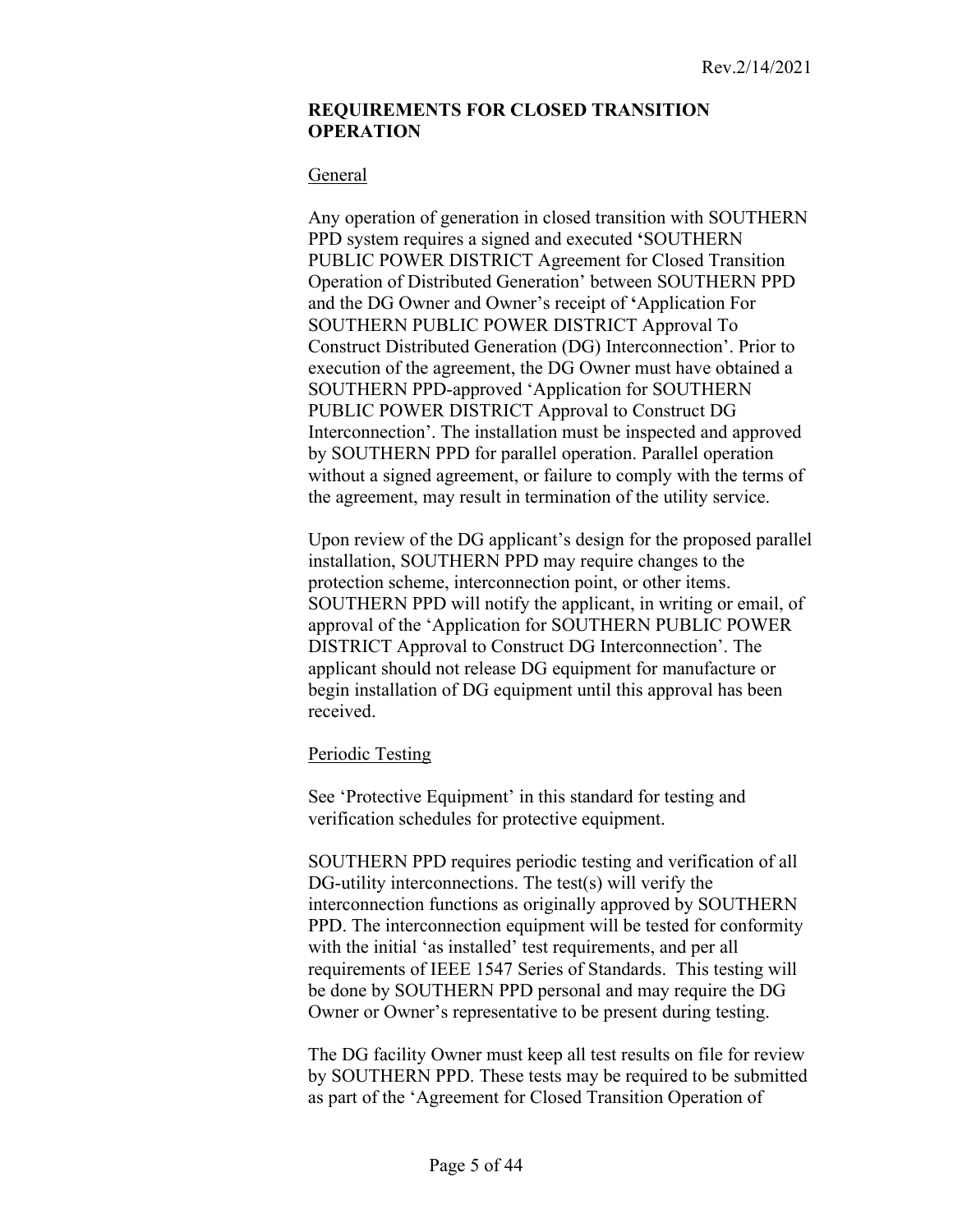Distributed Generation'/'Application For SOUTHERN PPD Approval To Construct Distributed Generation (DG) Interconnection' renewal process, so files should be maintained for a minimum of the period between renewals. Refer to 'The Approval Process for DG Installations' renewal requirements.

#### <span id="page-5-0"></span>SOUTHERN PPD Access to DG Facility Equipment

By submitting a completed 'Application for SOUTHERN PPD Approval to Construct DG Interconnection' (and as part of the terms of the 'SOUTHERN PUBLIC POWER DISTRICT Agreement for Closed Transition Operation of Distributed Generation') the DG facility Owner agrees to allow SOUTHERN PPD access to the DG facility under both normal and emergency conditions for the purpose of inspection and witness testing of the interconnection equipment.

Under normal conditions, SOUTHERN PPD intends to provide advance notice of all site visits and will coordinate such visits with the facility Owner or the Owner's representative. Emergency conditions may require SOUTHERN PPD access the DG facility without advance notice.

#### <span id="page-5-1"></span>Utility Service Termination Clause

By submitting a completed 'Application for SOUTHERN PUBLIC POWER DISTRICT Approval to Construct DG Interconnection,' and as part of the terms of the 'SOUTHERN PUBLIC POWER DISTRCIT Agreement for Closed Transition Operation of Distributed Generation', the DG facility Owner agrees to the following:

SOUTHERN PPD has the right to require the DG Owner to immediately disconnect the generation facility without advance notice or liability if:

- There are any changes or alterations to the DG facility equipment unapproved by SOUTHERN PPD.
- In SOUTHERN PPD's sole judgment, the facility has not incorporated necessary features for automatically counteracting the effect of anticipated possible sources of failure (fail-safe design).
- It causes any electrical problem(s) with other SOUTHERN PPD customers.
- May pose a risk to SOUTHERN PPD employees, customers or the general public.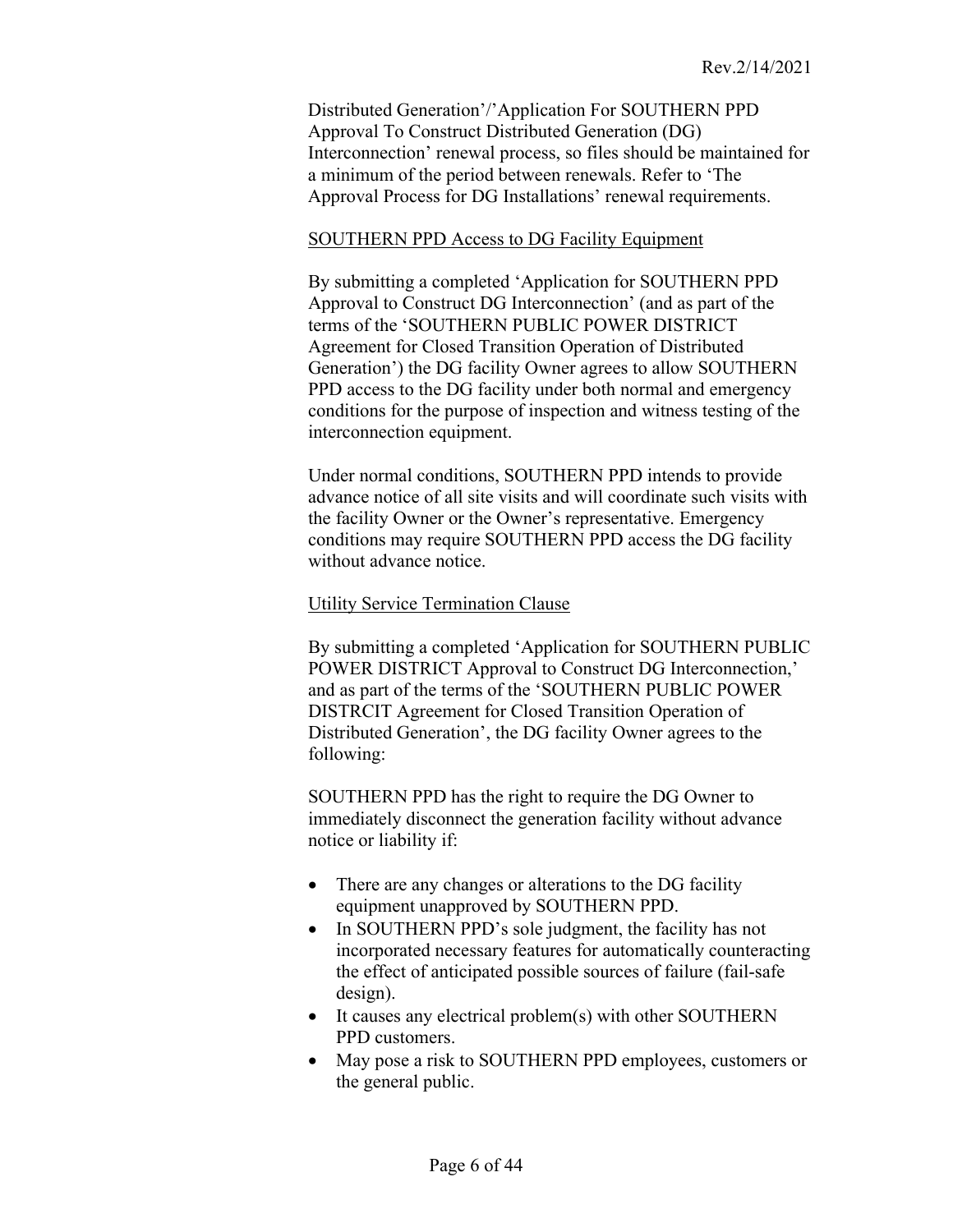The failure of the DG Owner to comply with any of the covenants or obligations contained herein gives SOUTHERN PPD the right to terminate its agreement with the DG Owner and to recover from the DG Owner the cost and expenses incurred by SOUTHERN PPD. The agreement is subject to all of the SOUTHERN PPD service regulations, rate schedules, and written policies regarding interconnection (except as modified by the agreement) and is subject to such changes or modifications as SOUTHERN PPD's Management or Board of Directors may from time to time make in the service regulations, rate schedules, and interconnection policies.

The above clause is applicable to all distributed generation operating in parallel with SOUTHERN PPD system, including generation discovered to exist on the SOUTHERN PPD system without the DG Owner having initiated or successfully completed the SOUTHERN PPD approval process for DG installations.

#### <span id="page-6-0"></span>Nontransferable Agreements for Change of Ownership or Modified Facilities

Executed 'Application for SOUTHERN PUBLIC POWER DISTRICT Approval to Construct DG Interconnection' and 'SOUTHERN PUBLIC POWER DISTRICT Agreement for Closed Transition Operation of Distributed Generation' documents are not transferable to parties, DG facilities, or DG equipment other than those identified in the documents.

If the DG facility undergoes a change of Ownership, or the facility is modified, any existing agreements between the previous facility Owner and SOUTHERN PPD are considered null and void. The new DG facility Owner, or the Owner of a modified DG facility, does not have SOUTHERN PPD's permission for closed transition operation and will be subject to the terms of the 'Utility Service Termination Clause'. Such circumstances will require the execution of new forms of the above documents. Refer to 'The Approval Process for DG Installations' renewal requirements for additional information.

# <span id="page-6-1"></span>Interconnection Expenses

SOUTHERN PPD's maintenance and operation procedures are based on a single source serving the electric distribution system. Interconnection of additional generation or other modifications to the electric system will necessitate modification to these procedures. Often, the introduction of DG to the utility system requires capital expenditures for additional utility equipment. The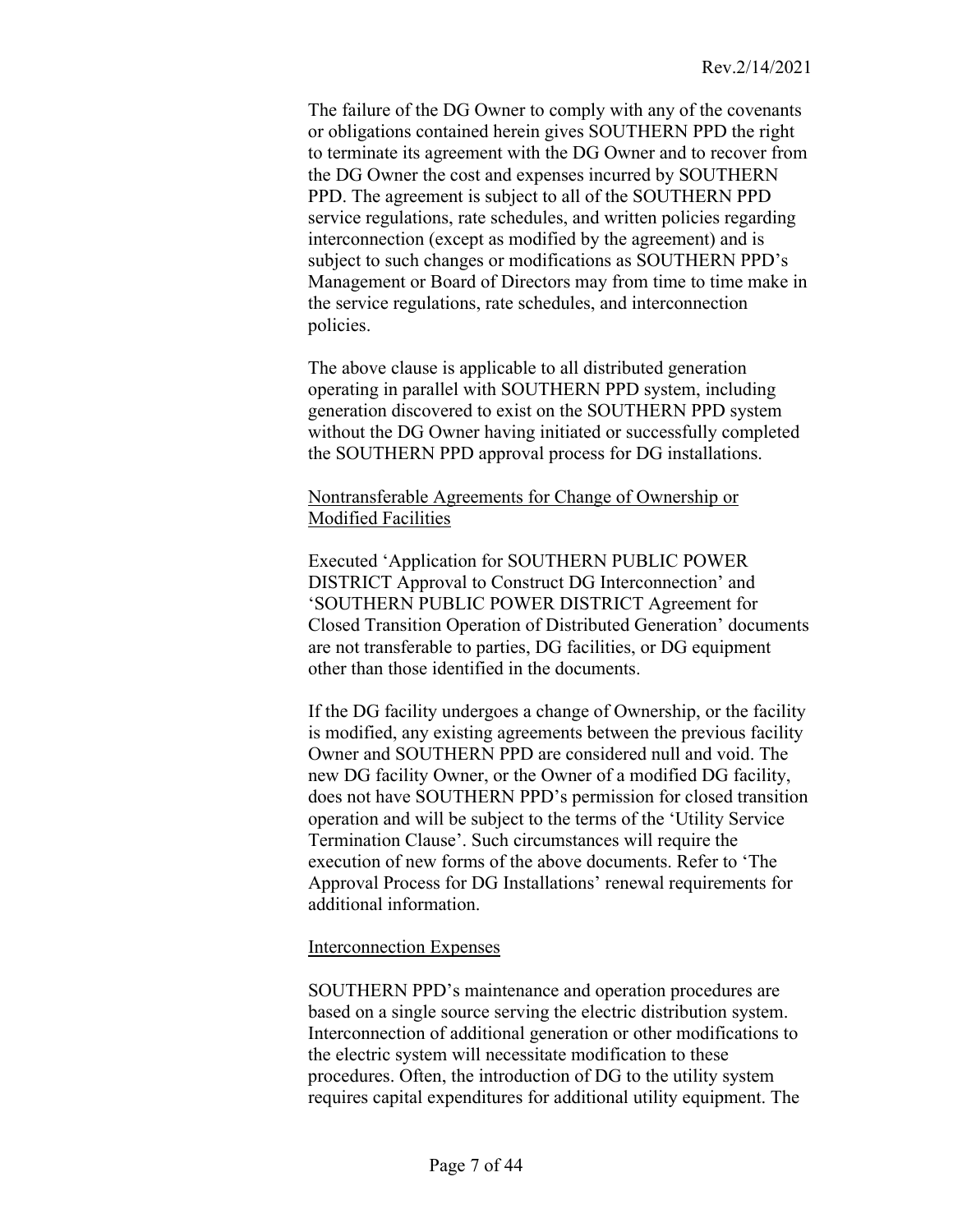modified procedures and additional utility equipment increase utility costs without providing benefits to other utility customers. In such cases, the expenses for additional SOUTHERN PPD procedures, equipment, maintenance, labor, and other related costs that are over and above the expenses for a non-generating customer must be paid to SOUTHERN PPD by the Owner of the DG facility.

These reimbursable costs are separate from DG Owner obligations to purchase, install, and maintain SOUTHERN PPD required interconnection equipment installed at the DG facility, as well as the cost of professional engineering services and maintenance testing to satisfy SOUTHERN PPD requirements.

The following expense categories are examples of items reimbursable to SOUTHERN PPD:

- Study, analysis, and related expenses.
- SOUTHERN PPD assistance in securing regional regulatory authority acceptance of the DG facility.
- Modifications to the SOUTHERN PPD system including related material and labor.
- Protective device (SOUTHERN PPD owned) installation/equipment cost and related labor.
- Telemetry installation, tests, maintenance, parts, and related labor.
- Operating expenses, including communication circuits.
- SOUTHERN PPD costs for DG facility design review, equipment inspections, and witness testing.
- Programming costs to incorporate generation data into SOUTHERN PPD's energy management system.

Changes to the SOUTHERN PPD system or the addition of other DG facilities in the vicinity may require modifications to the existing DG facility interconnection. If such changes are required, the existing DG facility will be subject to future charges for these modifications.

Also, a DG installation results in increased utility maintenance costs in the event of an extended outage on the utility circuit serving the DG facility to safeguard SOUTHERN PPD repair crews. SOUTHERN PPD may isolate the DG facility from the SOUTHERN PPD system by opening the interconnection disconnect(s) before restoring service to the disabled circuit. SOUTHERN PPD will return to the DG facility and close the interconnection disconnect(s) after the utility circuit is restored.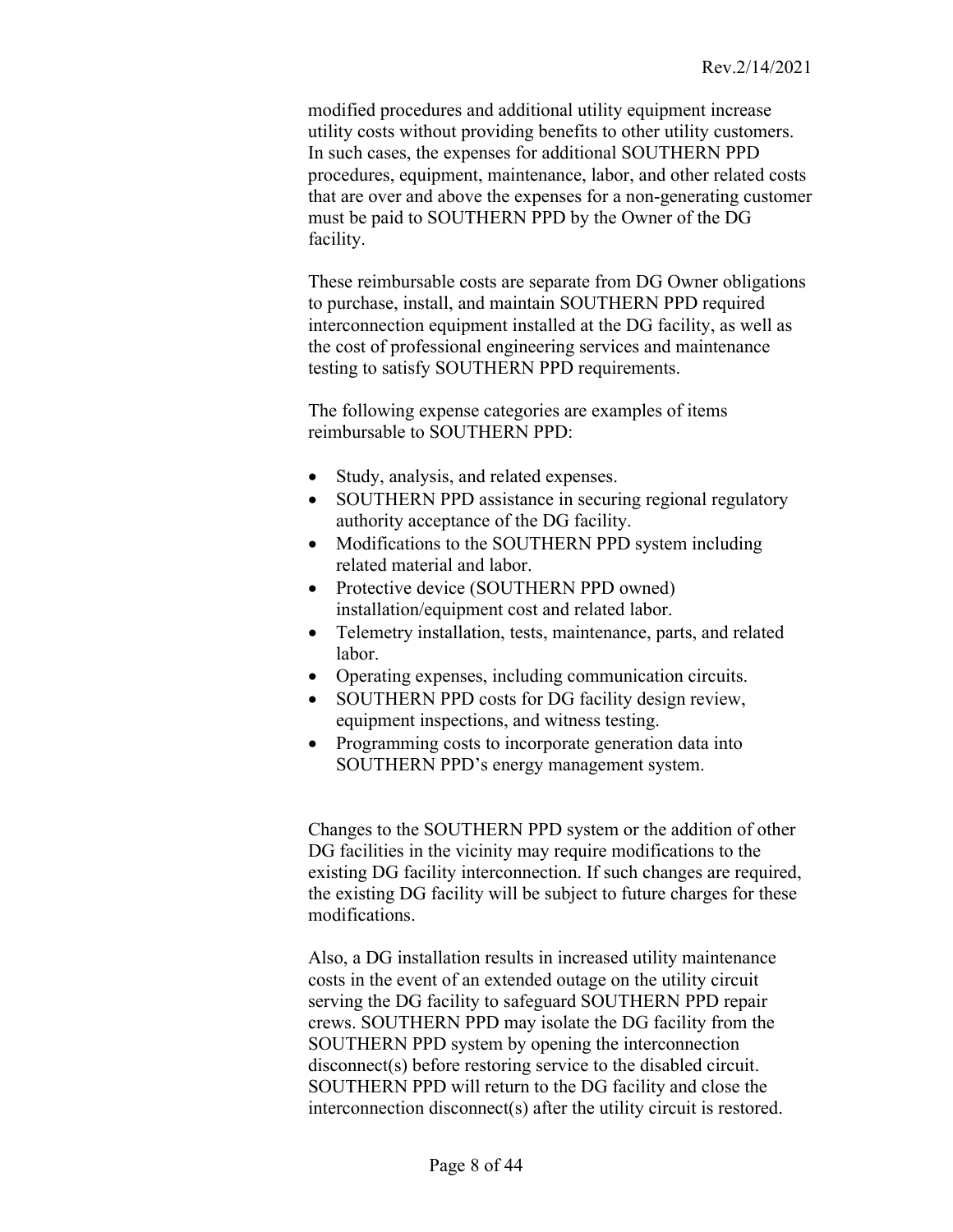These additional steps are only required for facilities with interconnected generation, but potentially delay restoration of service to all customers of the utility circuit.

The DG facility Owner is also responsible for any ongoing monthly charges (such as telephone bills associated with DG facility-to-SOUTHERN PPD voice or data communications) incidental to operation of the DG facility.

### <span id="page-8-0"></span>Contact Information

For Class I 'Type A', some Class I 'Type B', and smaller Class II installations, SOUTHERN PPD requires daytime and nighttime phone numbers for emergency contact purposes. Minimal additional generation Owner contact information is required. The contact person(s) should contact the SOUTHERN PPD whenever the SOUTHERN PPD electric system has a service interruption affecting their generation equipment.

For larger Class II and Class III installations, SOUTHERN PPD requires a 24 hour/day, 365 day/year phone number for after hours and emergency contact purposes. The designated DG facility contact person(s) should have responsibility for and authority over operation of the generation and be able to provide information regarding facility events, equipment status, and relay target and alarm information upon SOUTHERN PPD's request. Also, the contact person(s) should notify SOUTHERN PPD whenever:

- Problems with generation equipment are detected that could result in misoperation of generation protection or other generation equipment.
- The generation has tripped off-line during parallel operation with the SOUTHERN PPD system.
- Generation equipment problems are believed to have resulted in an outage to a portion of the SOUTHERN PPD system.
- The DG facility intends to initiate abnormal switching to parallel the generation with the SOUTHERN PPD system.

Under certain circumstances, SOUTHERN PPD may determine additional contacts are required.

# <span id="page-8-1"></span>**CLASSIFICATION OF THE DG INTERCONNECTION**

SOUTHERN PPD categorizes interconnected (parallel) generation into three general classifications. These are Class I, II, and III. The major factors to be considered in the determination of the interconnection class include the point of utility interconnection,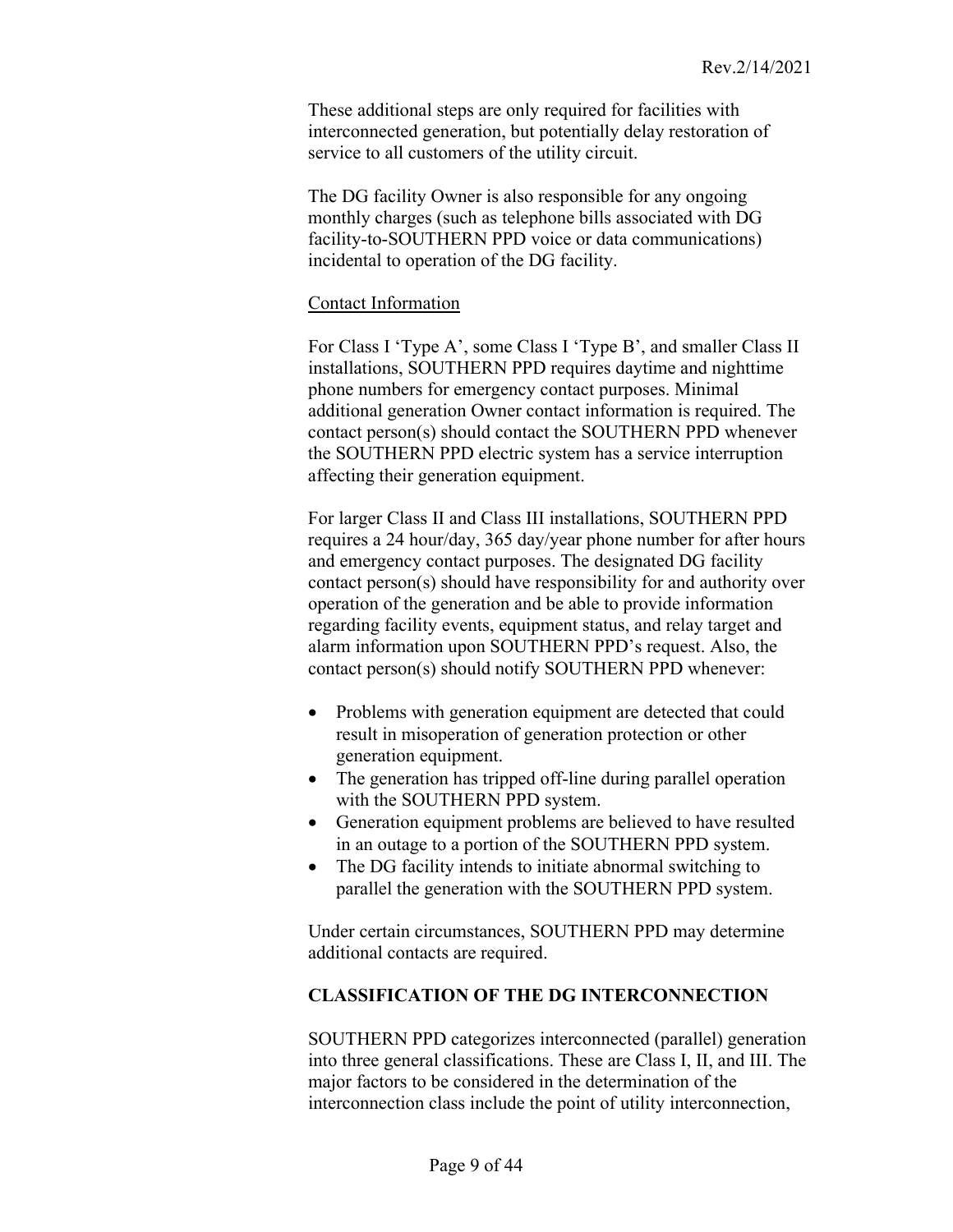the generator ratings, the generation type, and the number of generators interconnected on the electrical service. Classification of the facility is determined by SOUTHERN PPD, based upon DG facility application information provided by the facility Owner.

Class I interconnections includes induction generators, line commutated power converters, and any other generating equipment that must be energized by the utility system to operate (excluding microturbine type generation). The VAR requirements of any induction generator interconnected to the electric system must be supplied locally by the DG facility. SOUTHERN PPD may, at its option, charge the DG facility for VAR impacts on the electric system.

The DG facility Owner must purchase, install, and maintain the required protective equipment for Class I interconnections where the protective equipment integral to the generation unit does not meet SOUTHERN PPD requirements (see 'Protective Equipment' in this standard). The equipment requirements are dependent upon the 'type' of Class I interconnection. SOUTHERN PPD has two 'types' of Class I interconnection. The corresponding 'type' equipment requirements are as follows:

#### <span id="page-9-0"></span>Class I 'Type A' Interconnections

This classification includes induction generators or generators with line commutated power converters rated 50 kW or below, single-phase or three-phase.

SOUTHERN PPD requires a separate interconnection disconnect and may require an interconnection breaker for devices classified as Class IA. SOUTHERN PPD will determine requirements for protective functions/relaying on a site-specific or equipment-specific basis.

NOTE: Should SOUTHERN PPD operate (open) the interconnection disconnect during a circuit outage, the opening of this disconnect should not affect the generator, as the utility source is required for generator operation.

<span id="page-9-1"></span>Class I 'Type B' Interconnections

Consist of all other induction generators or generators with line commutated power converters rated greater than 50 kW, except those determined to require a Class II interconnection, and any other generating equipment that must be energized by the utility system to operate (excluding microturbine type generation). The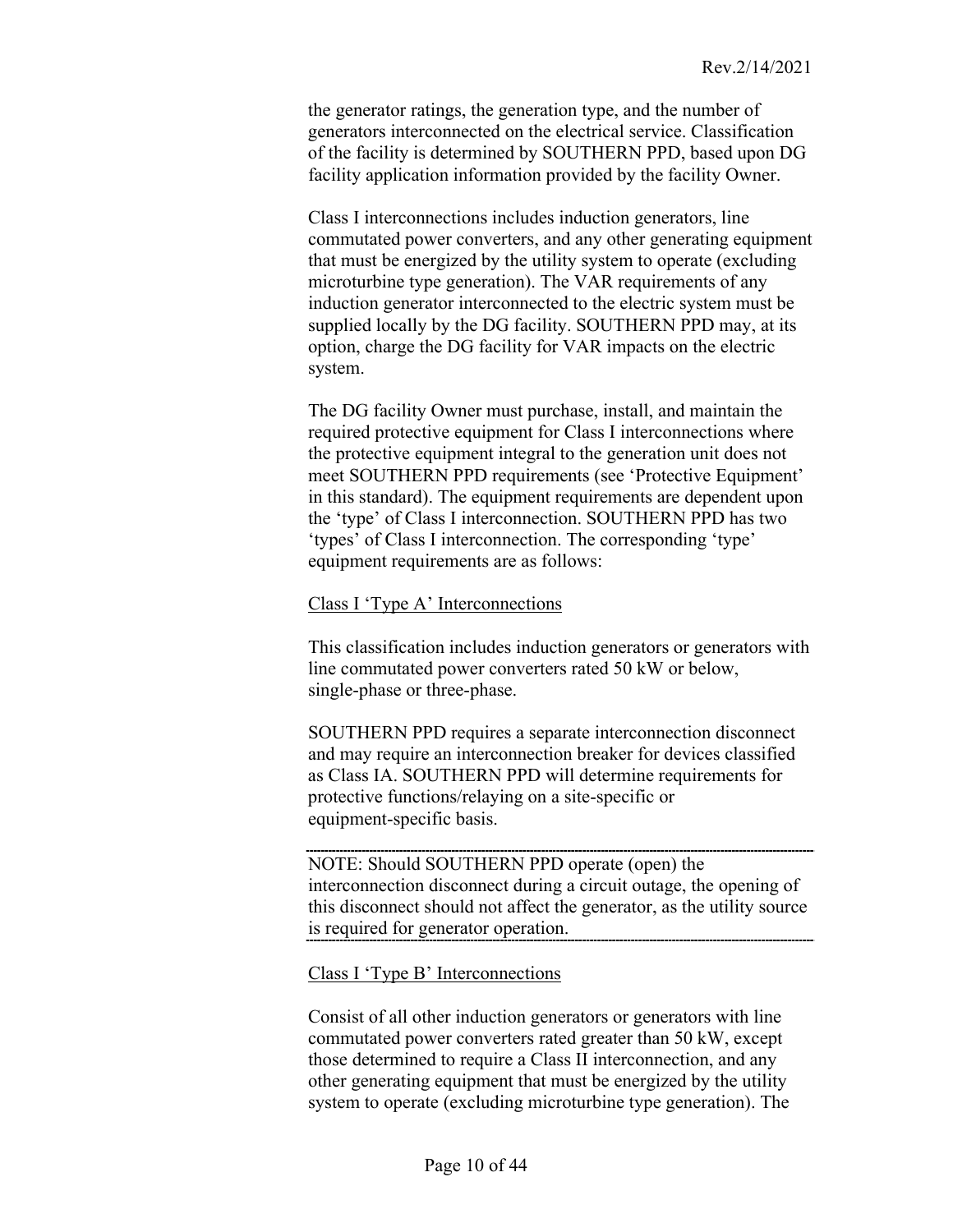DG Owner must furnish VARS equal to a minimum of 90% of the estimated reactive requirement of the generator installation.

SOUTHERN PPD will determine requirements for protective functions/relaying on a site-specific basis. An interconnection disconnect and an interconnection breaker is required.

<span id="page-10-0"></span>Class II

Class II interconnections include generation equipment that operates independent of the utility, with rated capacity at or below 5 MW, and is interconnected to the utility at or below 15,000 volts.

Interconnections with synchronous generators or generators with self-commutating power converters are typically defined as Class II interconnections. Class II interconnections also typically apply to the interconnection of direct energy converters, most inverters, induction generators with an adequate local VAR supply, and all microturbines (whether capable of operation independent of the utility or not).

The DG facility Owner must purchase, install, and maintain the required protective equipment (see 'Protective Equipment' in this standard) for all Class II interconnections. This equipment includes:

- A visible interconnection disconnect at each interconnection point.
- An interconnection breaker for each interconnection point.
- Protective functions/relaying in accordance with SOUTHERN PPD requirements.

SOUTHERN PPD may waive the interconnection breaker and protective relaying requirements for 'momentary' closed transition interconnections—refer to the 'Duration of Parallel Operation' section of this standard to determine if the load transfer equipment meets the 'momentary' classification.

# <span id="page-10-1"></span>Class III

Class III interconnections are for any interconnection in excess of 15,000 volts or for generation with a capacity in excess of 5 MW. SOUTHERN PPD will evaluate and specify the requirements for Class III interconnections on a site-specific basis. Class Ill interconnections may require, as a minimum, all requirements for a Class II interconnection. Class Ill facilities will often require an interconnection directly into the SOUTHERN PPD transmission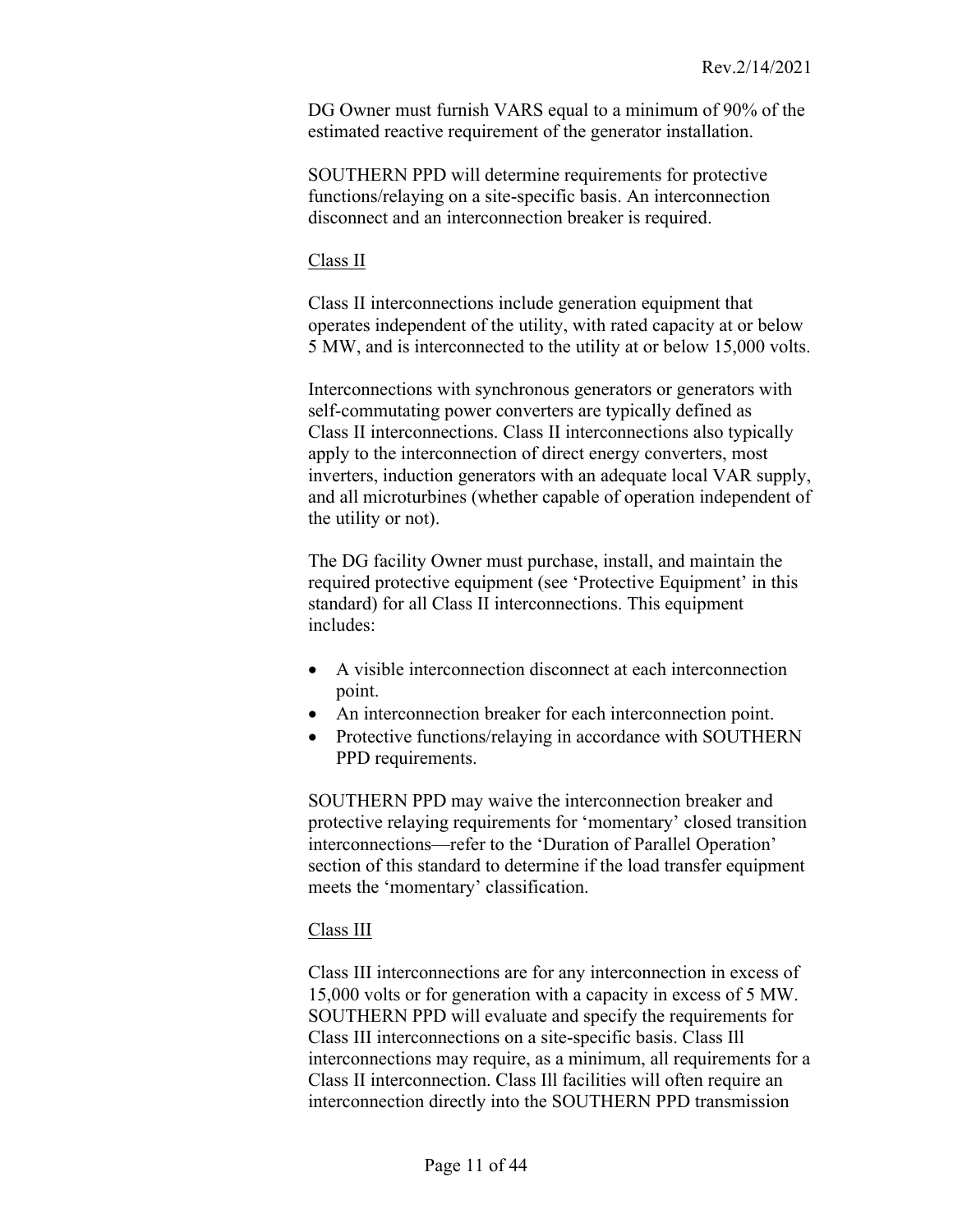system; see the SOUTHERN PPD document **'**Facilities Connection Requirements' for additional requirements.

### <span id="page-11-0"></span>Interconnection Point

The interconnection point of SOUTHERN PPD to any DG facility is the point at which the SOUTHERN PPD system connects to devices, conductors, or equipment of the DG facility, as determined by SOUTHERN PPD. This point will normally be the 'point of common coupling' as defined in 'IEEE Recommended Practices and Requirements for Harmonic Control in Electric Power Systems,' IEEE Standard 519. The service entrance voltage is typically defined by the voltage at this point.

NOTE: DG facilities may not be able to meet SOUTHERN PPD DG requirements if the generation is interconnected at points in the DG facility system other than the service entrance. The DG facility Owner must verify the interconnection point with SOUTHERN PPD during the design stage.

### <span id="page-11-1"></span>Duration of Parallel Operation

The amount of time electric generation will operate in parallel (or 'closed transition') with the utility system will help determine the SOUTHERN PPD requirements for the DG facility. For the purpose of this standard, closed transition operation is either momentary or sustained. Momentary closed transition–used only for synchronized closed transition transfer of DG facility load from one source to another source–Sustained Closed Transition interconnects the two power systems to remain interconnected indefinitely, as long as synchronous operation is maintained.

| <b>TYPE OF CLOSED</b><br><b>TRANSITION</b><br><b>OPERATION</b> | <b>DURATION OF</b><br><b>PARALLEL</b><br><b>OPERATION</b> | <b>SOUTHERN PPD</b><br><b>REQUIREMENTS</b><br><b>FOR THE</b><br><b>DG FACILITY</b>                           |
|----------------------------------------------------------------|-----------------------------------------------------------|--------------------------------------------------------------------------------------------------------------|
| Momentary*                                                     | < 100 milliseconds                                        | Synchronism check on<br>transfer's interconnection<br>disconnect.                                            |
| Sustained                                                      | > 100 milliseconds                                        | AII SOUTHERN PPD DG<br><b>Standard requirements</b><br>and additional<br>requirements, as<br>determined by * |

\*Determination as to whether the DG equipment to be installed is the 'momentary' type above or not will be made by SOUTHERN PPD. A DG facility design proposal using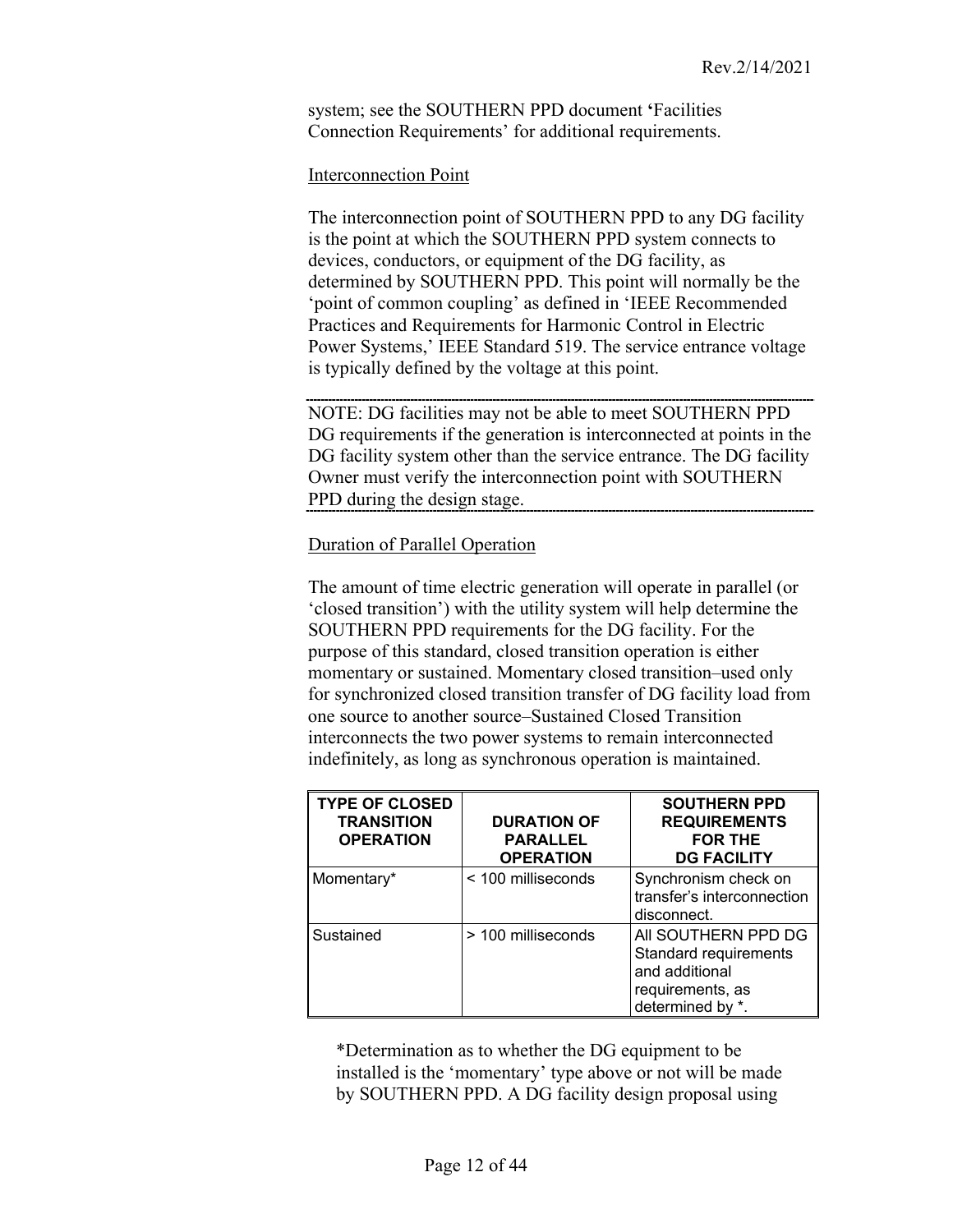a 'closed transition transfer switch' may be approved as 'momentary.' DG transfer equipment approved as 'momentary' must be designed, manufactured, and listed for use as 'momentary' transfer equipment, and is not designed for 'sustained' parallel operation. DG transfer equipment which meets the 'momentary' requirements above, but which relies on programmable electronic control means, and is capable of being re-programmed or otherwise altered to be capable of 'sustained' parallel operation, will be considered 'sustained' type. Note 'momentary' type of operation is still closed transition operation, and as such is not approved for applications involving network service (see 'System Issues, Network Service' in this standard). Automated switchgear capable of closed transition operations via programming or logic changes must meet the protective requirements and stipulations for sustained interconnections.

The 'momentary' interconnection, or closed transition transfer, can result in a large load suddenly being applied to the DG facility generation. This 'step-loading' can result in frequency and voltage disturbances that may be unacceptable to the DG facility load—the generator should be properly sized and selected to help prevent such power quality problems.

#### <span id="page-12-0"></span>Power Transfer

• Determination of kW Levels

All parallel operation power levels are measured on a per service/ per SOUTHERN PPD circuit basis, with adjustment for power factor.

Parallel operation power levels are calculated based on the maximum generation scenario: all available DG facility generation (including possible future generation) operating in parallel with the SOUTHERN PPD system.

Should a facility increase generation capacity or begin to export power in the future, a new 'Agreement for Closed Transition Operation' must be reached with SOUTHERN PPD—see 'The Approval Process for DG Installations' or 'Renewals for Modified DG Equipment or Facilities' sections.

Once power levels are determined and approved by SOUTHERN PPD for a DG facility, the facility will be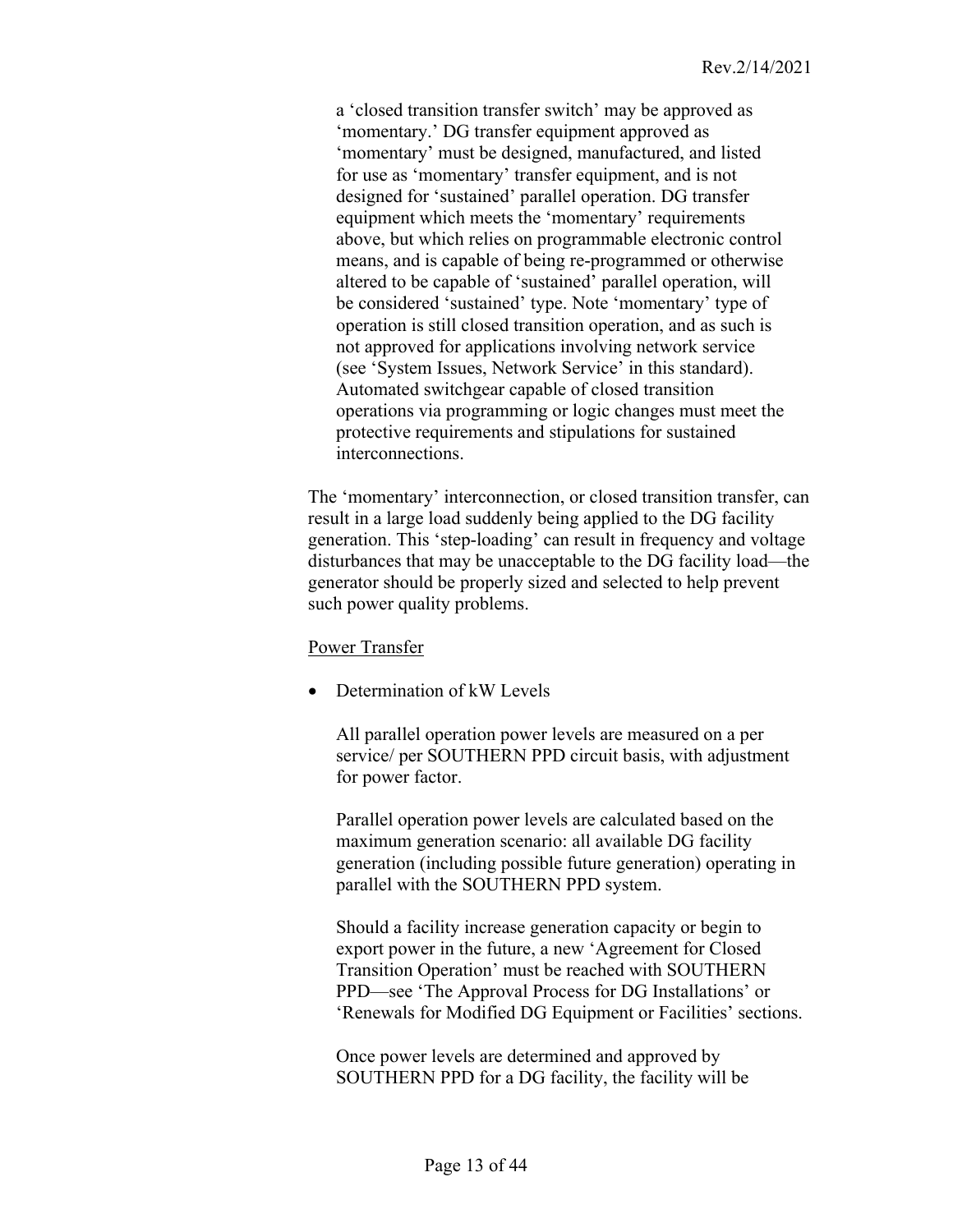<span id="page-13-0"></span>restricted from operation outside the established power transfer boundaries.

### Import-Only, Import/Export or Export-Only

Power transfers between a DG facility and a utility can be import, export, or a combination of these types. 'Import' is the typical power transfer from utility to a customer (a customer 'imports' power from the utility). 'Export' is power transfer from a DG facility to utility (the facility 'exports' to the utility). The majority of the utility/customer interconnections are import only, where there is no on-site generation or only open-transition load transfer to a generator. 'Import/export' arrangements are typical of parallel-capable generation facilities with on-site generation that may exceed the load requirements of that facility.

Examples of import/export arrangements include wind or solar power generation for residences. This type of arrangement will import power during heavy load periods when the on-site generation is unable to supply all the power requirements. During lightly loaded or no-load periods, portion of the on-site generation not used by the facility will be exported to the utility.

The DG Owner and SOUTHERN PPD must come to an understanding on the issue of whether the DG facility is to be used for import-only, import/export, or export-only power transfers with SOUTHERN PPD. The type of power exchange intended to occur between the DG facility and SOUTHERN PPD will determine the protection and metering requirements for the facility.

# <span id="page-13-1"></span>**THE DETAILED APPROVAL PROCESS FOR DG INSTALLATIONS**

This section clarifies the process for connecting Class I, Class II, and/or Class Ill generators to the SOUTHERN PPD electric system.

# <span id="page-13-2"></span>Description of SOUTHERN PPD Forms

SOUTHERN PPD uses several forms to facilitate the application process for Distributed Generation Interconnection between an Owner and the Utility. The various forms are listed below with a short description. A copy of each is included in a later section of this standard.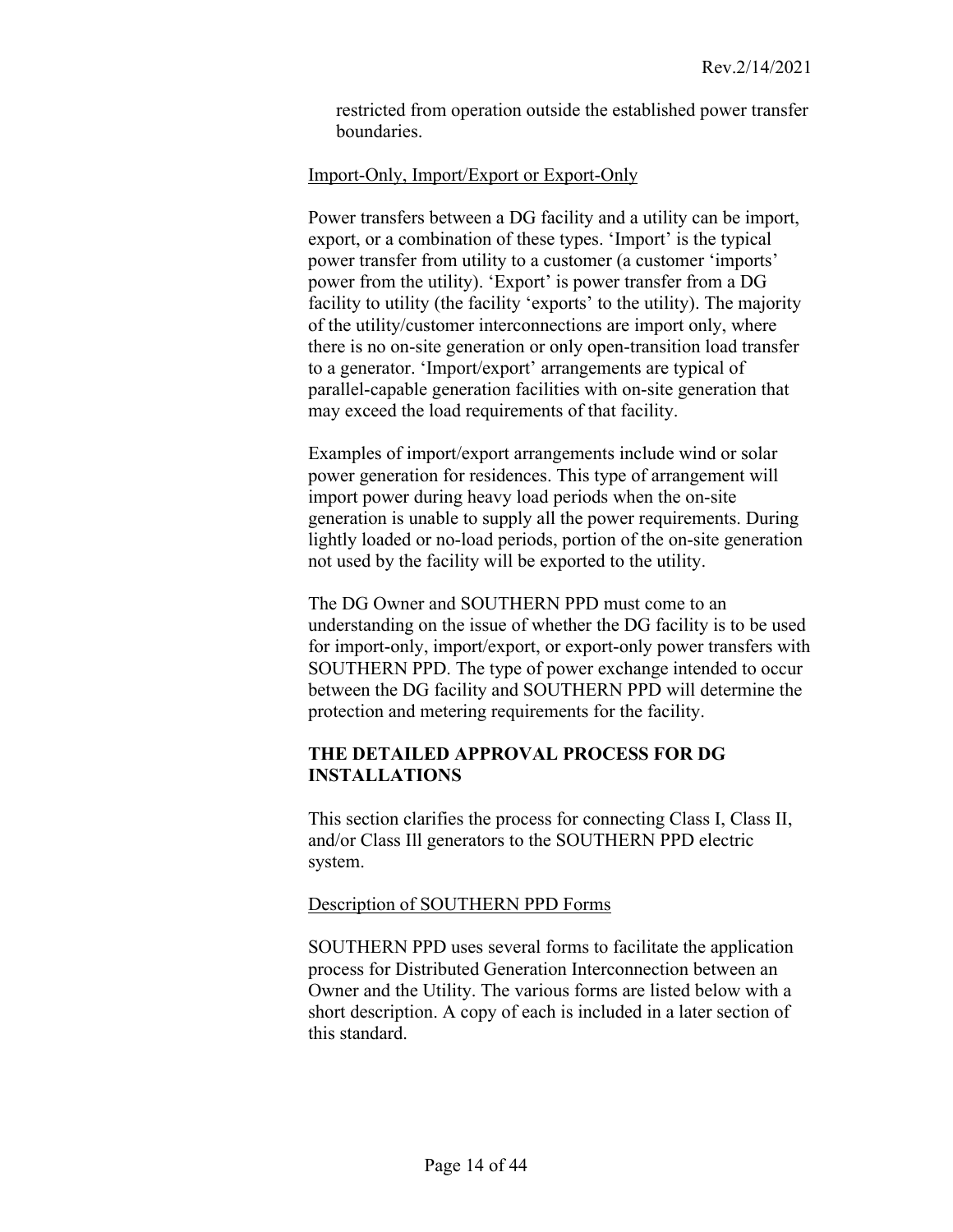• Application for SOUTHERN PUBLIC POWER DISTRICT Approval to Construct Distributed Generation (DG) Interconnection

This is the form to be used by an Owner to notify SOUTHERN PPD of the desire to install generation that will operate in closed transition with the electric system. The Owner uses this form to transmit information about the intended installation.

Upon written SOUTHERN PPD approval of the application, SOUTHERN PPD and Owner will be deemed to have entered into a temporary agreement relating to the DG interconnection, which will remain in effect until revoked by SOUTHERN PPD or until construction of the new interconnection is complete and the facilities are placed in service under the terms of the SOUTHERN PPD Agreement for Closed Transition Operation of Distributed Generation (see description below).

• SOUTHERN PUBLIC POWER DISTRICT Agreement for Closed Transition Operation of Distributed Generation

This agreement outlines the specifics of the physical interconnection between the facilities of SOUTHERN PPD and the DG Operator and any financial and facility requirements of each of the parties.

<span id="page-14-0"></span>This is a long-term contractual arrangement required for the duration of the interconnection's existence.

Application Process for New Installations

SOUTHERN PPD utilizes a two-step approval process for any DG that will operate in parallel with the SOUTHERN PPD electric system. The DG Owner must obtain two authorizations from SOUTHERN PPD prior to beginning operation of the generation equipment:

- SOUTHERN PUBLIC POWER DISTRICT Approval to Construct DG Interconnection
- An Approved SOUTHERN PUBLIC POWER DISTRICT Agreement for Closed Transition Operation of Distributed Generation

For the DG Owner, or their representative, the following steps are involved in the DG approval process for new installations (for 'accredited' generation facilities additional steps are required for such facilities and are not addressed below):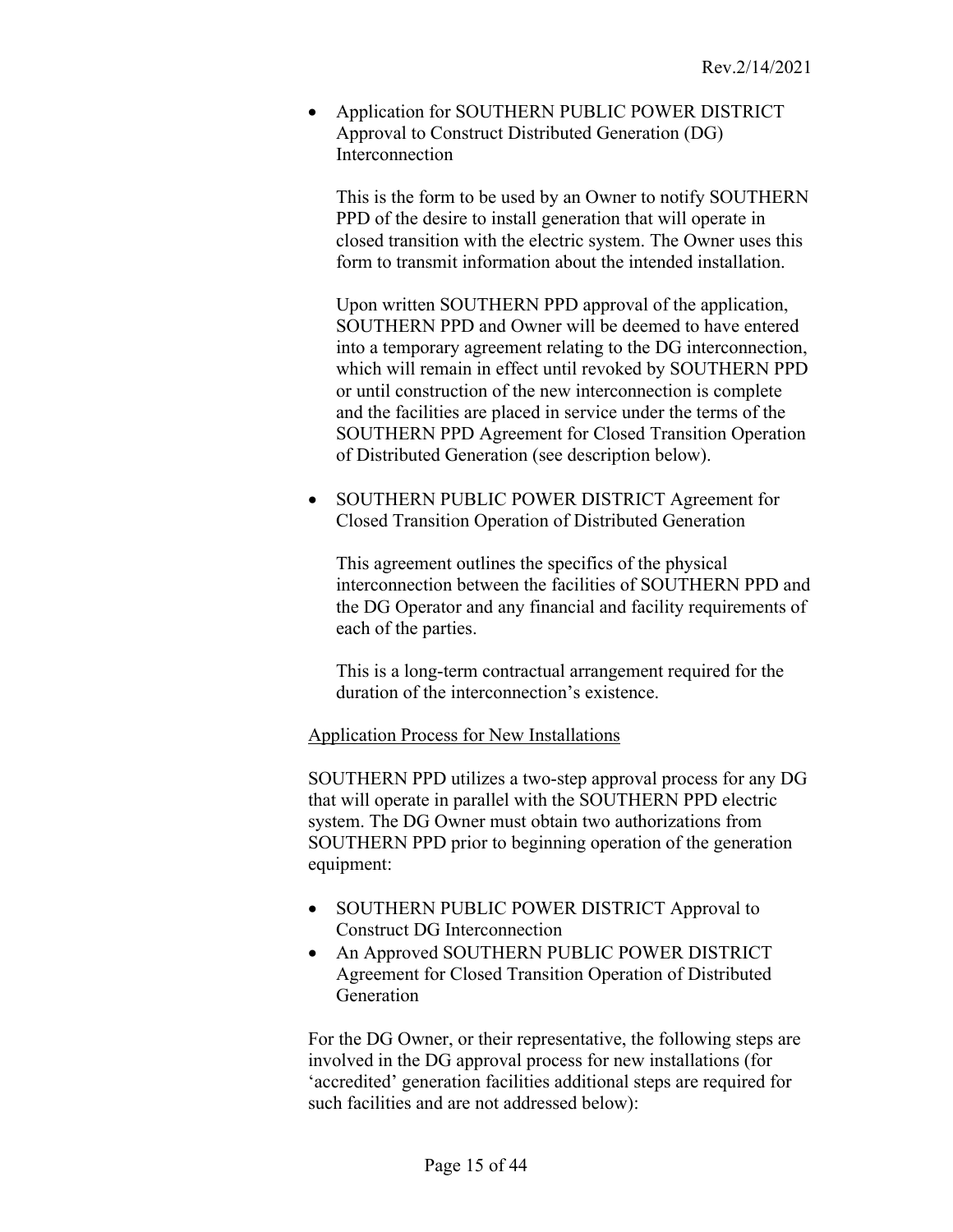# **1. Contact SOUTHERN PPD – Engineering Department**

Discuss the proposed generation installation and application process. Obtain current copies of the SOUTHERN PUBLIC POWER DISTRICT DG Standard, applicable rate schedules, and the 'SOUTHERN PUBLIC POWER DISTRICT Agreement for Closed Transition Operation of Distributed Generation' and review the documents. Become familiar with all requirements including: submittal requirements, protective equipment (including relaying) requirements, metering and/or telemetry requirements (typical of Class II and Ill).

### **2. Submit 'Application for SOUTHERN PUBLIC POWER DISTRICT Approval to Construct DG Interconnection'**

Assemble all DG equipment information, installation drawings, and other information. Professional Electrical Engineer certification may be required on submittals. The engineer must have a valid license for the state where the project is being constructed. Complete and sign an 'Application for SOUTHERN PUBLIC POWER DISTRICT Approval to Construct DG Interconnection' and submit the application with all material assembled.

### **3. SOUTHERN PPD Classification of Facility and Determination of Interconnection Study Requirements**

Classification of the facility will be determined by SOUTHERN PPD, based upon DG facility application information provided by the facility Owner and determine if any additional materials are required to complete its review.

SOUTHERN PPD will provide a determination of Interconnection Study requirements. Typically all 'accredited' generation applications and Class III interconnections (as well as many Class I or Class II applications) will require the applicant to enter into an Interconnection Study Agreement. Interconnection Study Agreements will address issues of reimbursement of SOUTHERN PPD by the DG applicant (see 'Requirements for Closed Transition Operation, Interconnection Expenses').

This study will determine the DG impact on the SOUTHERN PPD system. The Interconnection Study addresses items such as protective equipment requirements, equipment ownership, additional right-of-way acquisitions, preliminary cost estimates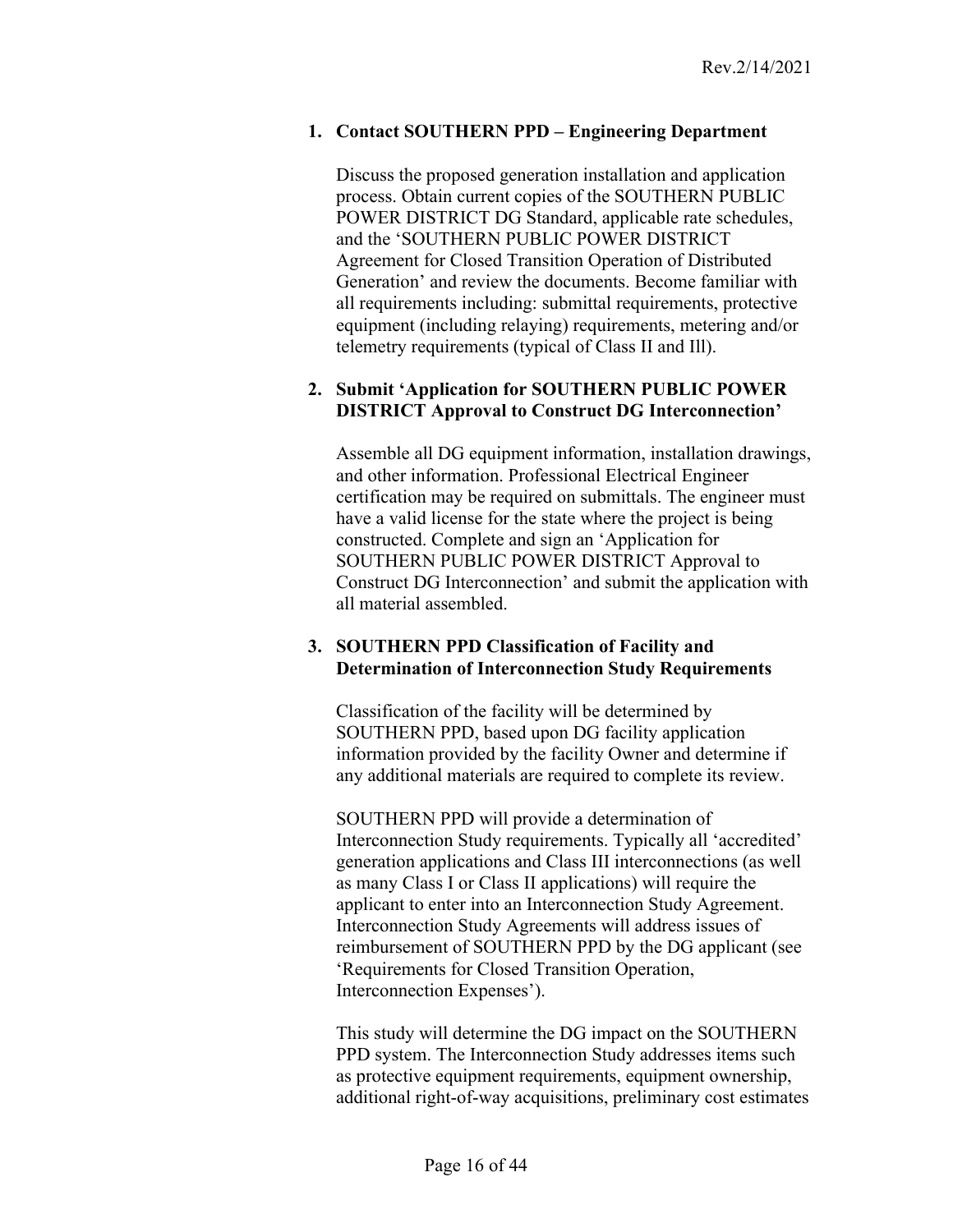and schedules to construct/modify the SOUTHERN PPD system, and impacts introduced by the proposed generation on system operating conditions (voltage regulation, harmonics, ampacity, increase in short circuit currents, system stability, line losses).

# **4. SOUTHERN PPD Completes Interconnection Impact Studies**

If further SOUTHERN PPD studies are required (typical of larger installations), the approval process is delayed at this point until the completion of the study phase. Study results will address issues of reimbursement of SOUTHERN PPD by the DG applicant (see 'Requirements for Closed Transition Operation, Interconnection Expenses').

Note such studies, if required, may require months for completion, and will require execution of study agreements between the applicant and SOUTHERN PPD.

If further SOUTHERN PPD studies are not required, protective equipment, metering, and other requirements may be finalized—the process continues below.

# **5. Obtain an Approved 'Application for SOUTHERN PUBLIC POWER DISTRICT Approval to Construct Distributed Generation (DG) Interconnection' from SOUTHERN PPD**

Upon written SOUTHERN PPD approval of the application, SOUTHERN PPD and Owner will be deemed to have entered into a temporary agreement relating to the DG interconnection, which will remain in effect until revoked by SOUTHERN PPD or until construction of the new interconnection is complete and the facilities are placed in service under the terms of the SOUTHERN PPD Agreement for Closed Transition Operation of Distributed Generation (see description below).

# **6. Complete Construction of the DG Facility**

Release orders for and/or purchase of, any switchgear or DG equipment to be purchased for the installation. Complete construction of the DG facility. Complete any required preoperational tests.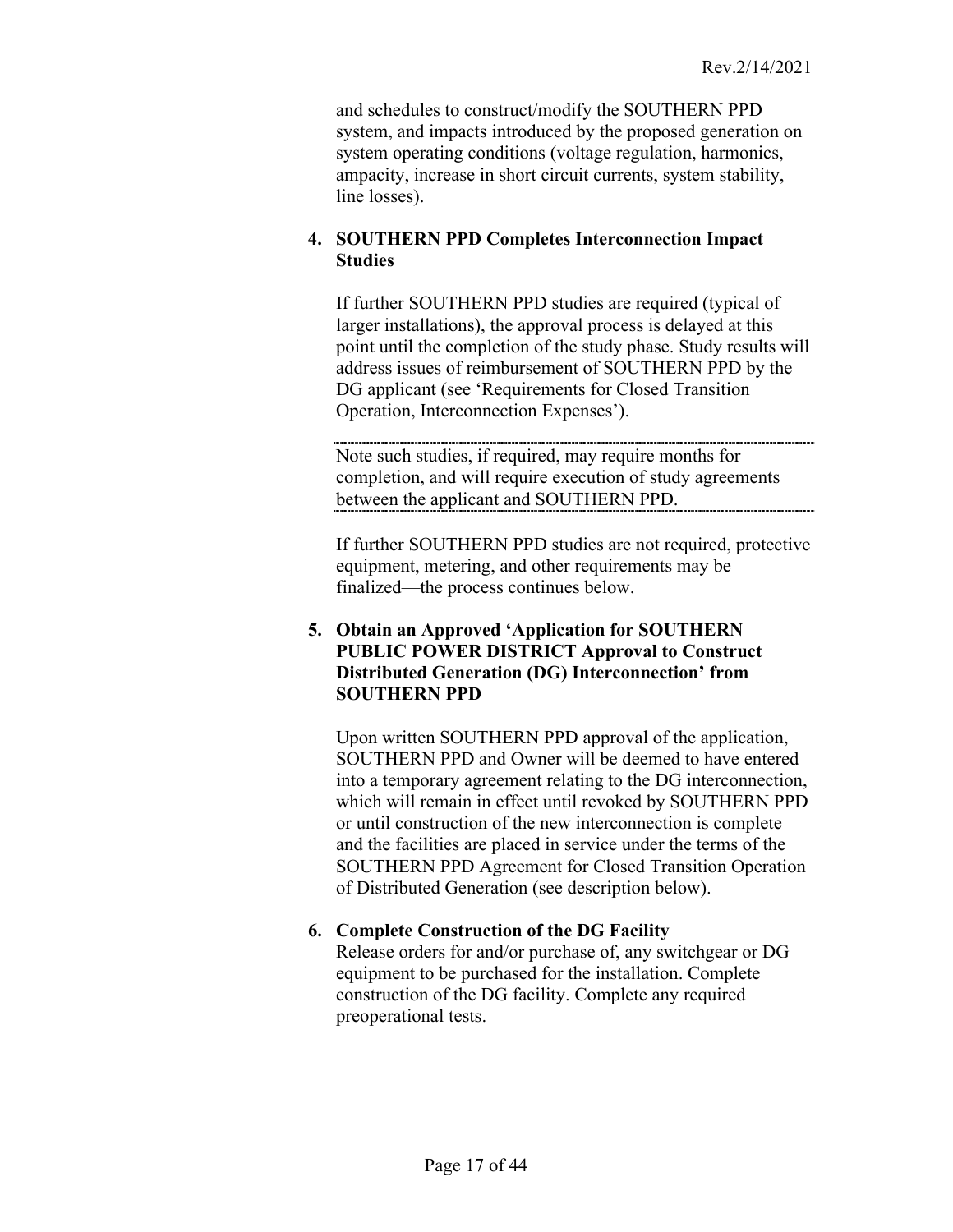# **7. SOUTHERN PPD Witness Test**

Notify all parties and SOUTHERN PPD that facility is ready for parallel witness test and arrange date and time.At the required SOUTHERN PPD 'Witness Test,' perform/demonstrate tests outlined in the 'SOUTHERN PUBLIC POWER DISTRICT Agreement for Closed Transition Operation of Distributed Generation.'

Complete the performance/demonstration tests successfully with SOUTHERN PPD representatives present.

#### **8. Submit Final Documentation**

Submit copies of the final protective device settings and final one-line/power riser diagram to SOUTHERN PPD (PE stamp may be required).

# **9. Execute 'SOUTHERN PUBLIC POWER DISTRICT Agreement for Closed Transition Operation of Distributed Generation'**

Execute 'SOUTHERN PUBLIC POWER DISTRICT Agreement for Closed Transition Operation of Distributed Generation' and reimburse SOUTHERN PPD for any unpaid interconnection expenses.

#### <span id="page-17-0"></span>DG Installation Renewals

Renewals are required for expired 'Application For SOUTHERN PUBLIC POWER DISTRICT Approval To Construct Distributed Generation (DG) Interconnection' certificates, for modified DG facilities, and for new DG facility Owners as follows.

• Simple Renewal

If no modifications have been made to the DG equipment or facility electric service entrance, and the facility has not had a change of ownership or control, contact SOUTHERN PPD, and:

- Obtain current copies of the SOUTHERN PPD DG Standard, Applicable Rate Schedules, and the 'SOUTHERN PPD Agreement for Closed Transition Operation of Distributed Generation' and review the documents to become familiar with all requirements.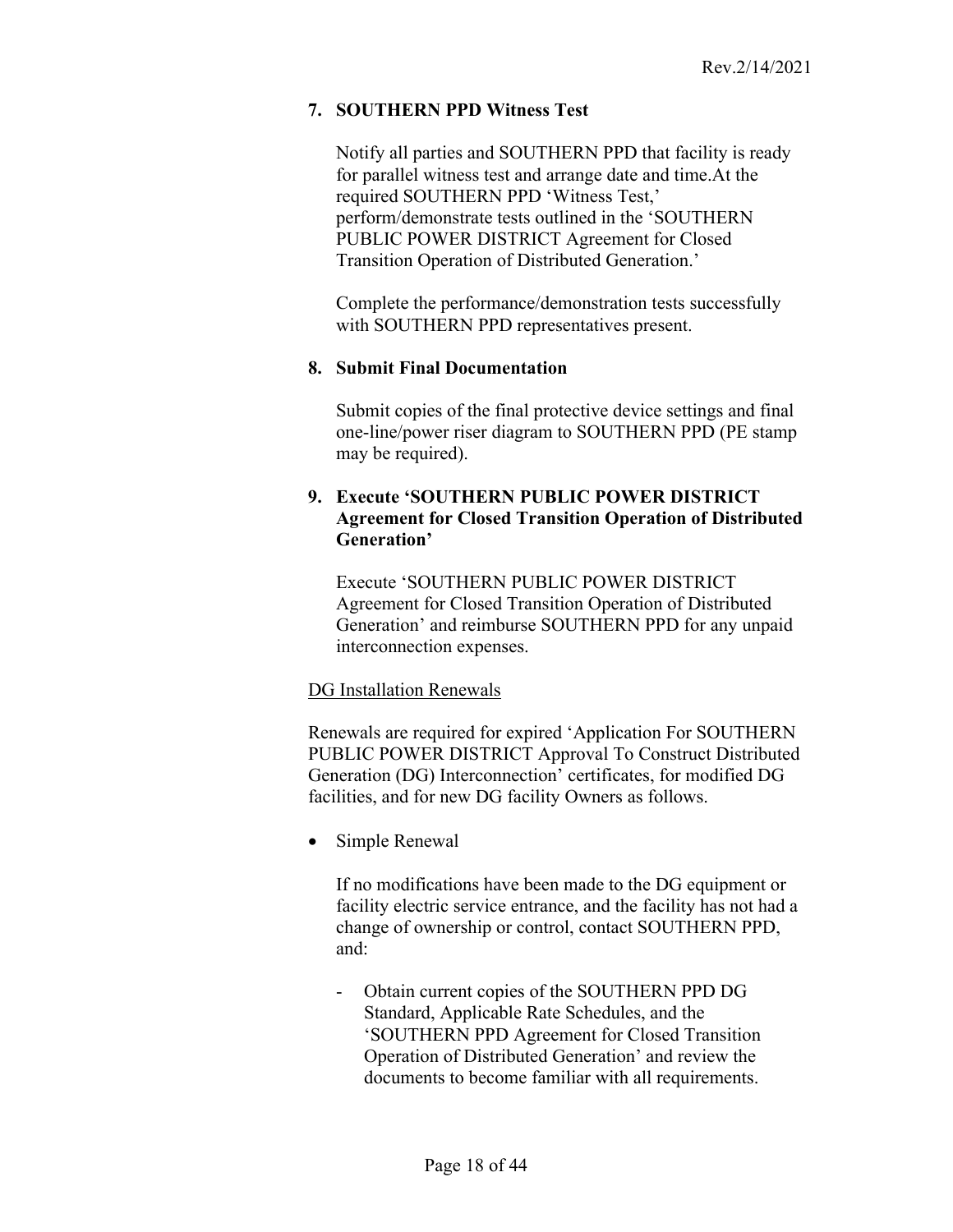- Be prepared to perform a SOUTHERN PPD Witness Test as outlined in the 'SOUTHERN PPD Agreement for Closed Transition Operation of Distributed Generation.'
- Be aware SOUTHERN PPD may require the existing DG equipment or facility be modified to meet the requirements of the latest DG Standard.

Upon meeting all SOUTHERN PPD requirements, SOUTHERN PPD will forward a new 'Application For SOUTHERN PUBLIC POWER DISTRICT Approval To Construct Distributed Generation (DG) Interconnection'. When it is received, it must be permanently posted as required.

• Renewals for Modified DG Equipment, Facilities, or New DG **Owners** 

If the facility electric service or DG equipment has been or will be modified, or if the facility will undergo a change of ownership or control, SOUTHERN PPD shall be contacted at the earliest possible date. This will allow a joint review of the facility to determine what revisions, if any, will be required to allow the DG to continue operation.

If the facility electric service or DG equipment will be or has been modified, it will be necessary for SOUTHERN PPD to review all modifications for compliance with current SOUTHERN PPD requirements. For minor modifications, SOUTHERN PPD will evaluate the impact of the modifications against SOUTHERN PPD DG requirements. If the modifications involve expansion of the existing DG capacity or major modifications to the facility electric service or DG equipment, SOUTHERN PPD will evaluate the changes in a similar manner to the approach taken for 'New Installations' above.

If the facility or DG equipment has or will undergo a change of ownership or control, but has not and will not be modified, the new facility Owner must apply for a 'SOUTHERN PPD Agreement for Closed Transition Operation of Distributed Generation.' This will require the new Owner to complete the following items:

- Obtain current copies of the SOUTHERN PUBLIC POWER DISTRICT DG Standard, applicable rate schedules, and the 'SOUTHERN PUBLIC POWER DISTRICT Agreement for Closed Transition Operation of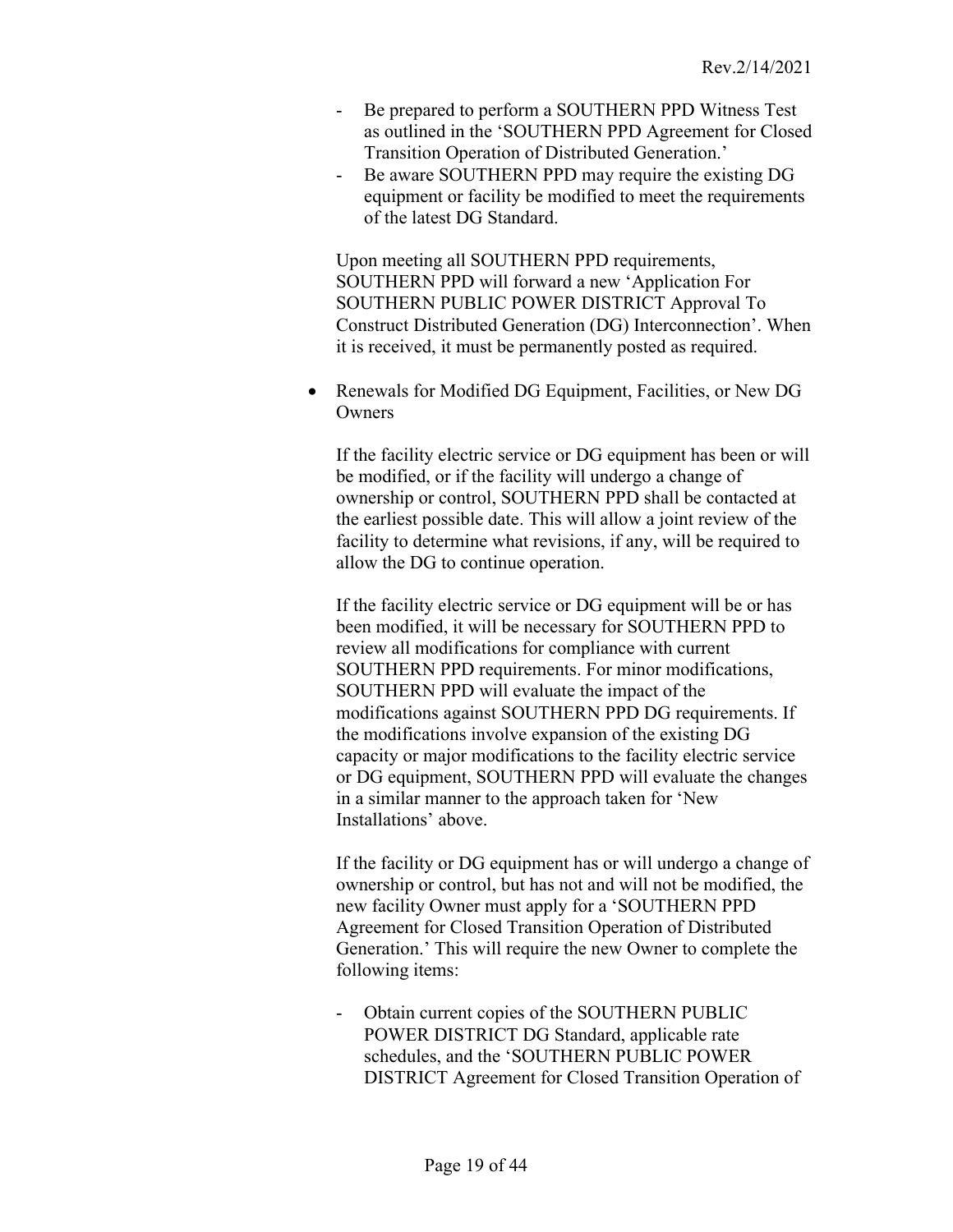Distributed Generation' and review the documents to become familiar with all requirements.

- Have SOUTHERN PPD verify the previous classification of the DG equipment as defined in the DG Standard (Class I, II, or Ill, import only or export, kW level) and any existing operating restrictions, by examination of previous approvals/records.
- Verify with SOUTHERN PPD the existing installation and classification, any submittal and periodic testing requirements and possible PE certification.
- Supply any additional materials or respond to any questions regarding the installation as requested by SOUTHERN PPD.
- Verify DG facility protection equipment matches facility and SOUTHERN PPD records, and such records are in the possession of the new Owner.
- Be aware SOUTHERN PPD may require a Witness Test as outlined in the 'SOUTHERN PPD Agreement for Closed Transition Operation of Distributed Generation'.
- Be aware SOUTHERN PPD may require the existing DG equipment or facility be modified to meet the requirements of the current DG Standard.

<span id="page-19-0"></span>Upon meeting all SOUTHERN PPD requirements, SOUTHERN PPD will forward to the DG Owner a new 'SOUTHERN PUBLIC POWER DISTRICT Agreement for Closed Transition Operation of Distributed Generation'.

# **TECHNICAL REQUIREMENTS**

# <span id="page-19-1"></span>**Overview**

• Adverse Effect

The utility-DG interconnection must not adversely affect the utility's other customers. Possible adverse effects to other utility customers include (but are not limited to):

- Reduction in quality of electric service.
- Higher cost of electricity.
- Expenditure of SOUTHERN PPD capital for interconnection without benefit to other customers.
- Interconnection Hazards

Proper operation of two independent power sources such as the utility source and a no utility generation source in closed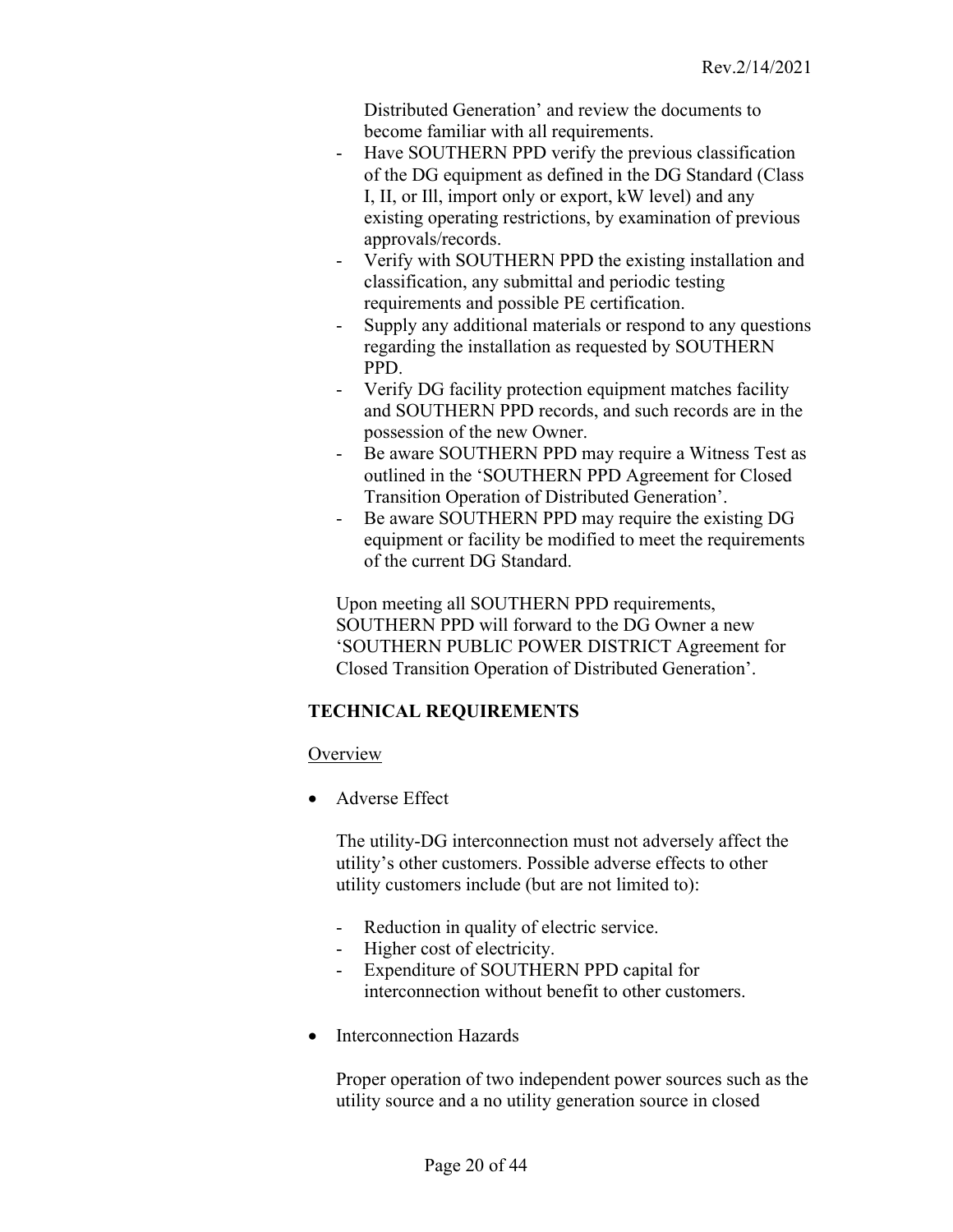transition results in a parallel operation of the two systems. The electrical attributes of both systems must be identical prior to and during the period of parallel operation. Any attempt to interconnect the two power systems while they do not share identical attributes will result in problems ranging from tripping of the circuit breaker at the interconnection point to severe equipment damage and hazardous conditions for personnel on both sides of the interconnection.

**Islanding** 

Automatic and manual switching arrangements on the SOUTHERN PPD transmission, subtransmission, and distribution system are based on the premise that, upon opening a line or section of the SOUTHERN PPD system, it disconnects from SOUTHERN PPD. Distributed generation equipment that remains energized and interconnected to the isolated portion of the system or reconnects before service restoration, can create a hazardous condition for utility employees and for this reason, SOUTHERN PPD does not allow DG facilities to operate as an island on the SOUTHERN PPD system unless the DG facility is designed to work in an island situation. All DG facilities must automatically isolate itself from the de-energized portion of the SOUTHERN PPD system in the event of a SOUTHERN PPD outage.

• Protective Equipment

SOUTHERN PPD requires the installation of protective equipment that must be designed and tested to protect the electrical systems and personnel of the DG facility, SOUTHERN PPD, and the general public under all operating and maintenance conditions. These requirements are also applicable to automated open transition switchgear capable of closed transition operations via programming or logic changes.

NOTE: All open transition switchgear (either automated or manual via a transfer switch) capable of closed transition operations must meet NEC requirements and must be installed by a qualified licensed electrician.

In some cases, site-specific factors will determine the technical requirement unique to the proposed DG installation.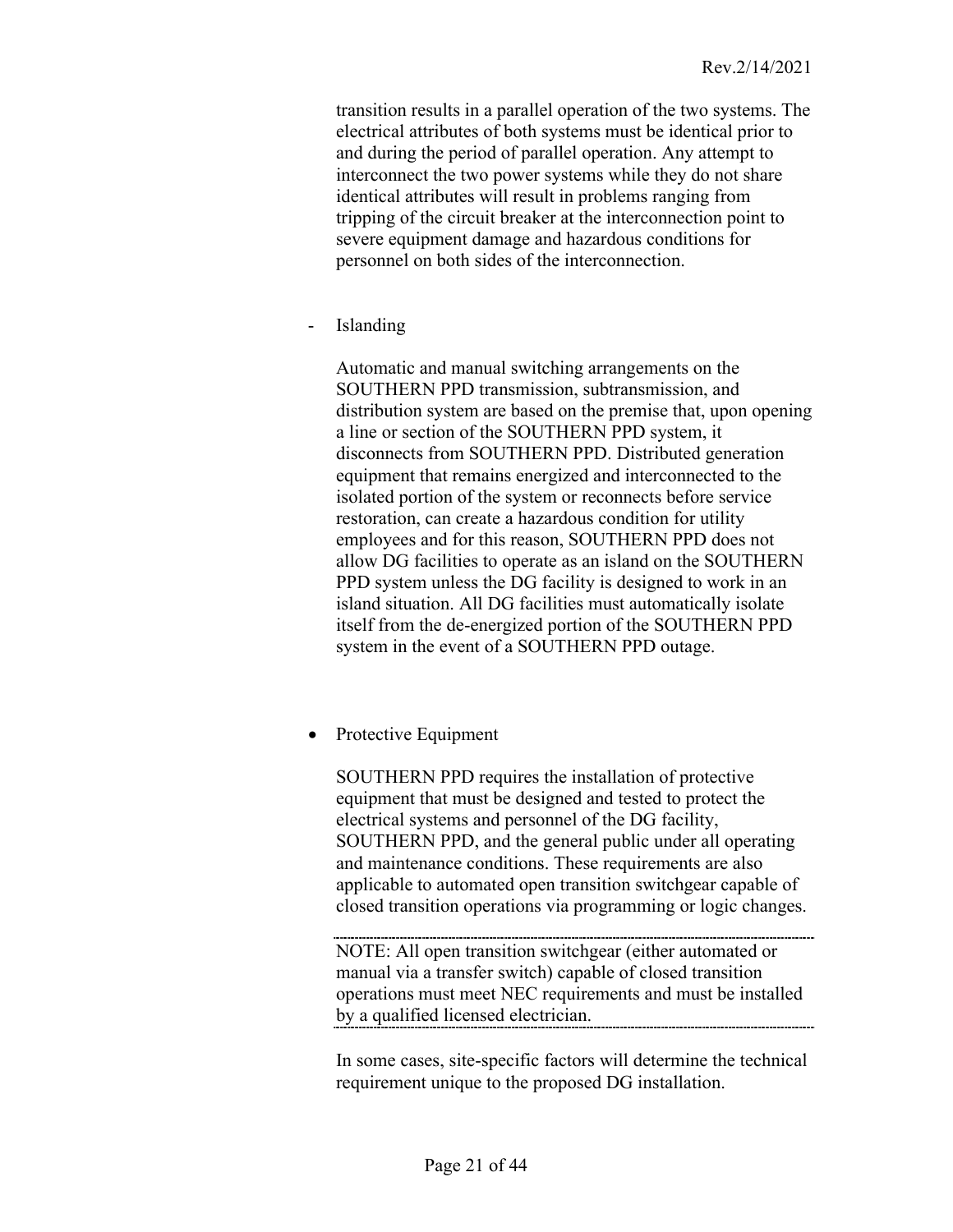### Power Quality Restrictions for Generation

**Operating Limits** 

<span id="page-21-0"></span>The following restrictions are provided for information only, and do not necessarily represent SOUTHERN PPD requirements for a specific DG facility. SOUTHERN PPD will determine specific operating limits during the course of the SOUTHERN PPD facility approval process. In most cases, SOUTHERN PPD requirements will be consistent with the latest version of IEEE 1547 'Standard for Interconnecting Distributed Resources with Electric Power Systems,' other applicable standards, and the following:

- Voltage

The voltage regulation of the DG must be adequate to ensure any out-of-bound condition will be corrected to within the control limit within 2 seconds. The voltage control limits for the DG are the ANSI C84.1 'A' range limits  $(+/- 5%)$  for the service voltage (see Point of Common Coupling—PCC in glossary). The DG must automatically disconnect from the SOUTHERN PPD system after 2 seconds of operation outside of the voltage control limits.

Voltage Flicker

The DG operation must not result in objectionable flicker on the utility system for other connected customers at the point of common coupling. Objectionable voltage flicker is defined as, causing equipment misoperation, or the flickering of lamps at levels irritating to humans. Reference IEEE Std. 519-1992, IEEE P1453, IEC/TR3 61000-3-7, IEC 61000-4-15, IEC 61400-21.

Frequency Control

The frequency of the DG must not deviate from the 60 Hertz base (59.3 Hz minimum—60.5 Hz maximum). The DG must automatically disconnect from the SOUTHERN PPD system within 1 second if the frequency exceeds the frequency limit.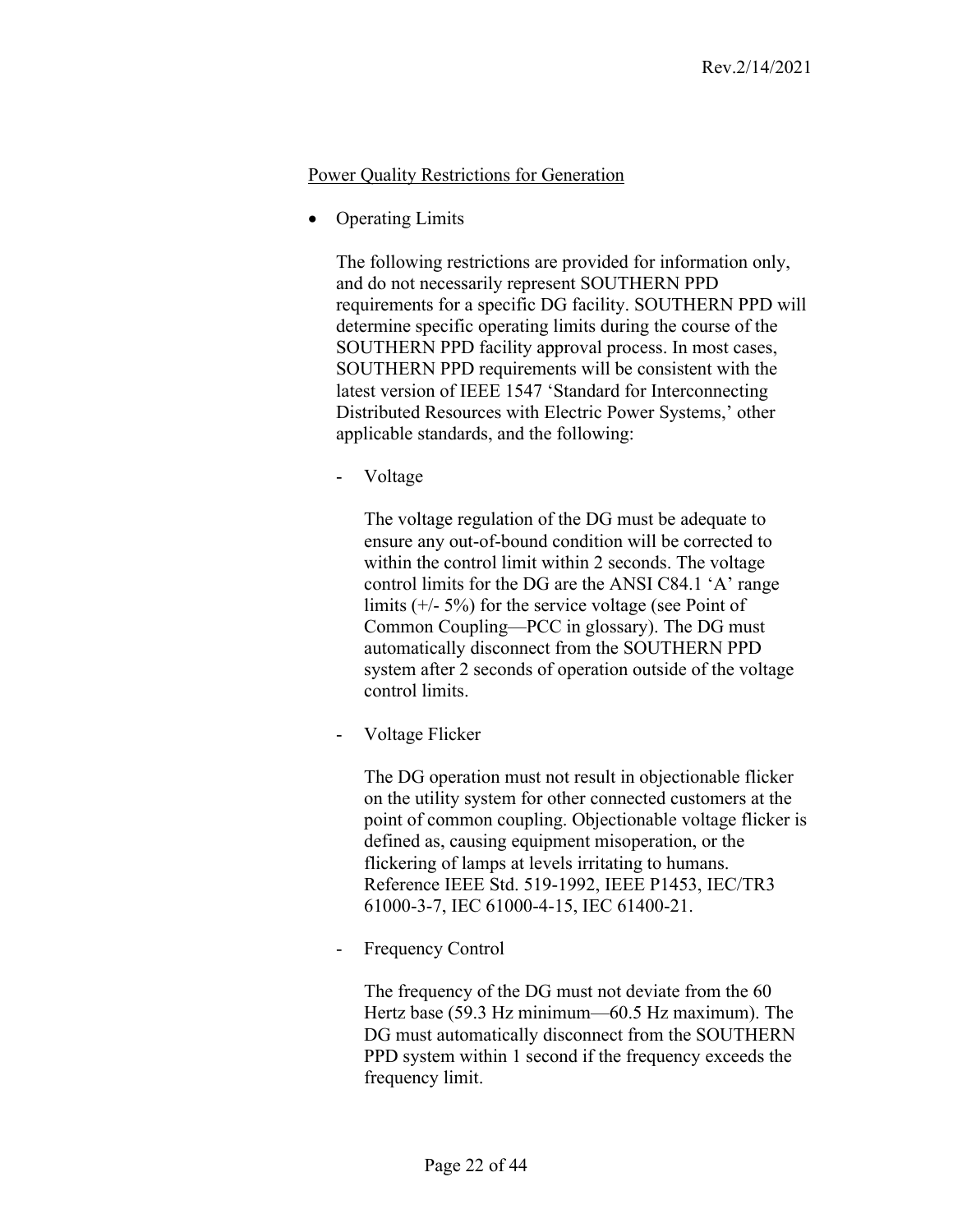Power Factor

DG facilities must provide for their own reactive power needs. Non-exporting DG facilities must operate the combined generation and load within a range of +90% to -90% power factor. Power factor charges specified in the SOUTHERN PPD Rate Schedules will apply to power factors outside of this range.

All exporting DG facilities must operate at unity power factor unless otherwise specified by SOUTHERN PPD.

**Harmonics** 

The Total Demand Distortion (TDD) of the current of an exporting DG must not exceed 5%, measured at the point of common coupling. The harmonic spectrum must not exceed the IEEE 519 limits specified in table 10.3 for the 5% TDD category.

The TDD of the voltage of a DG must not exceed 5% at the point of common coupling.

The DG facility Owner is responsible for the installation and expense of any additional equipment needed to prevent an objectionable increase in the utility system voltage TDD due to operation of the DG.

**Export Power Requirements** 

The quality of the generated AC power depends on the construction of the generator or static power converter. Certain DG types may produce electrical waveforms that are not clean sinusoidal wave shapes. Low quality power is unacceptable for export to the utility.

Where DG facilities intend to export power utilizing rotary type AC generators, the generators must ensure clean AC production and low third harmonic generation. Generators exporting power through an Owner's delta-wye transformer (delta on the generator side) may be allowed to use other winding pitches as the delta winding should trap triple-n harmonics.) (This situation is most common with larger Class II or Class Ill DG facilities.) Whether AC power is clean is ultimately determine by SOUTHERN PPD.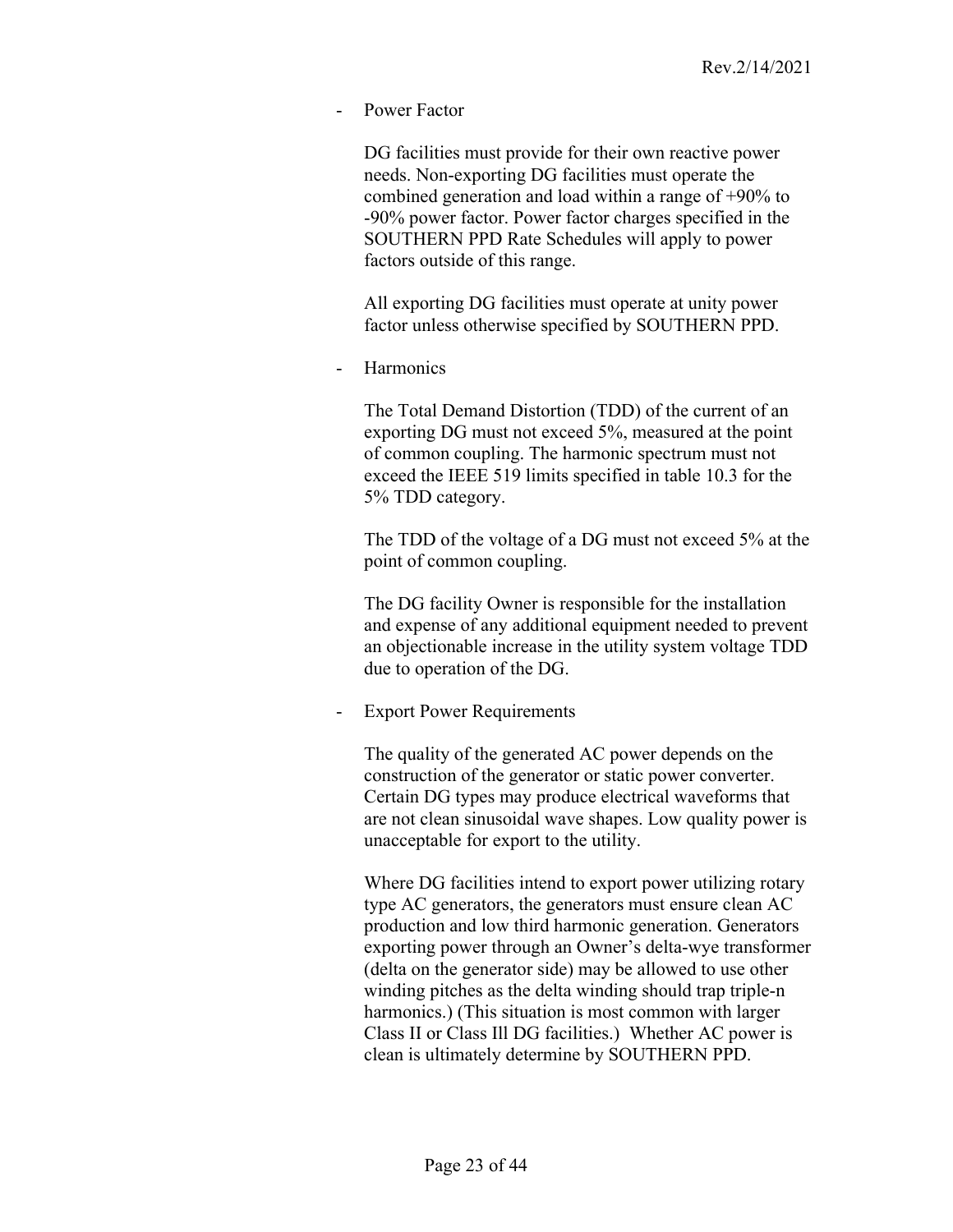### <span id="page-23-0"></span>Protective Equipment

Closed transition operation of distributed generation (DG) on the SOUTHERN PPD system will normally require the installation of certain 'protective' equipment. This equipment is purchased, installed, and maintained by the DG facility Owner. This section does not describe the conditions under which protective equipment is required (refer to 'Classification of the DG Interconnection' for this information), but outlines the requirements for such equipment and the conditions of its use.

The typical installed location of an interconnect disconnect switch, interconnection breaker, SOUTHERN PPD net metering, generation metering, and protective relaying is indicated in the 'Standard Interconnection Diagram' below. As each DG facility is approved on a case-by-case basis, actual installed equipment locations may vary.

Where 'grounding provisions' are indicated in the diagram, SOUTHERN PPD requires a means to be provided for temporary installation of SOUTHERN PPD grounding cables. The grounding cables are intended for protection of SOUTHERN PPD personnel during repair or maintenance operations, and consist of clamp and cable assemblies used to temporarily connect a conductor to ground. SOUTHERN PPD will review proposed protective equipment for these required features.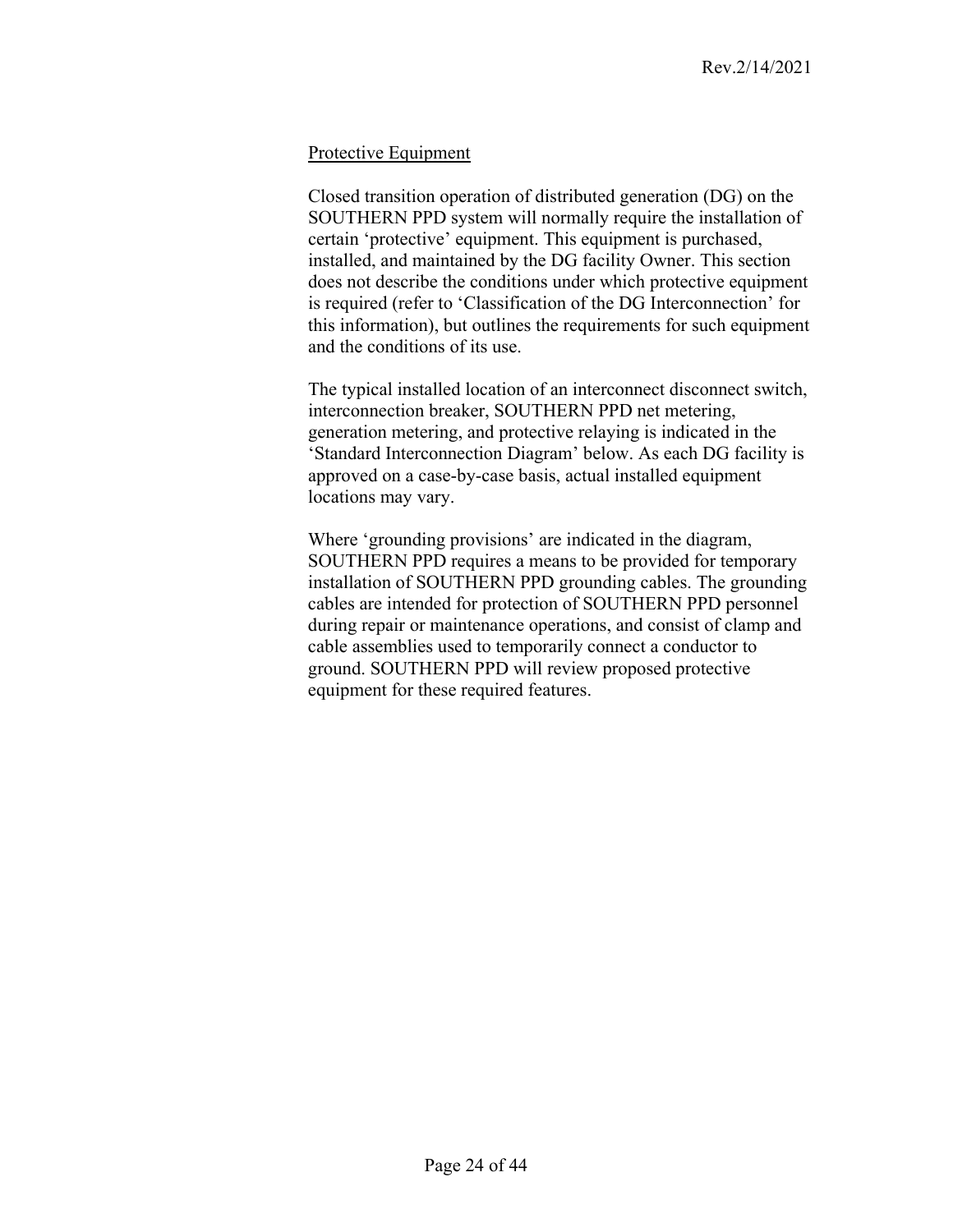

Interconnection protective equipment owned by the DG facility should be maintained and inspected by the DG facility Owner according to the equipment manufacturer's recommendations and/or industry standards. Procedures should be established for visual and operational inspections and for equipment maintenance and testing. Equipment maintained and inspected should include, but not be limited to:

• Circuit Breaker(s)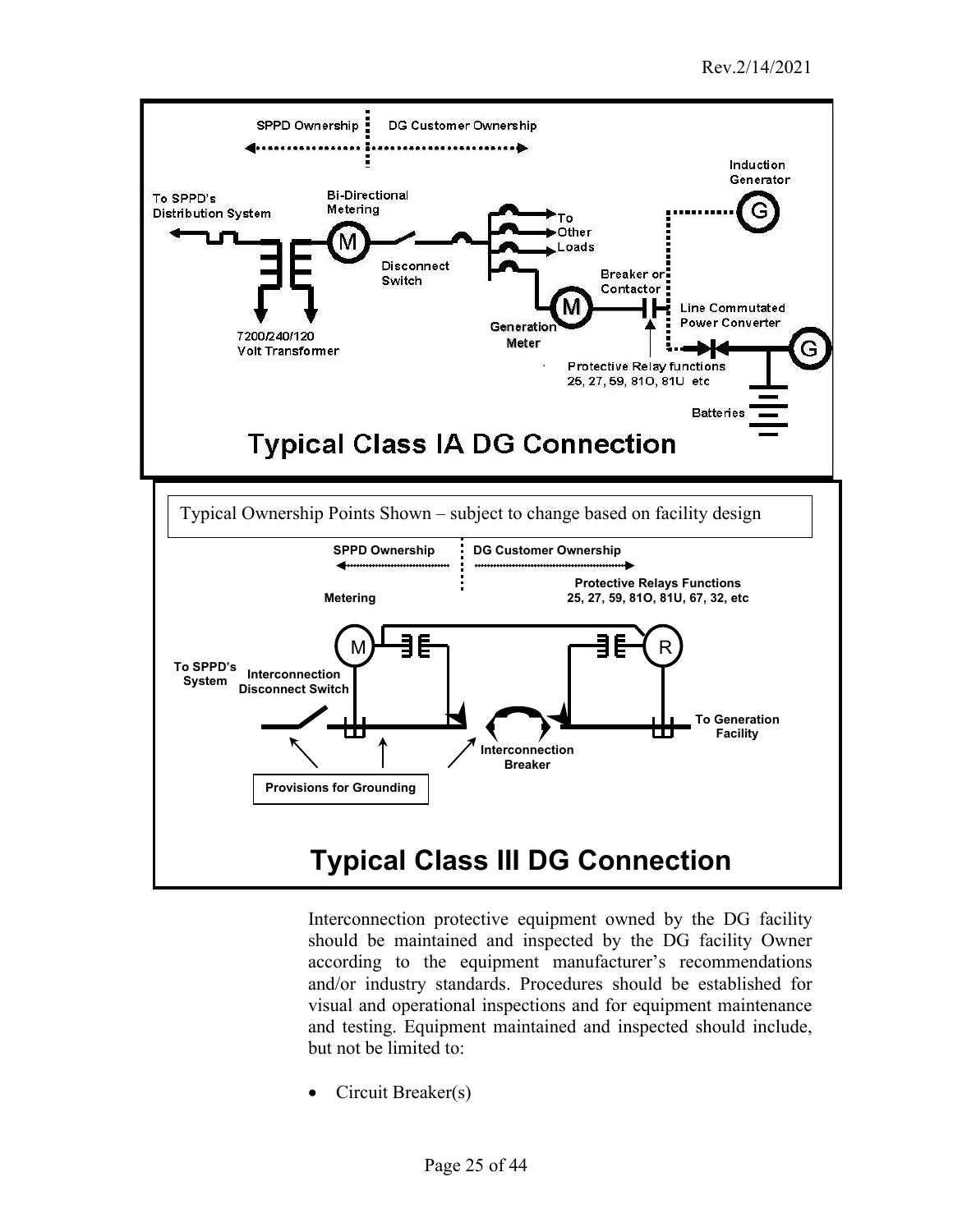- Protective Relaying
- Control Batteries

SOUTHERN PPD maintains the right to review maintenance, calibration, and operation data of all protective equipment for the purpose of protecting the SOUTHERN PPD system and other SOUTHERN PPD customers. The DG facility Owner is responsible for providing the necessary test accessories (such as relay test plug, instruction manuals, wiring diagrams, etc.) required to test these protective devices.

Interconnection Disconnect

Each interconnect disconnect switch must meet the following requirements:

- Be rated for the service voltage and phasing (i.e., single or three-phase).
- Be rated not less than the ampacity rating of the service entrance equipment.
- Be manually operable and simultaneously open all ungrounded conductors.
- The interrupting rating must be suitable for the available fault current from either the utility or DG source(s) (whichever is greater).
- The switch will be load break type with arc arrestors and provide a visible means of verifying the switch contacts are in the open position with the switch enclosure open. Switch designs requiring removal of plates, covers or partial disassembly of the switch to provide visual access to the contacts, are not acceptable to SOUTHERN PPD.
- The switch enclosure NEMA rating must be appropriate for the specific application and installed location.
- The switch must have provisions for padlocking the switch in the open and closed position and must accommodate a standard SOUTHERN PPD padlock, to be provided by SOUTHERN PPD.
- The switch must have provisions for grounding all phase conductors and neutrals (on both sides of contacts) to a proper grounding conductor/electrode within the switch enclosure. SOUTHERN PPD must be able to close and secure the disconnect door or cover with the ground jumpers in place.

NOTE: The switch is not required to be fused. Fused switches are not restricted, but removal of the fuses will not be required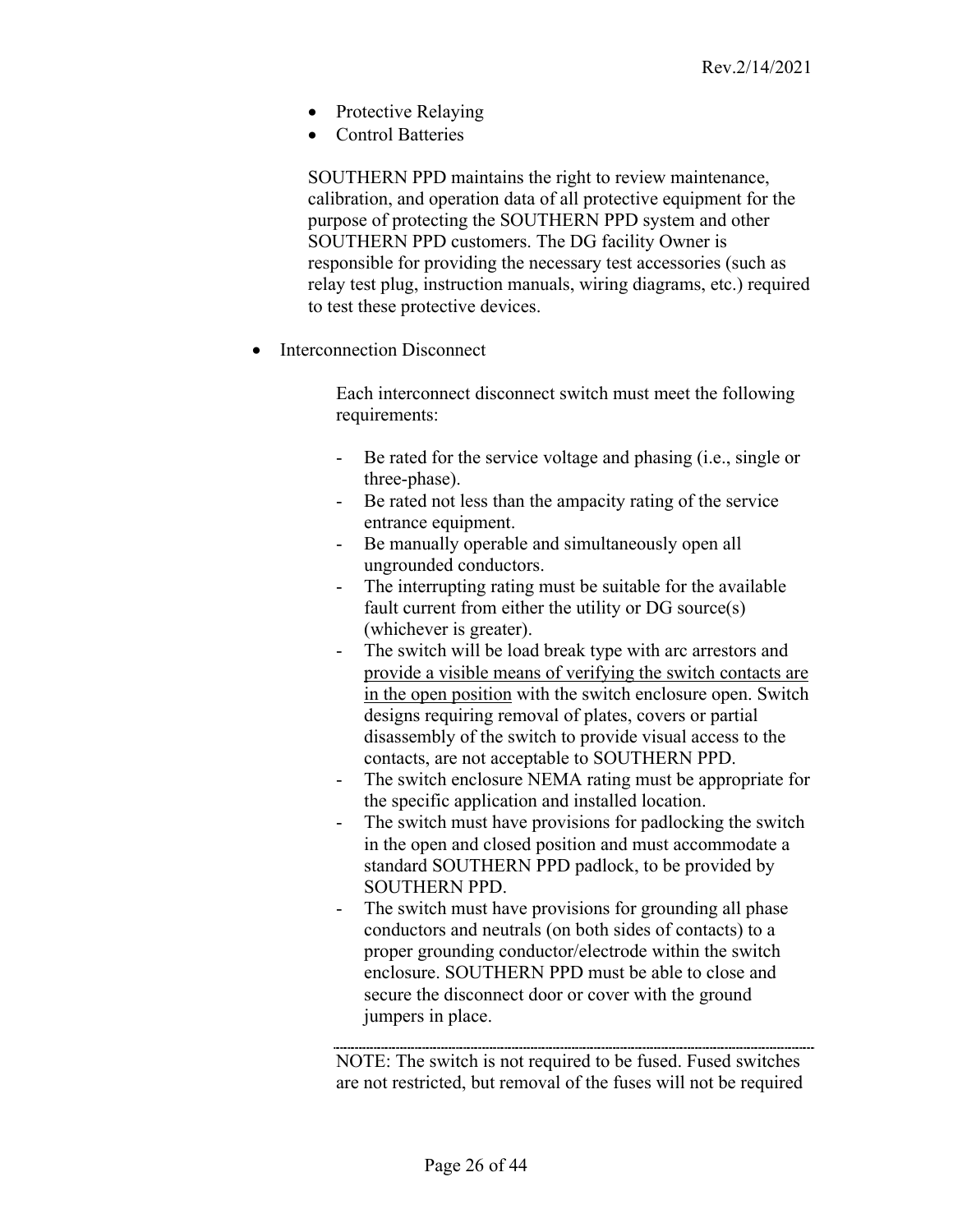to meet the 'visible means of open switch position' described above.

Each interconnect disconnect switch must be installed as follows:

- The switch enclosure (if conductive) and switch grounding provisions will be grounded in accordance with the NEC and local codes.
- A grounding bar or other grounding point must be provided within the switch enclosure for termination of SOUTHERN PPD grounding cables. The grounding point must allow the SOUTHERN PPD grounding cables to be installed with the switch in the open position and the switch door closed and locked.
- The switch must be installed within 10 feet of the meter and easily accessible to SOUTHERN PPD personnel (i.e., be erected as a drive-up location). Locked fences or other permanent barriers must not restrict SOUTHERN PPD access to the switch. Fences may be secured with a chain and series connected SOUTHERN PPD and Owner padlocks, so either SOUTHERN PPD or the Owner has access without the other present.
- The switch will normally be installed on the secondary side of the SOUTHERN PPD service transformer. This will be at or before the interconnection point, on the line side of the SOUTHERN PPD revenue metering equipment and the customer main disconnect. In this location, when open, it will electrically separate the DG facility electrical system from the SOUTHERN PPD system (excluding the neutral conductor).
- Where installed in the vicinity of similar disconnect switches, the switch must be clearly labeled as the Interconnection Disconnect Switch so as to be readily identifiable by SOUTHERN PPD personnel.

Each interconnect disconnect switch is subject to the following conditions:

- Must not serve a dual role as both the SOUTHERN PPD-required interconnect disconnect switch and the NEC-required service disconnecting means, as additional NEC service entrance overcurrent protection devices will not be allowed to bypass the interconnection disconnect switch.
- Is under the sole control of SOUTHERN PPD, unless SOUTHERN PPD should release the switch for DG Owner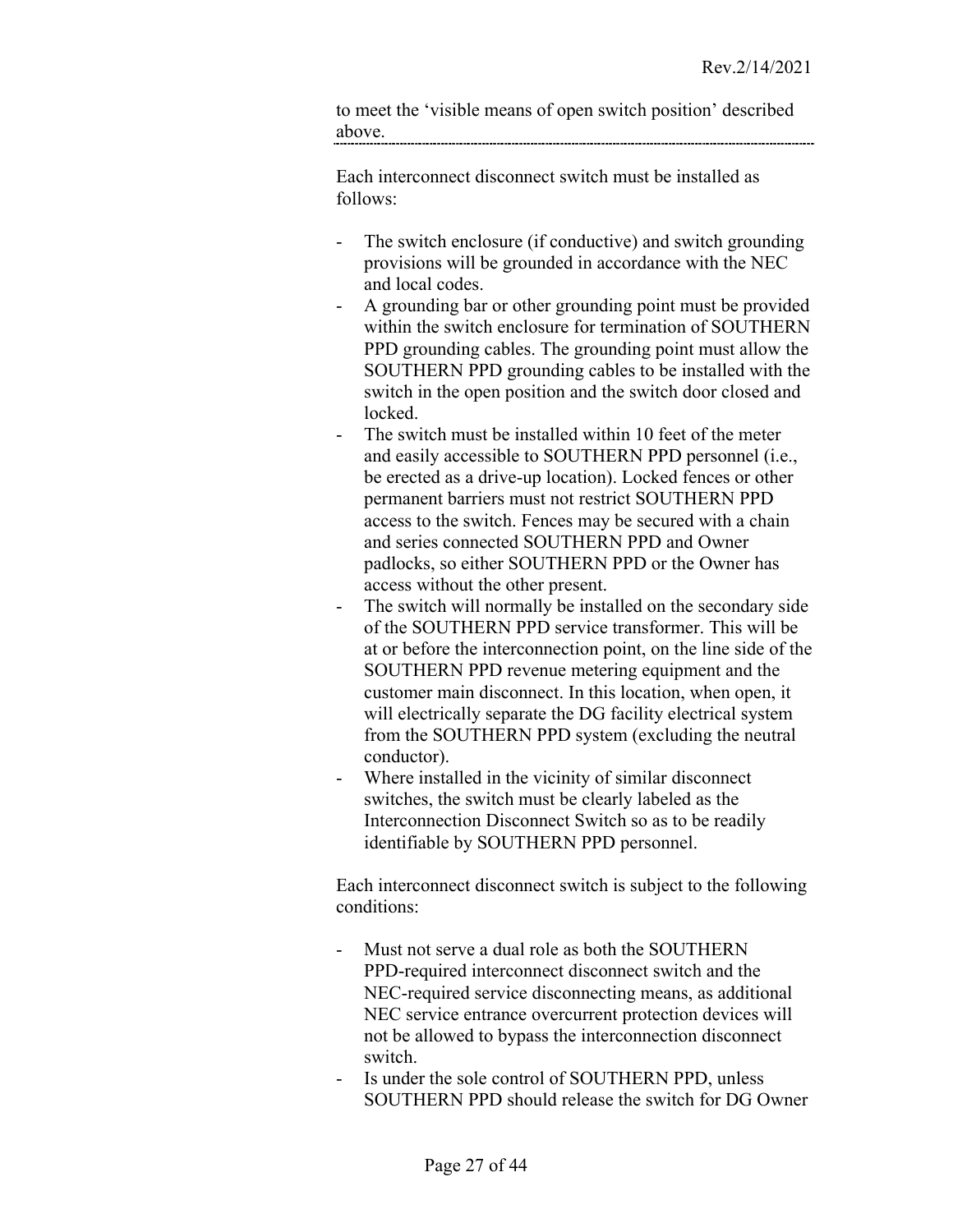operation. The DG Owner must not remove any SOUTHERN PPD padlocks or SOUTHERN PPD safety tags. SOUTHERN PPD will be allowed unrestricted access to the switch and will operate the switch under conditions and at times deemed appropriate by SOUTHERN PPD. Examples of conditions under which SOUTHERN PPD may operate the switch include:

- ° SOUTHERN PPD performing maintenance work on the SOUTHERN PPD system.
- ° SOUTHERN PPD system emergency.
- ° Discovery of a condition involving the DG facility's equipment or operation which threatens the SOUTHERN PPD system.
- ° Failure of the DG facility to provide maintenance and testing reports when required.
- ° The DG facility's generating equipment interferes with other SOUTHERN PPD customers or with the operation of the SOUTHERN PPD system.
- ° The DG facility's generating equipment or protective devices are discovered to have been modified without the approval of SOUTHERN PPD.
- ° Discovery of parallel operation of unapproved generating equipment.
- Use of the switch is to provide positive separation of the DG source from the SOUTHERN PPD system to effect maintenance or repairs to the SOUTHERN PPD system. SOUTHERN PPD will normally attempt to notify the DG facility Owner or operator prior to operation of the switch, but SOUTHERN PPD reserves the right to operate the switch without Owner notification.
	- ° If SOUTHERN PPD should not open the Interconnection Disconnect Switch, such act will not serve to relieve the DG facility Owner of any liability for injury, death, or damage attributable to the negligence of the DG facility Owner.
- Desire of the Owner to operate the switch for maintenance, testing, or construction purposes will require them to contact SOUTHERN PPD for temporary removal of the padlock. The Owner or the Owner's representative will operate the switch for these conditions. Upon completion of their activities, the Owner must notify SOUTHERN PPD to reinstall the padlock with the switch in either the open or closed position, as left by the Owner. For reoperation of the switch, the Owner must contact SOUTHERN PPD to repeat the process.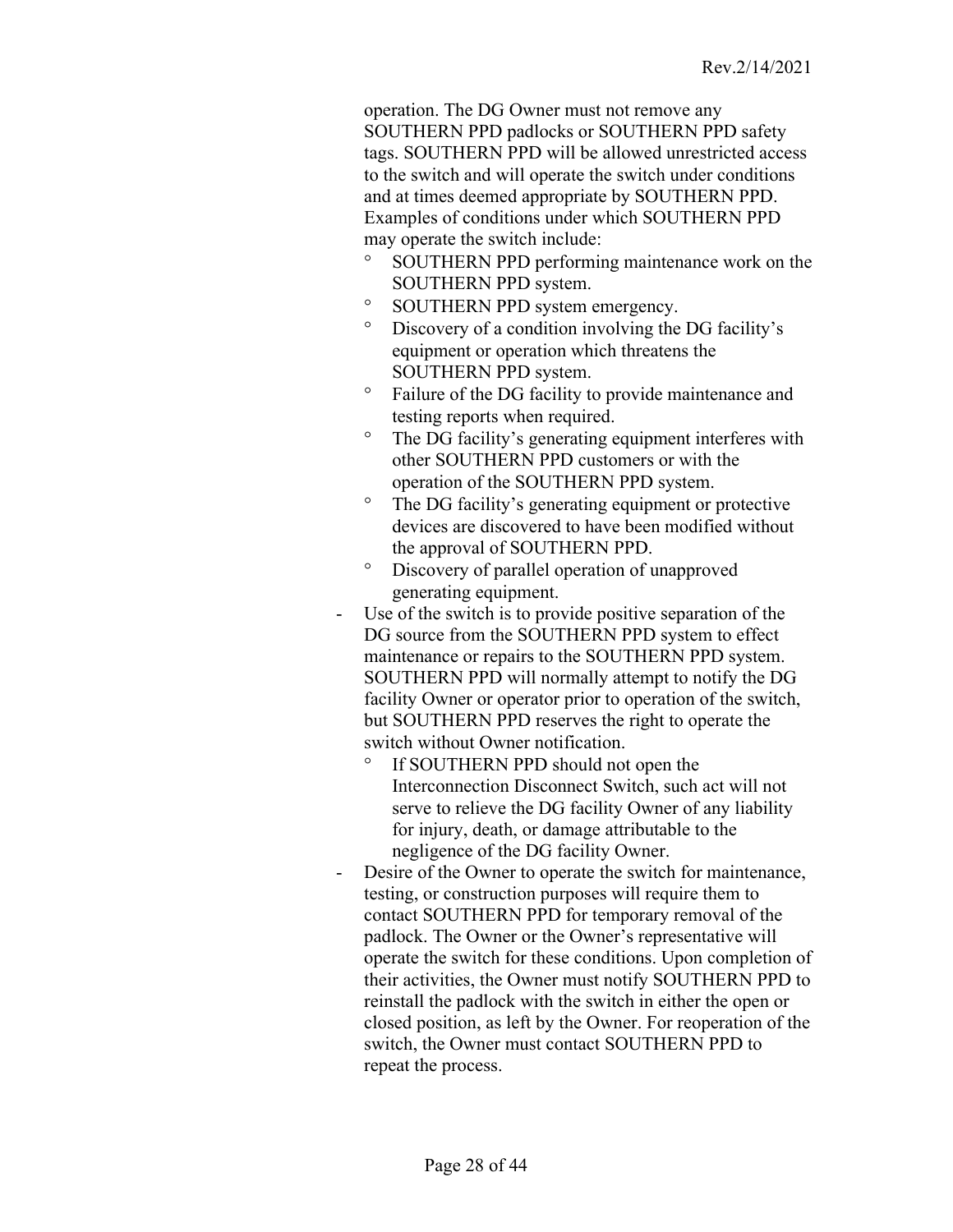• Interconnection Breaker

Each interconnection breaker must meet the following requirements:

- Circuit breaker construction is normally required for the interconnection breaker.
- Be draw-out type with provisions for locking the cubicle with the breaker open and in the unracked position. Provisions must be made to open the voltage sensing circuits when the draw-out breaker is in the open position (i.e., fused cutouts).
- Be rated for the service voltage and phasing.
- Carry an ampacity rating not less than that required, in accordance with the National Electrical Code (NEC).
- Be designed to open all ungrounded conductors simultaneously.
- Be rated for the available fault current from either the utility or DG source(s) (whichever is greater).
- The breaker enclosure must be suitable for its installed environment.
- The breaker must have provisions for grounding all phase conductors and neutrals to a proper grounding conductor/electrode, as indicated in the 'Standard Interconnection Diagram'. If a grounding rack is provided (for draw-out breakers) to meet this requirement, the rack should be stored and available at the breaker location.
- For three-phase service, the trip and close coils of the breaker must be direct current (DC) type.

Each interconnection breaker must be installed as follows:

- The breaker will normally be the first breaker on the customer side of the SOUTHERN PPD net meter.
- While the actual protective functions/relaying required for each DG facility must be determined, the protective functions/relaying required will normally monitor conditions at this breaker and operate this breaker in the event a trip is required.

Each interconnection breaker is subject to the following conditions:

When a trip signal is received from SOUTHERN PPD to open the DG facility interconnection breaker, the signal is intended to supplement, but not replace, protective relaying installed at the DG facility. The failure of the SOUTHERN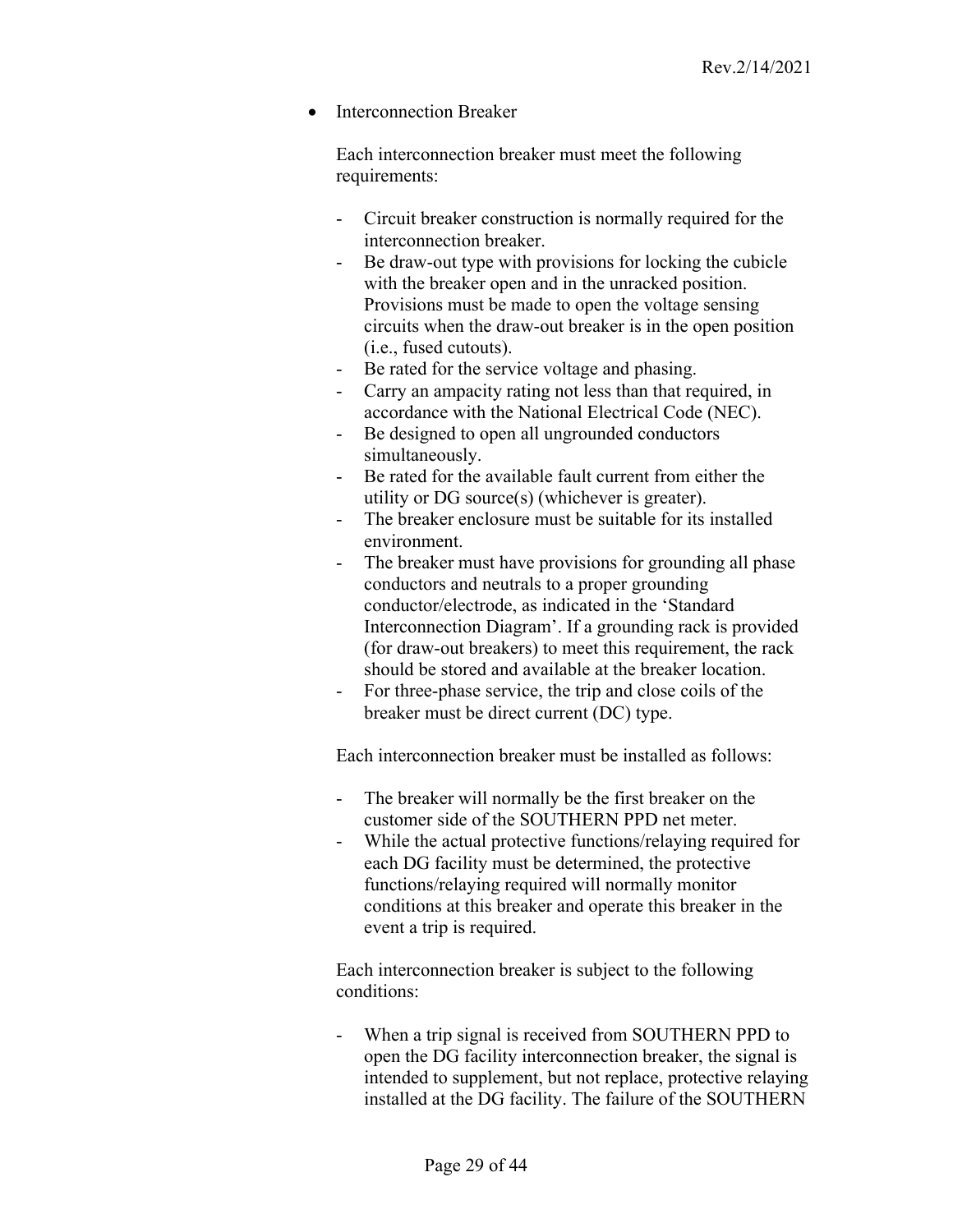PPD signal to open the interconnection breaker will not serve to relieve the DG facility Owner of any liability for injury, death, or damage attributable to the negligence of the DG facility Owner.

- Where a draw-out interconnection breaker is installed, if required, a crane must be provided and available at all times at the breaker location for use with draw out breakers and/or test racks.
- If a draw-out type interconnection breaker is not provided, when SOUTHERN PPD must perform work requiring the breaker path to be visibly open and the breaker grounding provisions utilized (as indicated in the 'Standard Interconnection Diagram'), SOUTHERN PPD may require 1) all DG facility generation unit disconnects be visibly open and locked (by SOUTHERN PPD) in the open position, or, 2) the interconnection breaker be physically unbolted and removed from its installed location, and later reinstalled at the completion of SOUTHERN PPD work by a qualified electrician at the expense of the DG facility Owner.
- While the actual protective functions/relaying required for each DG facility must be determined, the breaker is required to have synchronization capability, to open for abnormal frequency conditions, and to open for any loss of utility voltage. These requirements help prevent the electric generation from backfeeding and energizing the utility system in the event of an SOUTHERN PPD outage. The breaker can only be closed if the utility voltage is nominal and stable and the synchronism check relay permits.

#### <span id="page-29-0"></span>Protective Functions\Relaying

DG facility electrical system designs often include two groups of protective relays. One group is assigned the task of protecting the utility system from the DG (these relays usually operate the interconnection or main service breaker). A second group is responsible for the protection of the DG facility generation equipment (these relays usually operate the main generator breaker(s)). Where relay information, settings, drawings, etc., are to be submitted to SOUTHERN PPD for review, only the information pertaining to this first group is usually required. The DG applicant submits the generator relay settings to SOUTHERN PPD for reference purposes only. The DG Owner or their representative should note careful setting coordination is required between these two relay groups. This coordination ensures proper operation of the customer side system. Some interconnections will not include a separate relay group for utility side protection. The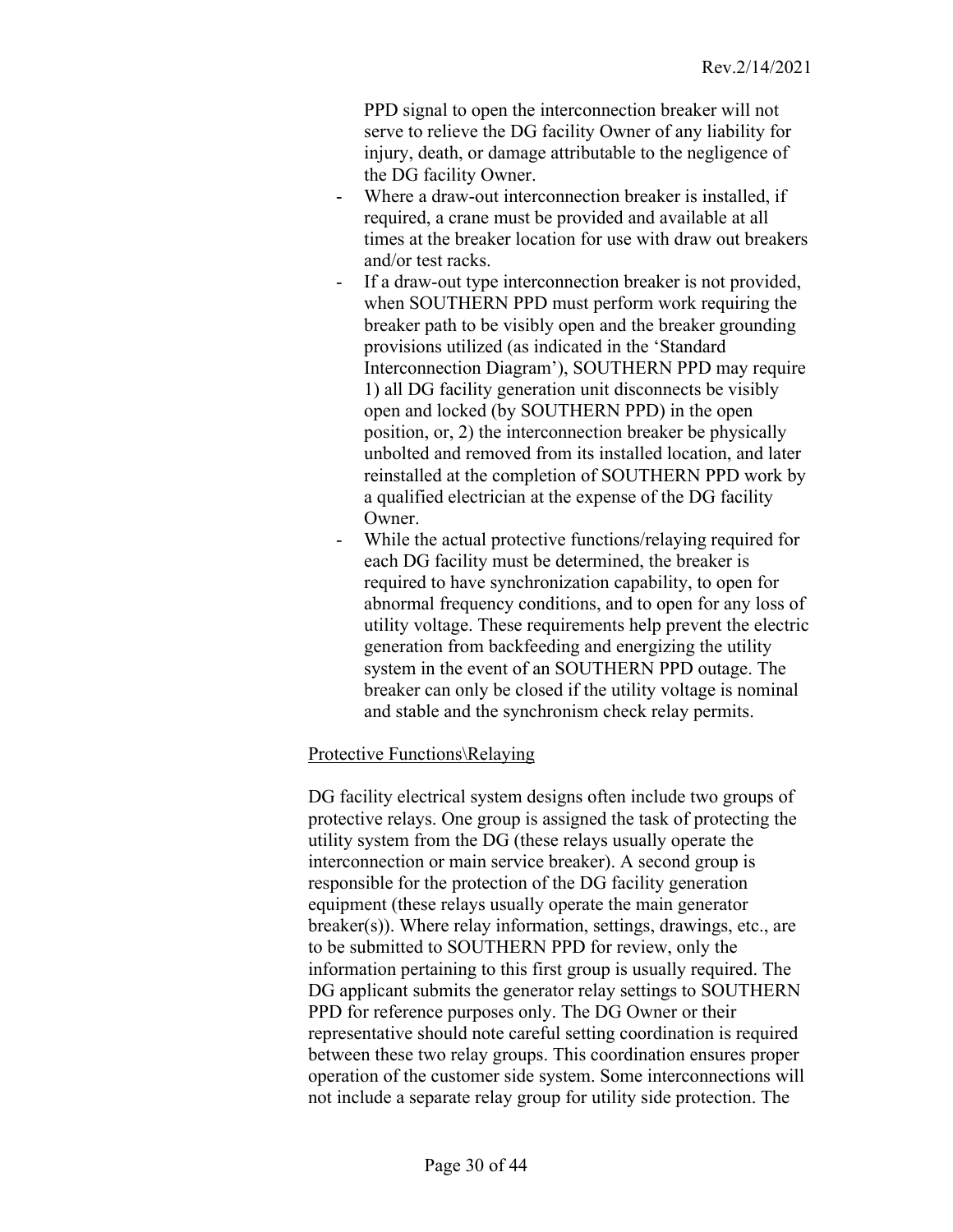generation protection group will also provide utility-side protection (by tripping the main generator breaker or through shutdown of the inverter output of a direct energy converter).

SOUTHERN PPD protective relay requirements tend to become more stringent in proportion to the potential impact of a DG facility on the SOUTHERN PPD system (and other SOUTHERN PPD customers). This standard should be considered a guide in regard to protective relaying. In most cases, SOUTHERN PPD requirements will be consistent with the latest version of IEEE 1547 'Standard for Interconnecting Distributed Resources with Electric Power Systems,' and other applicable standards. SOUTHERN PPD will determine specific protective relay requirements during the DG facility design review stage. Upon review of the DG applicant's design for the proposed parallel installation, SOUTHERN PPD may require changes to the protection scheme. SOUTHERN PPD may refuse the use of certain protection methods, equipment, equipment grades, or manufacturer's products.

SOUTHERN PPD retains the right to approve or reject the type of protective relays/devices used and the relay settings. The relays may be microprocessor based, solid-state, or electromechanical construction. While not required, SOUTHERN PPD highly recommends consideration is given to microprocessor-based relaying in place of electromechanical or solid state relaying, especially microprocessor based relays designed specifically for protection of the utility-DG interconnection point. In many cases, multiple protective device functions can be combined in a smaller, less expensive package, resulting in savings for the DG Owner.

SOUTHERN PPD requires the protective functions/relaying operate as intended under all conditions, including for a loss of the normal power source serving the protection scheme. The DG facility protection system must account for this possibility in its design, and utilize a DG power supply with battery backup or other means of assuring proper operation for all conditions.

Many solid state or microprocessor-based relays are capable of external indication of a relay internal failure or alarm condition. SOUTHERN PPD may require such relays to trip the interconnection (or generation) breaker immediately upon relay alarm or failure indication, or act to prevent parallel operation of generation with SOUTHERN PPD until such time as the alarm or failure condition is corrected.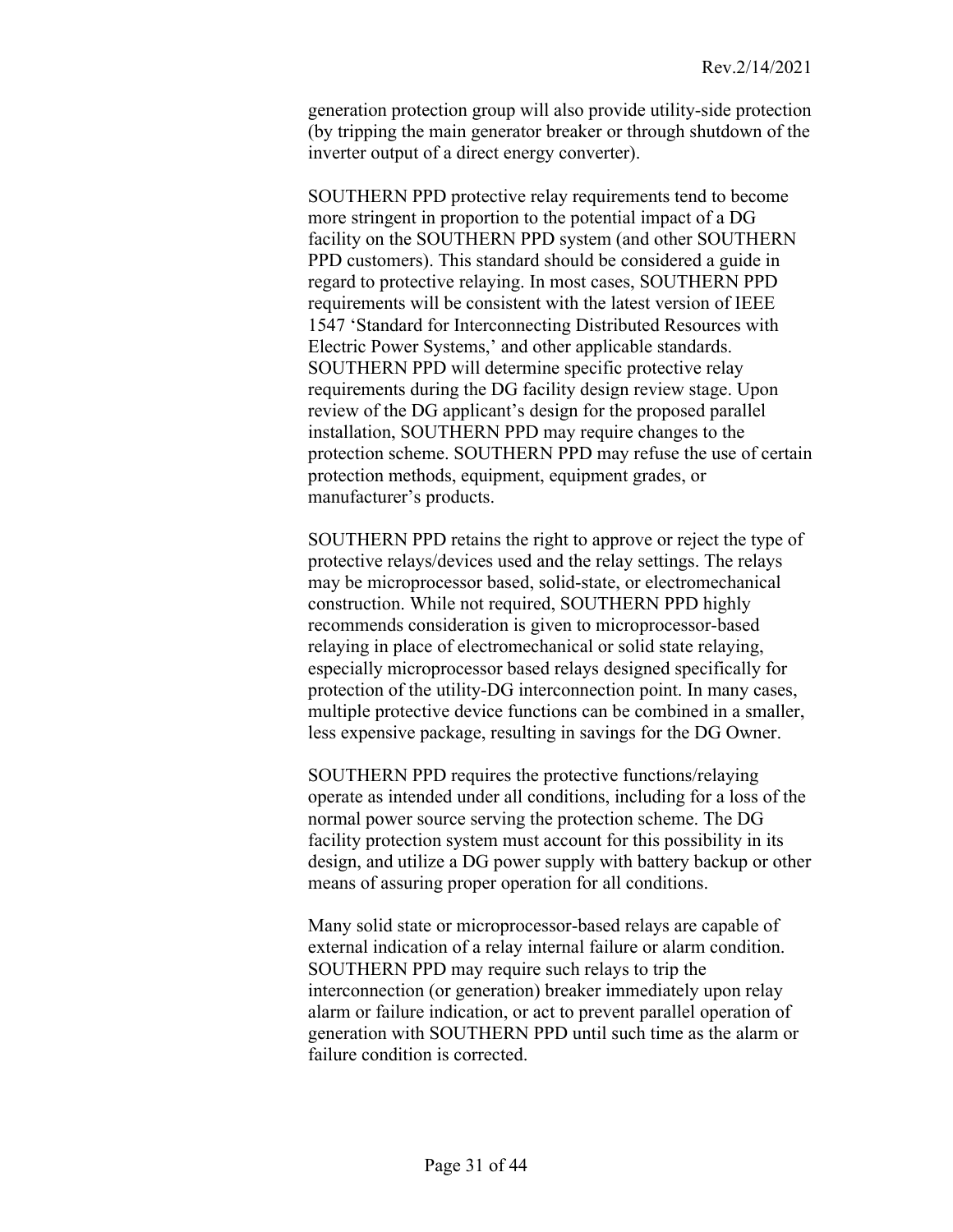The relays must monitor all ungrounded conductors. For example, protection of a three-phase system using single-phase relaying is unacceptable.

The DG facility Owner is responsible for synchronization of DG facility generation to the SOUTHERN PPD System. The DG facility must be in synch with the utility system just prior to closing the appropriate DG facility sync-protected circuit breaker (often the interconnection breaker) and during the entire period of parallel operation. Protection function 25 (synchronism check) is for all classes.

SOUTHERN PPD does not allow DG facilities to connect to SOUTHERN PPD's de-energized system. The DG facility must isolate itself from the SOUTHERN PPD system in the event of an SOUTHERN PPD outage. This fact must be taken into consideration in the setting of DG facility protective relays, so the interconnection breaker opens as soon as possible after sensing the utility source has been lost.

Protective relays can generally be categorized into two major groups: industrial grade and utility grade. Industrial grade may be considered PLC's or protection functions integral to the control system of small generation equipment. SOUTHERN PPD requires DG facilities with net generation above 50 kW use utility grade relays (meeting IEEE/ANSI C37.90 design standards—see glossary). Utility type test switches must be installed in conjunction with utility grade relays.

Class I interconnections, inverter type generation equipment rated up to 50 kW, single-phase and manufactured and listed for use in parallel with utility electrical service must comply with the requirements of ANSI/IEEE 929. Requirements include minimum 25, 27, 59, 81O, and 81U protection functions (see glossary).

Minimum protection function requirements, regardless of class or size, include minimum 25, 27, 59, 81O, and 81U protection functions (see glossary).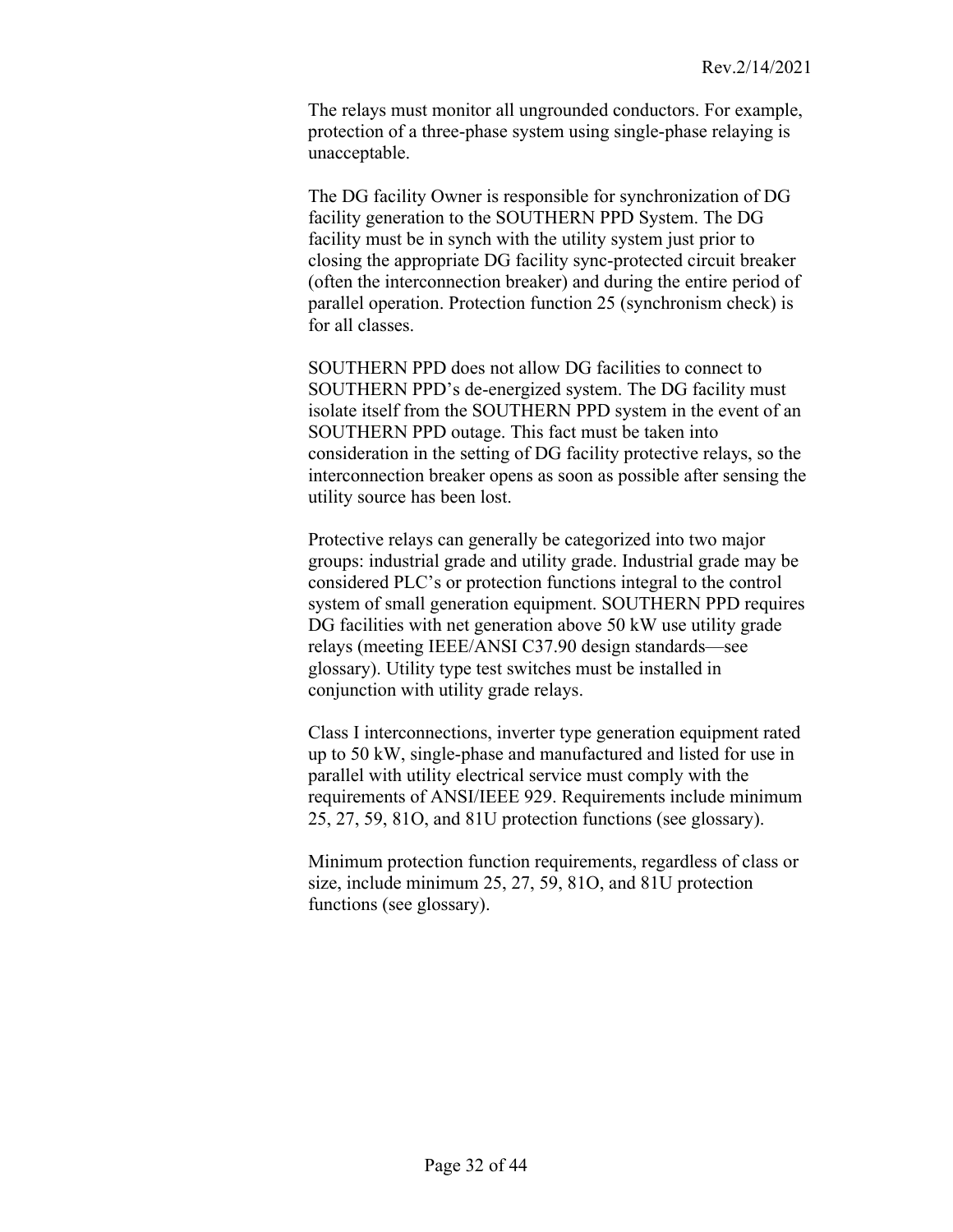Minimum protection function requirements are listed in the table below:

| <b>CLASSES</b>                                                                      | <b>MINIMUM</b><br><b>PROTECTIVE</b><br><b>FUNCTIONS</b> |
|-------------------------------------------------------------------------------------|---------------------------------------------------------|
| Class IA<br>Induction Generator/Line Commutated Inverter<br>50 kW or Less           | 25, 27, 59, 81O, 81U                                    |
| Class IB<br>Induction Generator/Line Commutated Inverter<br>greater than 50 kW      | 25, 27, 59, 81O, 81U                                    |
| Class II<br>Synchronous Generator/ Forced Commutated<br>Inverter Less than 5,000 kW | 25, 27, 59, 81O, 81U,<br>67, 67N                        |
| Class III<br>Synchronous Generator/ Forced Commutated<br>Inverter                   | 25, 27, 59, 81O, 81U,<br>67, 67N, 32,                   |

(See glossary for device designations).

Other functions, which SOUTHERN PPD may require, include (but are not limited to): 21, 32 (three-phase), 46, 67 (all phases), 67G/67N, and 68. SOUTHERN PPD may also require the following items:

- Spare dry contacts in the DG generation control system for tripping and/or monitoring of the DG facility
- Communications channel(s) with communications equipment
- A remote-trip system (SOUTHERN PPD sends a signal to trip the DG facility interconnection breaker)
- Duplicate/redundant/backup relays
- Or other specialized equipment

'Vector Jump/Step Frequency,' 47, 50, 50G, 50N, 51, 51G, 51N functions are not usually required by SOUTHERN PPD, but if installed, settings information and curves are required to be included in submittals for review.

# <span id="page-32-0"></span>**SOUTHERN PPD SYSTEM REQUIREMENTS**

# <span id="page-32-1"></span>Metering and Telemetry Equipment Metering

SOUTHERN PPD uses two styles of metering equipment for traditional utility revenue metering: self-contained meters and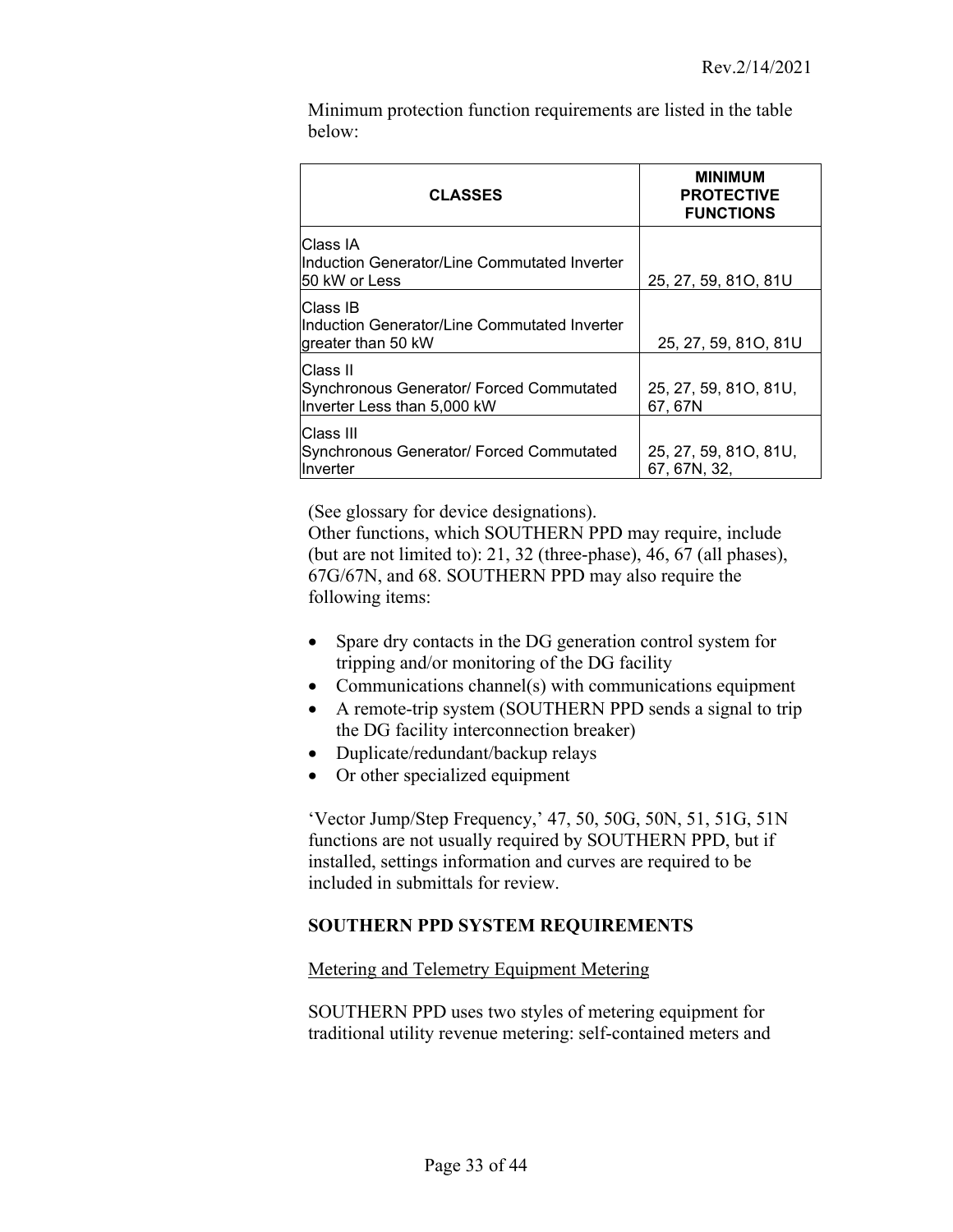instrument transformer meters. Self-contained meters are a series-connected measurement device and, therefore, are an integral part of the power circuit—removal of the meter interrupts the power flow. Self-contained meters usually are not rated over 320 amps. For capacities beyond 320 amps, and/or nominal voltages 480 volts and higher, instrument transformer meters are typically installed. When instrument transformer meters are used, a current transformer and a potential transformer send an output signal to the peripheral meter—the meter is not an integral part of the power circuit.

The facility Owner is responsible for the installation of two appropriate meter sockets. One meter socket for the import/export meter and another meter socket for generation only. The meter socket for generation only must be located outside and easily accessible by SOUTHERN PPD employees at all time. The socket and generation meter will be supplied by SOUTHERN PPD. SOUTHERN PPD will provide appropriate metering equipment enclosures for instrument transformer import/export meters. SOUTHERN PPD will determine and advise the Owner of such meter requirements for facilities on a case-by-case basis.

SOUTHERN PPD will provide multi-function, bi-directional import/export meters for self-contained and instrument transformer metering applications.

Larger DG installations may require additional metering equipment, including recorders, additional metering accuracy CT's (possibly installed at the output of DG generation equipment), and line(s) for SOUTHERN PPD access to SOUTHERN PPD equipment. Such requirements will be communicated to the Owner during the design stages of the project. A GPR (Ground Potential Rise) study may be required for installing a telephone line in a DG facility.

#### <span id="page-33-0"></span>Telemetry

Telemetry is the real-time, instantaneous monitoring of conditions at the DG facility by SOUTHERN PPD. Telemetry is accomplished by interfacing DG facility equipment or systems with the SOUTHERN PPD Energy Management System (EMS).

SOUTHERN PPD will determine any telemetry requirements for DG installations. In most cases, telemetry is only required for DG facilities capable of exporting to the SOUTHERN PPD system, or for any accredited facility intending to sell power over the SOUTHERN PPD system. SOUTHERN PPD will determine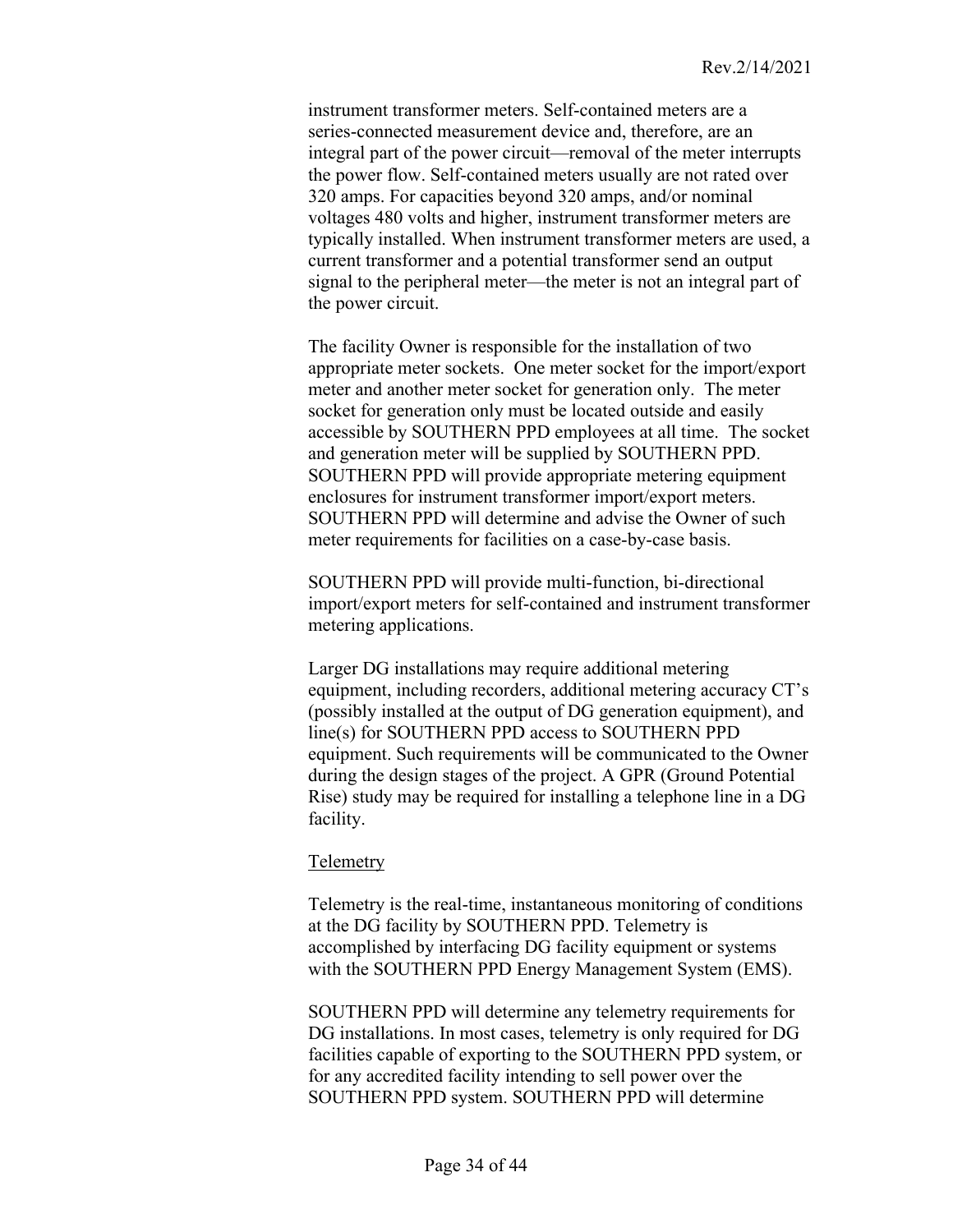whether telemetry is required for a DG facility in the DG design review stage.

When telemetry is required, the DG facility Owner and SOUTHERN PPD must coordinate the details of the required communications medium and equipment for telemetry. The Owner is responsible (directly or through reimbursement to SOUTHERN PPD) to provide the communications path to SOUTHERN PPD's satisfaction. Some communications medium options (such as lease line telephone) involve ongoing monthly charges. Such charges are the responsibility of the DG facility Owner, see 'Requirements for Closed Transition Operation, Interconnection Expenses' in this standard.

Other technical and contractual issues may arise during the design and implementation of a telemetry system and will be addressed by all parties on a case-by-case basis.

### <span id="page-34-0"></span>Service Transformers

All new and most existing SOUTHERN PPD three-phase service transformers, are wye-wye type (installed grounded wye-grounded wye). SOUTHERN PPD will typically own and install wye-wye transformers for service to three-phase Class I DG interconnections (refer to 'Classification of the DG Interconnection' in this standard). SOUTHERN PPD prefers wye-wye service transformers for DG facilities for technical reasons, and will often want to replace or reconfigure transformers that are not wye-wye configuration.

Existing delta-delta or ungrounded wye-delta service transformers installed at DG facilities may require reconfiguration of the transformers to wye-wye or the installation of utility side voltage unbalance protection equipment. In some cases, upgrading of SOUTHERN PPD transformer insulation levels and lightning arrester ratings to a higher voltage may be required. The DG facility Owner is responsible for the installation and material costs of such equipment (see 'Requirements for Closed Transition Operation,' 'Interconnection Expenses' in this standard).

Class Ill interconnections typically use a wye-delta step-up transformer (DG facility owned, with delta on the generator side) for connection to the SOUTHERN PPD electric system.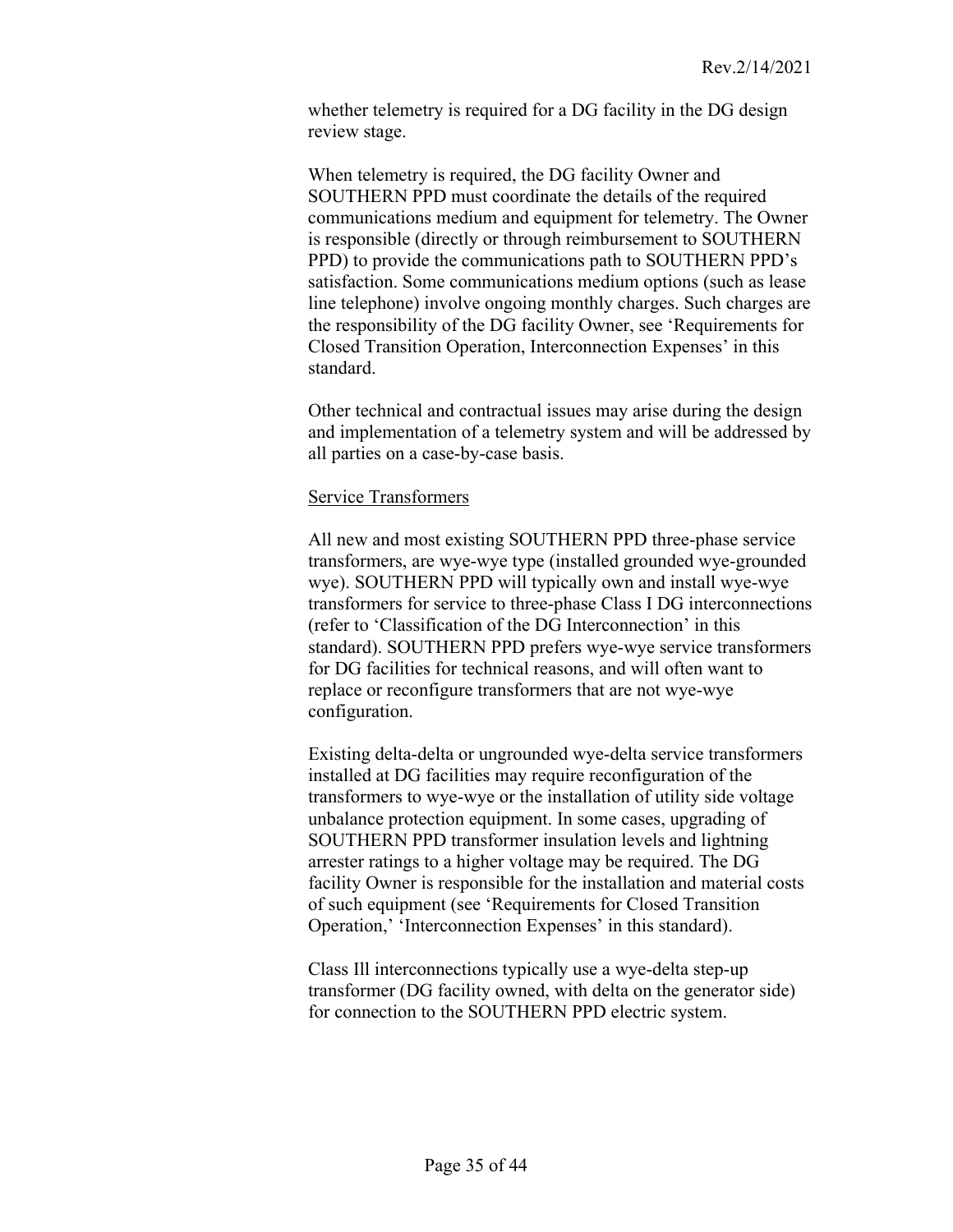To provide isolation and minimize possible adverse effects on other SOUTHERN PPD customers from DG facility generation, all DG facilities with three-phase electric service must be connected to SOUTHERN PPD through a dedicated service transformer. Such DG facilities may not share the secondary or load side of the SOUTHERN PPD service transformer with other SOUTHERN PPD customers.

DG facilities with single-phase electric service where the DG is utilizing nonsynchronous inverter technology requiring connection with the utility to maintain synchronous operation will not be required to have a dedicated service transformer. All other single-phase DG installations will require a dedicated service transformer.

SOUTHERN PPD will determine the transformer connection and grounding configuration required. While in the facility design stage, the DG facility Owner should always verify with SOUTHERN PPD the details of the electric service (voltage, phase, ampere rating, etc.) and the service transformer winding configuration.

#### <span id="page-35-0"></span>Automatic Reclosing

It is SOUTHERN PPD practice to apply automatic reclosing of circuit protective devices in the substation (see glossary) to transmission and distribution circuits.

Existing automatic reclosing schemes for SOUTHERN PPD distribution circuits assume the circuit is dead (de-energized) prior to reclosing. The protective relays and other controls may not employ voltage check, synchronization check, or phase checking functions. The introduction of a DG facility may require the addition of equipment and modification of the protection scheme to the SOUTHERN PPD circuit serving the DG facility. The cost of this additional equipment and its installation are the responsibility of the Owner of the new DG facility (see 'Interconnection Expenses' in this standard). The added functions are intended to prevent reclosing of the SOUTHERN PPD protective devices in the event a DG facility is energizing the SOUTHERN PPD circuit by operating in an 'islanding' condition (see glossary).

Those applying for DG facility approval will be informed when this equipment is required and the DG Owner is responsible for those costs.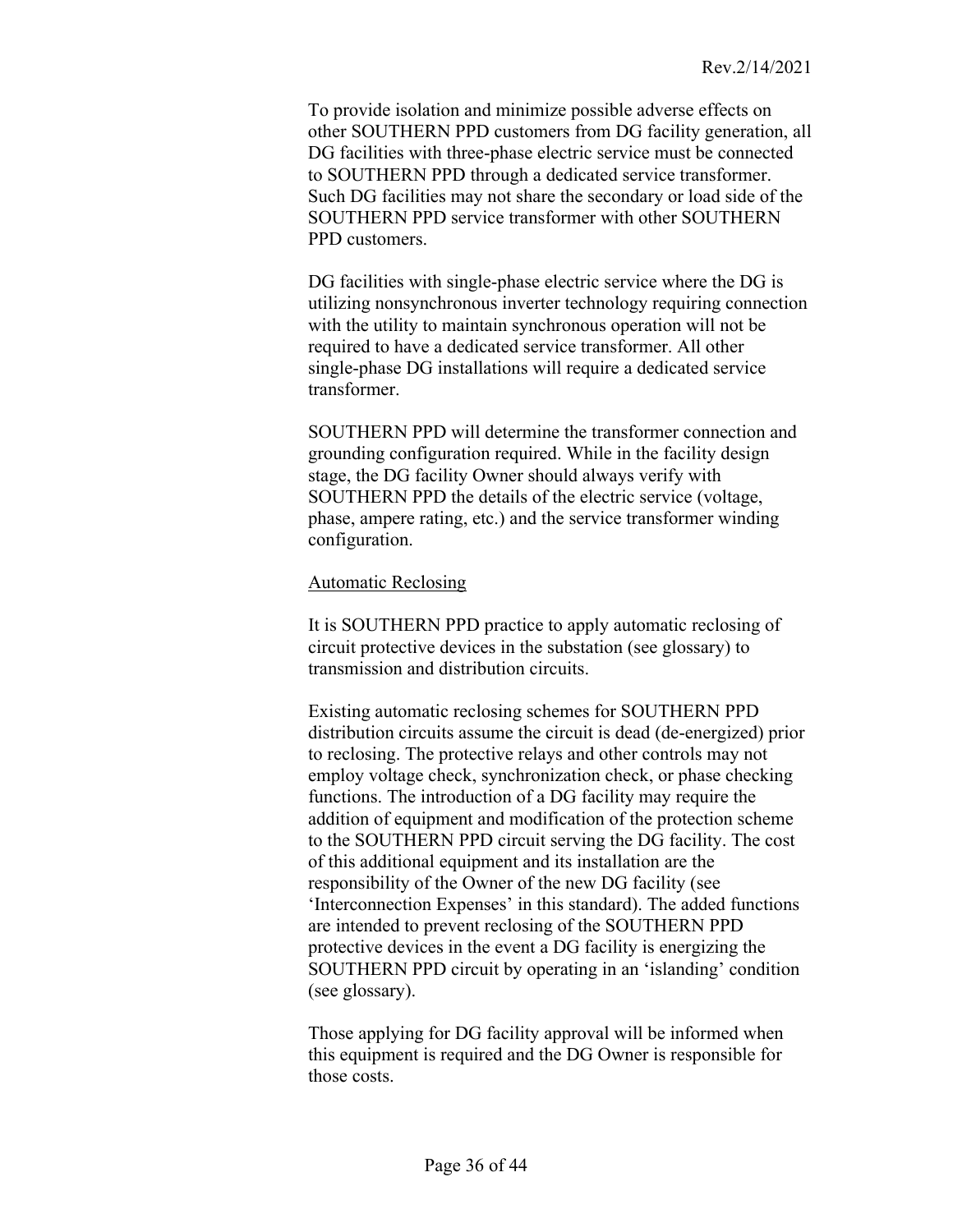The DG facility must not energize a de-energized SOUTHERN PPD circuit. Should the utility source be lost or a fault occur on the utility side of the interconnection, the local DG generation must disconnect itself from the SOUTHERN PPD system by tripping the interconnection breaker prior to automatic reclosing of the SOUTHERN PPD protective devices. SOUTHERN PPD assumes no responsibility for damage to DG equipment due to out-of-phase reclosing.

The amount of reclosing time delay on SOUTHERN PPD circuits varies depending on many factors. While in the facility design stage, the DG facility Owner should always verify (with SOUTHERN PPD) reclosing details for each DG facility service.

### <span id="page-36-0"></span>ATO Service

ATO (Automatic Throw Over) service is common to hospitals and some other types of customer facilities requiring a backup SOUTHERN PPD circuit in the event of an SOUTHERN PPD circuit outage.

Many technical issues arise when it is proposed Distributed Generation (DG) operate in closed transition with SOUTHERN PPD while served from an ATO service.

ATO service is a complicating factor to the SOUTHERN PPD DG approval process. Should modifications to the SOUTHERN PPD system or equipment be required, the DG facility Owner is responsible for the labor and material costs of such modifications (see 'Requirements for Closed Transition Operation', 'Interconnection Expenses' in this standard).

#### <span id="page-36-1"></span>Single-Phase Devices

SOUTHERN PPD may require replacement of single-phase over current devices (line fuses, single-phase automatic circuit reclosers, single-phase line switches) on the SOUTHERN PPD circuit between the SOUTHERN PPD substation and the DG facility service entrance. These components would be replaced with three-phase devices to minimize the possibility of single-phasing a three-phase DG facility. If required, the cost of the removal of single-phase devices and the addition of three-phase devices (equipment and installation) are the responsibility of the Owner of the new DG facility (see 'Interconnection Expenses' in this standard). In some cases, these single-phase devices will be left in place.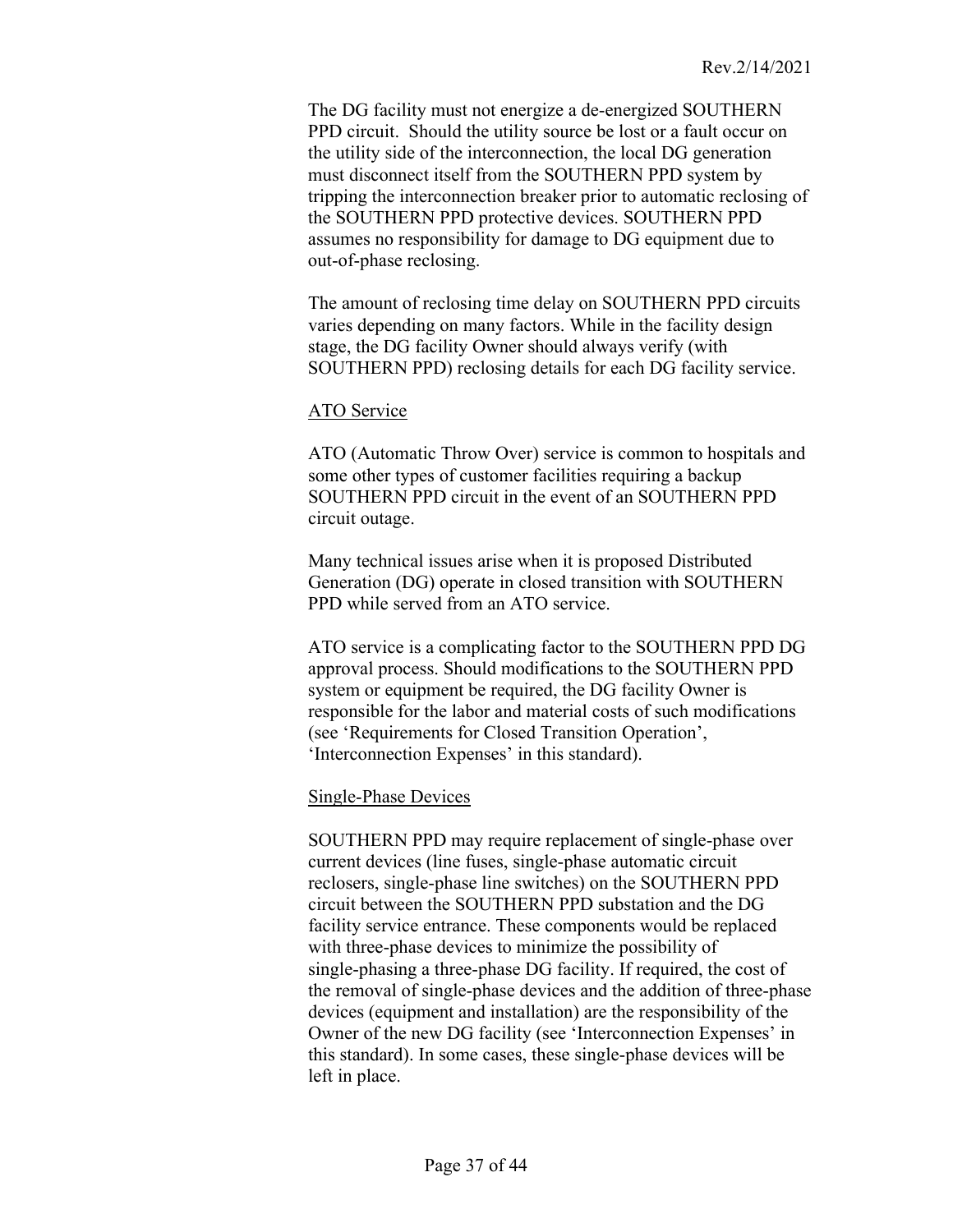Regardless of whether any single-phase devices are replaced with three-phase devices, the DG Owner is responsible for protecting DG equipment from the effects of excessive negative sequence currents, system imbalance effects, or loss of utility phase/utility single-phase conditions. SOUTHERN PPD assumes no responsibility for damage to DG equipment due to these effects.

# <span id="page-37-0"></span>**PRE-PARALLEL REQUIREMENTS**

# <span id="page-37-1"></span>SOUTHERN PPD Agreement for Closed Transition Operation of Distributed Generation

A fully executed 'SOUTHERN PUBLIC POWER DISTRICT Agreement for Closed Transition Operation of Distributed Generation' must be completed prior to actual parallel operations of the DG facility generation with SOUTHERN PPD's system. Refer to the terms of the 'SOUTHERN PUBLIC POWER DISTRICT Agreement for Closed Transition Operation of Distributed Generation' for requirements to be met prior to the actual parallel operation of DG facility generation with the SOUTHERN PPD system. Copies of the agreement are available for review. Additional requirements not outlined in that document are as follows:

• Engineering Drawings

<span id="page-37-2"></span>A copy of the final power riser diagram or one-line diagram indicating the DG installation on the DG facility electrical system must be in SOUTHERN PPD possession. The document must note all bus voltages, conductor properties, generating equipment, interconnection point(s), and interconnection disconnecting device(s).

NOTE: SOUTHERN PPD may require the final version of this document bear the stamp of a professional electrical engineer registered in the state where the project is being constructed.

• Final Documentation

<span id="page-37-3"></span>The following items are also required prior to execution of the 'SOUTHERN PUBLIC POWER DISTRICT Agreement for Closed Transition Operation of Distributed Generation.' All requirements are to be met prior to the SOUTHERN PPD 'Witness Test' outlined in the agreement (Please allow sufficient time for SOUTHERN PPD review prior to witness testing). Where any of the following items/tests have been performed at a pre-approved packaged paralleling equipment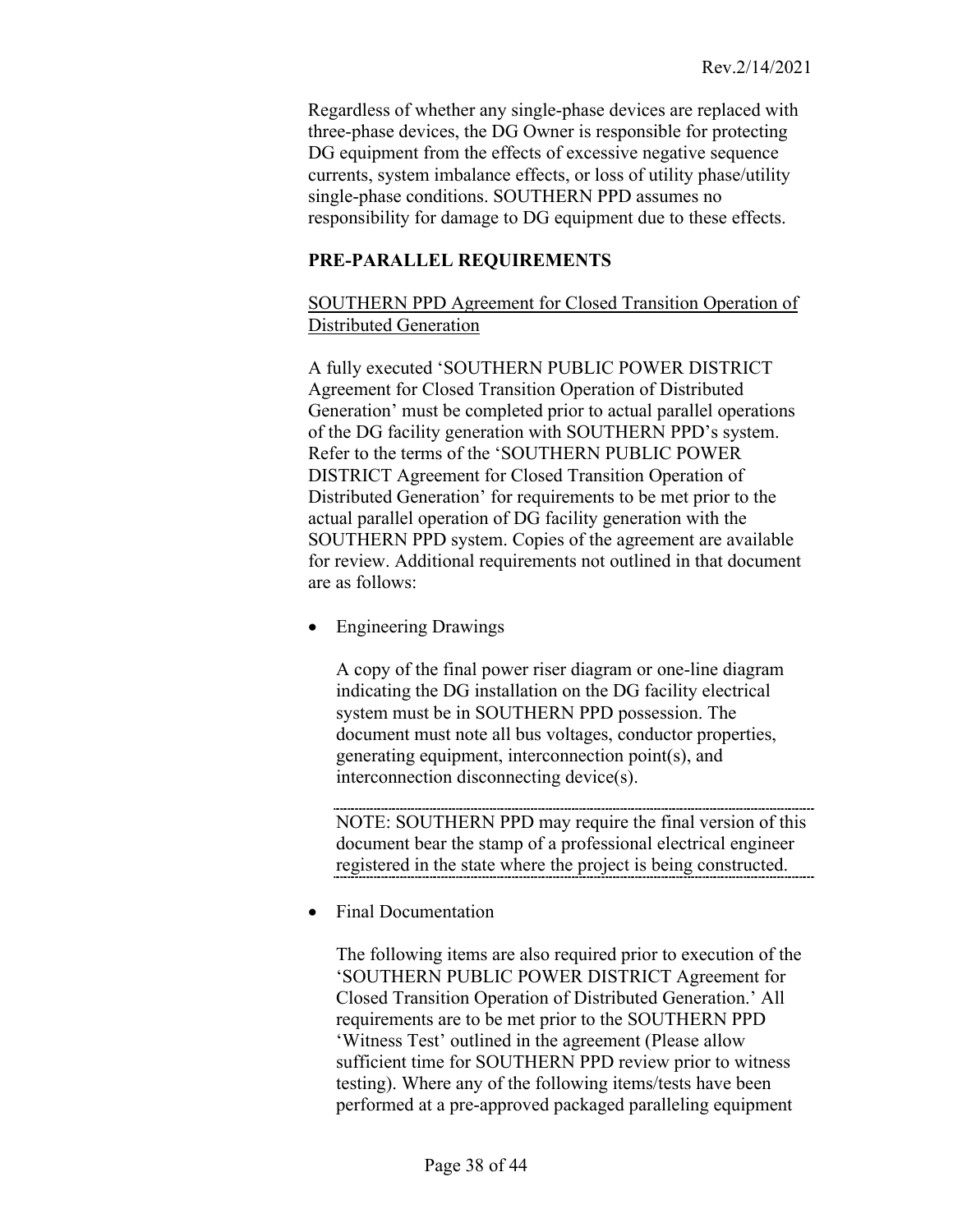manufacturer's facility prior to shipping, documentation supporting this testing must be submitted (may accept the documentation in such cases, or may require factory tests be repeated at the installed equipment location). The DG Owner or representative must complete all preoperational tests not performed by the factory (or factory tests repeated at the installed location). Such tests must be documented, and if above 25 kW (total DG capacity) may require the certification of a professional electrical engineer registered in the state where the project is being constructed. The required items/tests are:

- SOUTHERN PPD approved relay/device settings with any corresponding calculations and test points are to be in the possession of SOUTHERN PPD.
- SOUTHERN PPD approved AC and DC elementary drawings showing protective relay/device wiring connections are to be in the possession of SOUTHERN PPD.
- All protective relays/devices must have been electrically tested and calibrated according to the relay/device manufacturer's instruction manual.
- All protective relays/devices must have the SOUTHERN PPD-approved settings installed and proven using the submitted test point information to simulate fault conditions. These tests must also trip the interconnection breaker (load is not required on the breaker) to prove each DG trip path.
- A final, organized copy of all settings with test points must be in the possession of SOUTHERN PPD and the DG Owner for use during future maintenance tests.
- Sensing instrumentation (current and voltage transformers) must be ratio checked, polarity checked, continuity tested, and have the insulation integrity tested.

#### **REFERENCES** Application For SOUTHERN PUBLIC POWER DISTRICT Approval To Construct Distributed Generation (DG) Interconnection.

- <span id="page-38-0"></span>SOUTHERN PPD Agreement for Closed Transition Operation of Distributed Generation.
- IEEE 1547 'Standard for Interconnecting Distributed Resources with Electric Power Systems'.

IEEE 1547.1 'Interconnection System Testing'.

# **ATTACHMENT 1 GLOSSARY**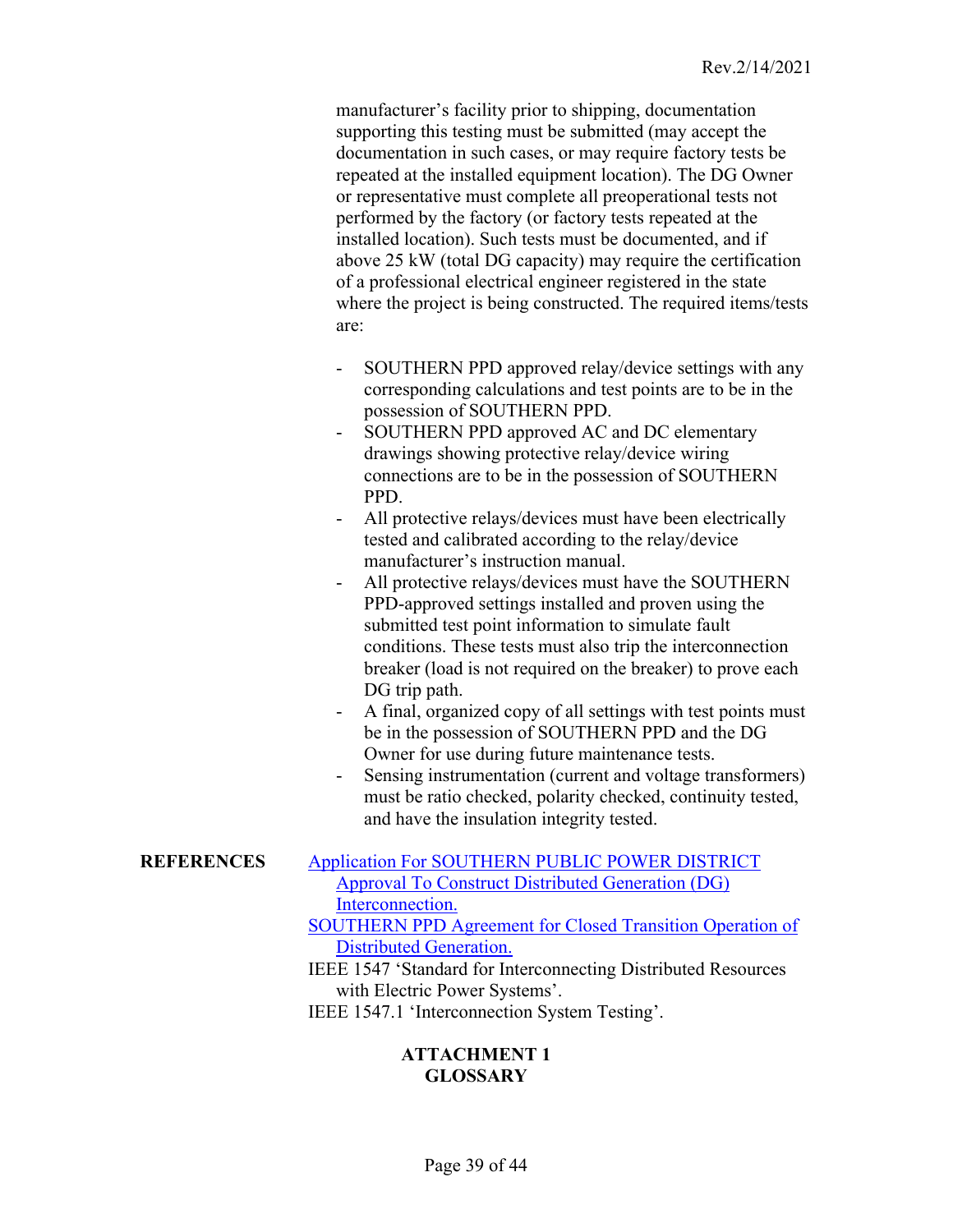**Accredited Generation:** Generation capability recognized as meeting requirements for 'accreditation' established by the regional regulating authority charged with regulation of power transactions between utilities and independent power producers. Most generation installed primarily for the export and sale of electrical power (typically DG Class Ill facilities) meet this definition. See 'Non-Accredited Generation'.

**Cogeneration:** The concurrent production of electricity and heat, steam or useful work from the same fuel source.

**Closed Transition:** For the purpose of this standard, it is operation of two or more separate electrical generation sources while their outputs are tied together—see 'Parallel.'

**Closed Transition Transfer:** In this scheme, a facility's load is transferred from Source 1 to Source 2 and vice-versa while momentarily connecting the two sources together in 'closed transition.' The facility's load is not interrupted during the transfer process.

**Current Transformer (CT):** A transformer intended for metering, protective or control purposes, which is designed to have its primary winding connected in series with a circuit carrying the current to be measured or controlled. A current transformer normally steps down current values to safer levels. A CT secondary circuit must never be open circuited while energized.

**DEC:** Direct Energy Converter—see 'Generation Equipment.'

**Direct DC Tripping:** The wiring from the trip output contacts of the protective relay(s) must be connected directly to the trip coil of the interconnection circuit breaker, such that the protective relay alone can initiate a trip of the breaker. The trip circuit path for utility protection must not pass through (or be dependent upon) the contacts of a computer, PLC, or other foreign intelligent device not installed for the sole purpose of protection. Test switches, 94/auxiliary tripping relays, and 86/lockout relays are allowed in the trip circuit and are not considered foreign to the protection system. A by-product of direct DC tripping is all relay targets are functional as intended by the relay manufacturer.

**DG:** Distributed Generation. Includes all types of electric generation equipment. This standard is concerned only with DG capable of operating in closed transition (see 'Parallel') with the system.

**Export:** To supply power to the electric utility from distributed generation (DG)—the DG facility 'exports' power to the utility.

**Export-only:** Operation of a DG in closed transition with the utility, in which the entire capacity (or nearly the entire capacity) of the DG facility generation equipment is used for intentional 'export' back into the utility system. This definition would most often apply to Class III DG interconnections.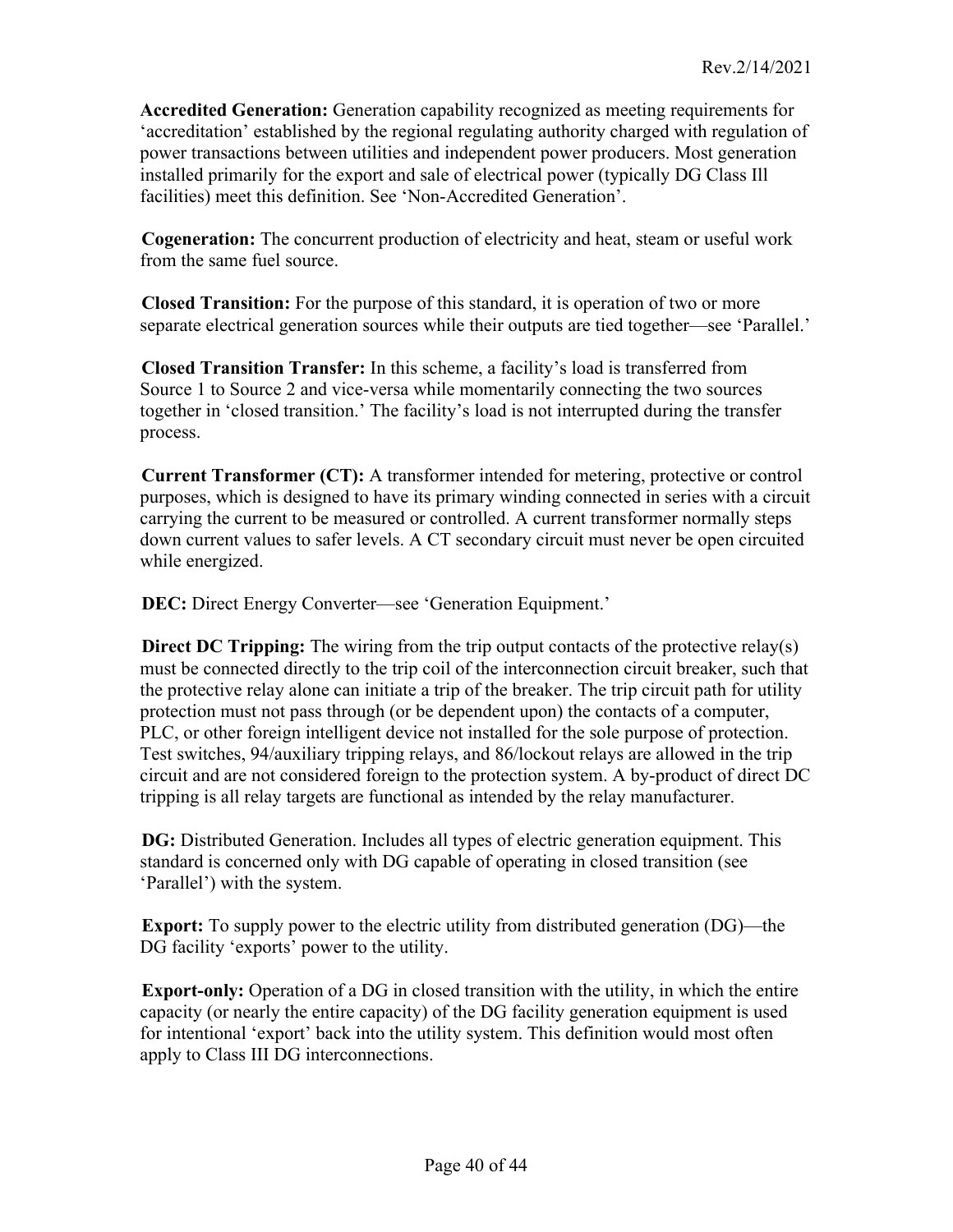**Import/Export:** Two-way power transfer between the utility and a DG facility while operating in closed transition. The direction of power transfer is usually dependent upon the level of DG facility load and the level of DG output. If the DG facility generation is not operating, the facility may be importing power from the utility to serve facility load. If the DG facility generation is operating but not generating more than the DG facility load, the facility is still importing utility power. If the DG facility generation is generating power in excess of the DG facility load, the excess power is exported to the utility.

**Import:** To accept power from the electric utility in the traditional fashion to serve customer load—the customer 'imports' power from the utility.

**Import-only:** Operation of a DG facility in a closed transition with the utility in which any excess DG capacity is not allowed to be exported to the utility. Note in some cases the DG capacity may be low relative to the DG facility load, or the DG capacity may exceed the DG facility load, but at no time is power allowed to be intentionally 'exported' back to the utility.

**Interconnection Breaker:** See the 'Protective Equipment' section in this standard.

**Interconnection Disconnect:** See the 'Protective Equipment' section in this standard.

**IPP:** Independent Power Producer.

**Island or Islanding:** For the purposes of this standard, it is the condition where the 'normal' utility electrical source has been disconnected from and no longer serves all or part of a utility circuit, and all or part of the utility circuit load is being served for an extended period (beyond a few seconds) by a DG facility. Such a circuit is operating as an electrical 'island,' independent from the utility.

**Network, Grid:** For the purpose of this standard, it is defined as a configuration of the distribution system where the secondary windings of multiple distribution transformers are tied in parallel, while the transformer primaries are served from more than one distribution circuit. Each transformer secondary is protected using a 'network protector'. Multiple customers tap into the same secondary connection, usually at 208V or 480V, three-phase.

**Network, Spot:** See 'Network, Grid' above. For the purpose of this standard, the 'Spot' network is essentially the same as a 'Grid' network, but the 'Spot' network serves only one customer facility.

**Non-Accredited Generation:** Generation which is not 'accredited' by the regional regulating authority charged with regulation of power transactions between utilities and other independent power producers. Most generation installed primarily for local facility load support (and may have export capability) meet this definition. See 'Accredited Generation'.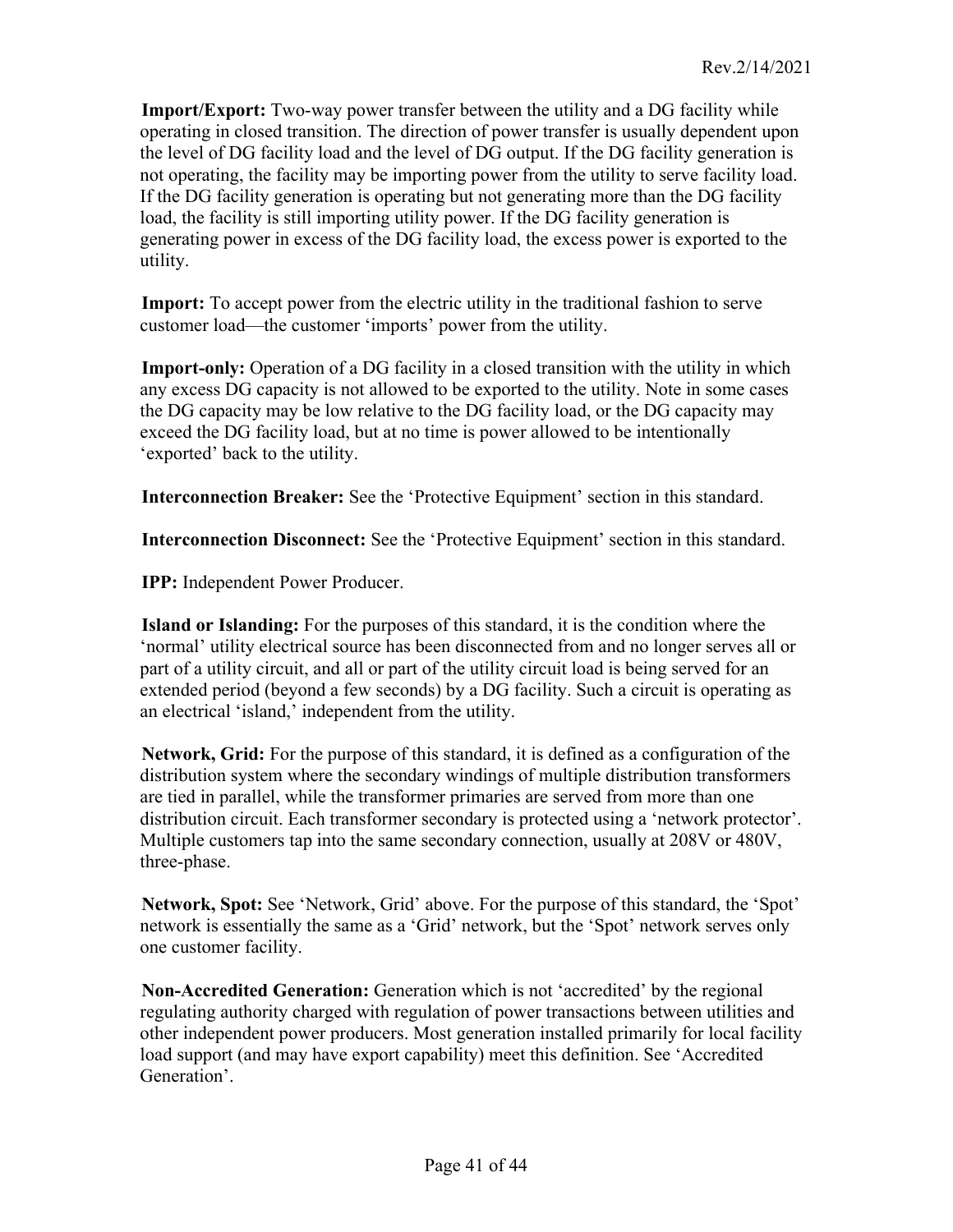**Open Transition:** For the purpose of this standard, it is operation of two or more separate electric generation sources while their outputs are not tied together—they are operating separately from one another, with no electrical tie between the two or more systems (other than ground).

**Open Transition Transfer:** In this scheme, a facility's load (or portion of it) is transferred from Source 1 to Source 2 and vice versa without momentarily connecting the two sources together. Here, the facility's load is interrupted momentarily during the transfer process. Typical emergency standby system automatic transfer switches are open transition type.

**Parallel:** Operation of DG in closed transition (tied together) with the utility electrical system. Operation in parallel implies the DG and utility sources are tied together electrically, are operating at matching phase rotation with closely matching voltage and frequency, and the DG and utility are synchronized with each other. The DG facility may be importing or exporting power from the utility during parallel operation. Operation of DG in open transition (not tied together) with the utility electrical system is not parallel operation.

**Peak Load:** The maximum electric load consumed or produced in a stated period of time.

**Peak Shaving:** Generation operation which results in reducing a facility's peak load (as seen by the utility) or demand.

**Point of Common Coupling (PCC):** (IEEE 1547 draft 4) The connection point on an electric power system where the electric system is intentionally connected to a public transmission and/or distribution system and at which point performance requirements are defined.

**Potential Transformer (PT):** A transformer intended for metering, protective or control purposes, which is designed to step down voltage values to safer levels.

**Reclosing/Automatic Reclosing:** A common utility practice, it is an attempt to quickly restore electric service to de-energized overhead power lines by re-applying power to the line very soon (0.33 to 5 seconds) after the line has cleared (become de-energized) due to a fault. In sequence: a fault occurs on a line, all line breakers open to clear the fault (de-energizing the line), after a brief delay line breaker(s) close (to re-energize the line), and the line is returned to service. This practice is based on the fact most faults on utility overhead electric lines are of a temporary nature, and as such, the line is clear of faults and ready to be re-energized almost immediately after the fault event.

**SPC:** Static Power Converter—see 'Generation Equipment' in this standard.

**Synchronism:** Expresses the condition across an open circuit wherein the voltage sine wave on one side matches the voltage sine wave on the other side in frequency and amplitude without phase angle difference.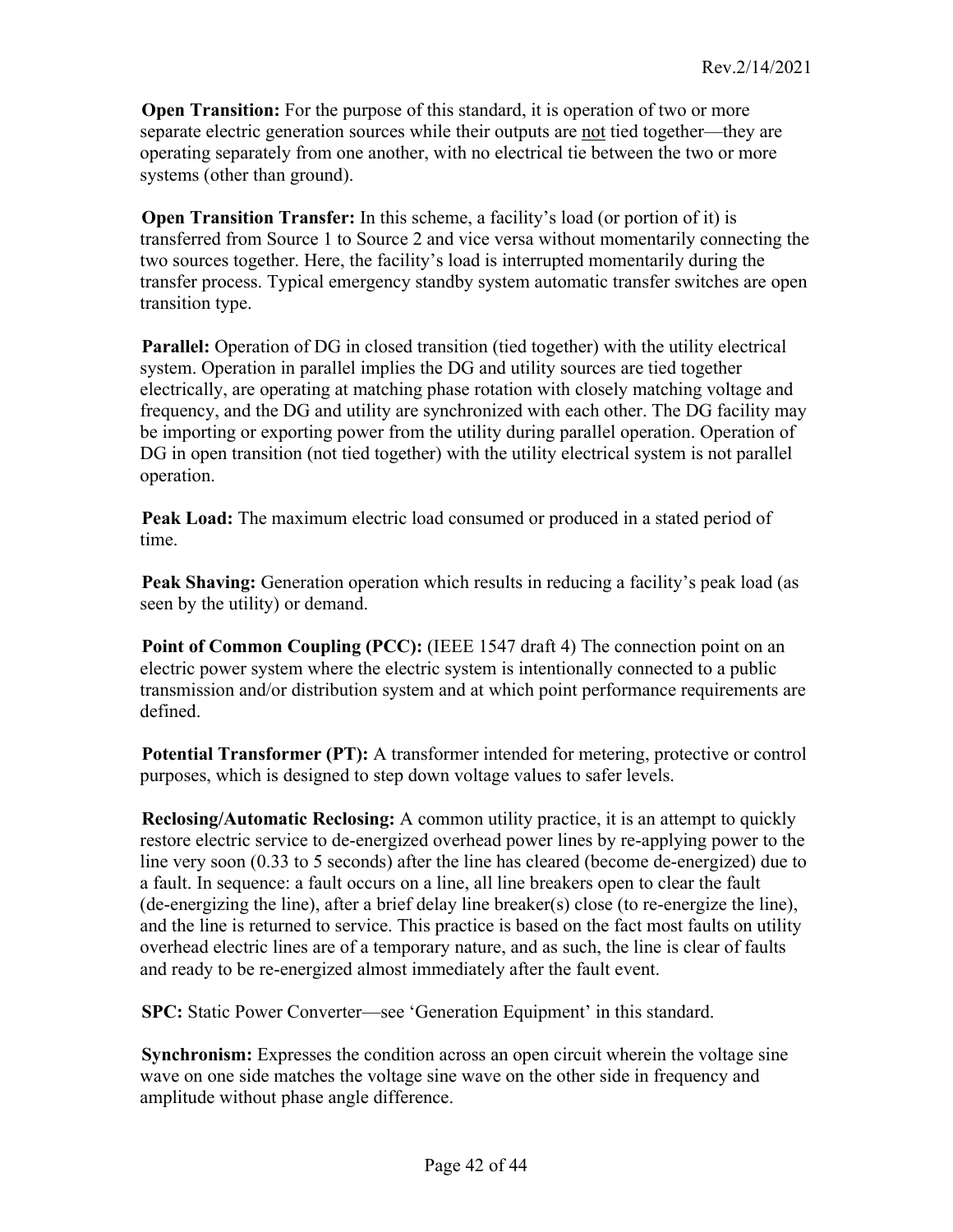**Utility Grade Relaying:** Relays meeting IEEE/ANSI 037.90 design standards. Generally such devices are designed first and foremost for use as a utility protective relay, are for high-speed use, meet utility standards for construction, and are the product of a recognized utility relay manufacturer.

**Wheeling:** The use of transmission or distribution facilities of utility (or utilities) B to transmit power from utility (or DG facility) plant A to utility (or customer) C load.

**21:** Distance function. The distance relay function operates when the circuit impedance, reactance, or admittance increases or decreases beyond a predetermined value. This relay function is not a standard interconnection relay requirement but may be required by SOUTHERN PPD in certain situations.

**25:** Synchronism or synchronism check function. The function operates to close a breaker when two AC sources are within the desired limits of frequency, phase angle, and voltage to permit or cause the paralleling of the two sources.

**27:** Undervoltage function. This function operates for specified undervoltage conditions. An operation of this relay function usually results in a trip signal to the interconnection breaker(s).

**32:** Directional Power Relay/Reverse Power Function. The directional power relay operates on a desired value of real power flow (watts) in a given direction. This relay will initiate a trip signal once the reverse power setting is exceeded. The reverse power limit of this relay is typically set for the maximum export limit (plus a safety margin) for import-only or import/export installations.

**46:** Reverse-Phase or Phase-Balance Current Relay/Negative Sequence Overcurrent Function.

**47:** Phase-Sequence or Phase-Balance Voltage Relay/Negative Sequence Overvoltage Function. Typical DG-side protection for phase sequence and from loss-of-phase.

**50:** Instantaneous overcurrent function.

**50G/50N:** Instantaneous ground/neutral overcurrent function.

**51:** Inverse time overcurrent function—often integral to the interconnection breaker.

**51G/51N:** Inverse time ground/neutral overcurrent function.

**52:** Circuit breaker (ac).

**59:** Overvoltage function—this function operates for specified overvoltage conditions. An operation of this relay function usually results in a trip signal to the interconnection breaker(s).